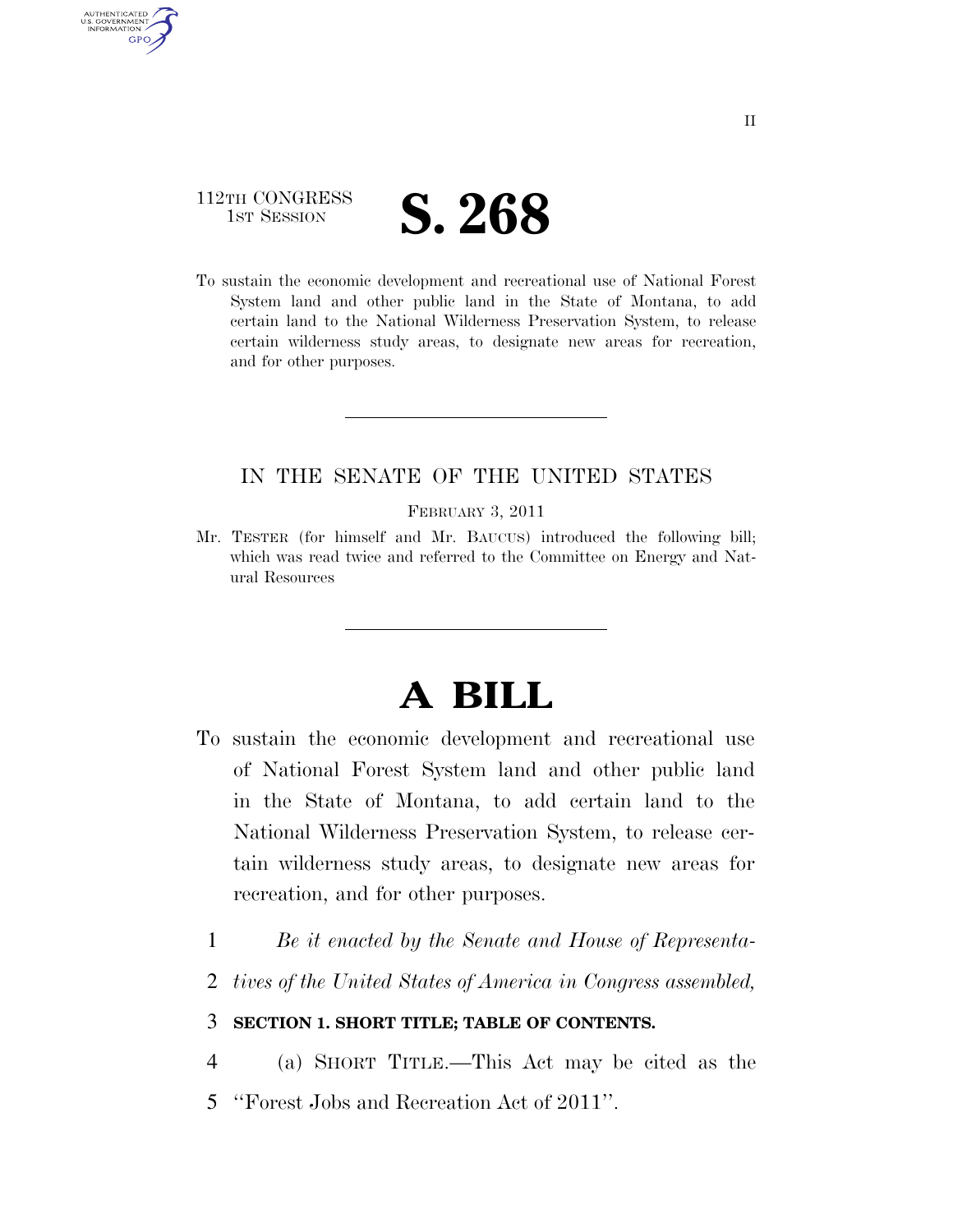#### 1 (b) TABLE OF CONTENTS.—The table of contents for

#### 2 this Act is as follows:

Sec. 1. Short title; table of contents.

#### TITLE I—MONTANA FOREST JOBS AND RESTORATION INITIATIVE

- Sec. 101. Purpose.
- Sec. 102. Definitions.
- Sec. 103. Montana Forest Jobs and Restoration Pilot Initiative.
- Sec. 104. Authorized forest and watershed restoration projects.
- Sec. 105. Miscellaneous.

#### TITLE II—DESIGNATION OF WILDERNESS AND SPECIAL MANAGEMENT AREAS IN MONTANA

- Sec. 201. Purposes.
- Sec. 202. Definitions.
- Sec. 203. Designation of wilderness areas.
- Sec. 204. Administration of wilderness areas.
- Sec. 205. Release of Bureau of Land Management study areas.
- Sec. 206. Release of Sapphire and West Pioneer Wilderness Study Areas.
- Sec. 207. Special management and recreation management areas.

Sec. 208. All-terrain-vehicle study and report.

# 3 **TITLE I—MONTANA FOREST**  4 **JOBS AND RESTORATION INI-**5 **TIATIVE**

#### 6 **SEC. 101. PURPOSE.**

7 The purpose of this title is to establish an initiative—

8 (1) to preserve and create local jobs in rural 9 communities that are located in or near National 10 Forest System land;

 (2) to create an immediate, predictable, and in- creased flow of wood fiber with commercial value to support and maintain locally based infrastructure and economies that are necessary for the appro- priate management and restoration of National For-est System land;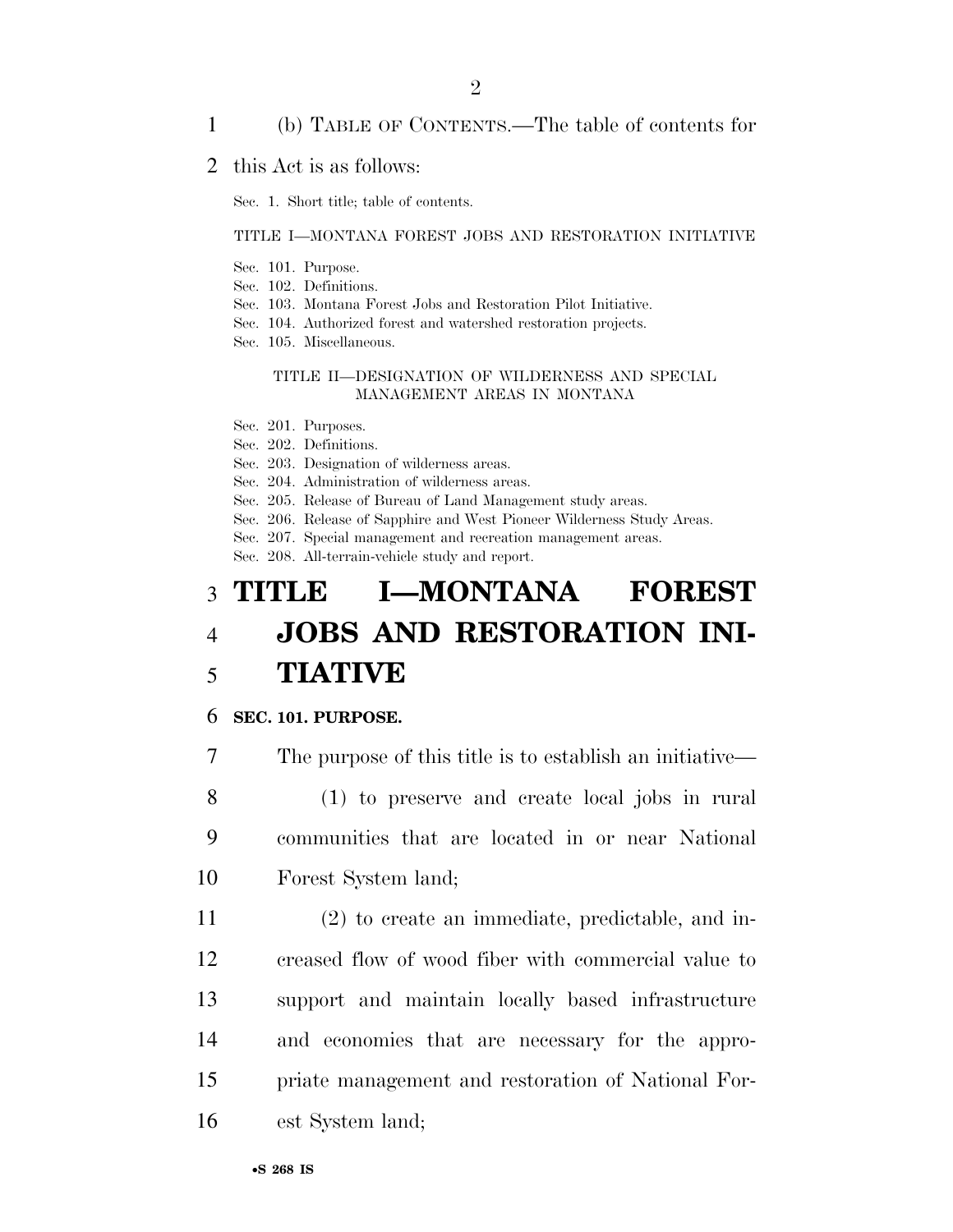| $\mathbf{1}$   | (3) to promote cooperation and collaboration in         |
|----------------|---------------------------------------------------------|
| $\overline{2}$ | the management of National Forest System land;          |
| 3              | (4) to restore and improve the ecological struc-        |
| $\overline{4}$ | ture, composition, and function and the natural         |
| 5              | processes of priority watersheds within the National    |
| 6              | Forest System;                                          |
| 7              | (5) to carry out collaborative projects to reduce       |
| 8              | the risk of disturbances from fire, insects, and dis-   |
| 9              | ease to communities, watersheds, and natural re-        |
| 10             | sources through a collaborative process of planning,    |
| 11             | prioritizing, and implementing ecological restoration   |
| 12             | and hazardous fuel reduction projects; and              |
| 13             | $(6)$ to collect information from the projects car-     |
| 14             | ried out under this title in an effort to better under- |
| 15             | stand the manner in which to improve forest restora-    |
| 16             | tion and management activities.                         |
| 17             | SEC. 102. DEFINITIONS.                                  |
| 18             | In this title:                                          |
| 19             | (1)<br>AUTHORIZED FOREST AND<br>WATERSHED               |
| 20             | RESTORATION PROJECT.—The term "authorized for-          |
| 21             | est and watershed restoration project" means a col-     |
| 22             | lection of activities within a watershed area that are  |
| 23             | carried out—                                            |
| 24             | $(A)$ on eligible land; and                             |
|                |                                                         |

(B) to achieve the purposes of this title.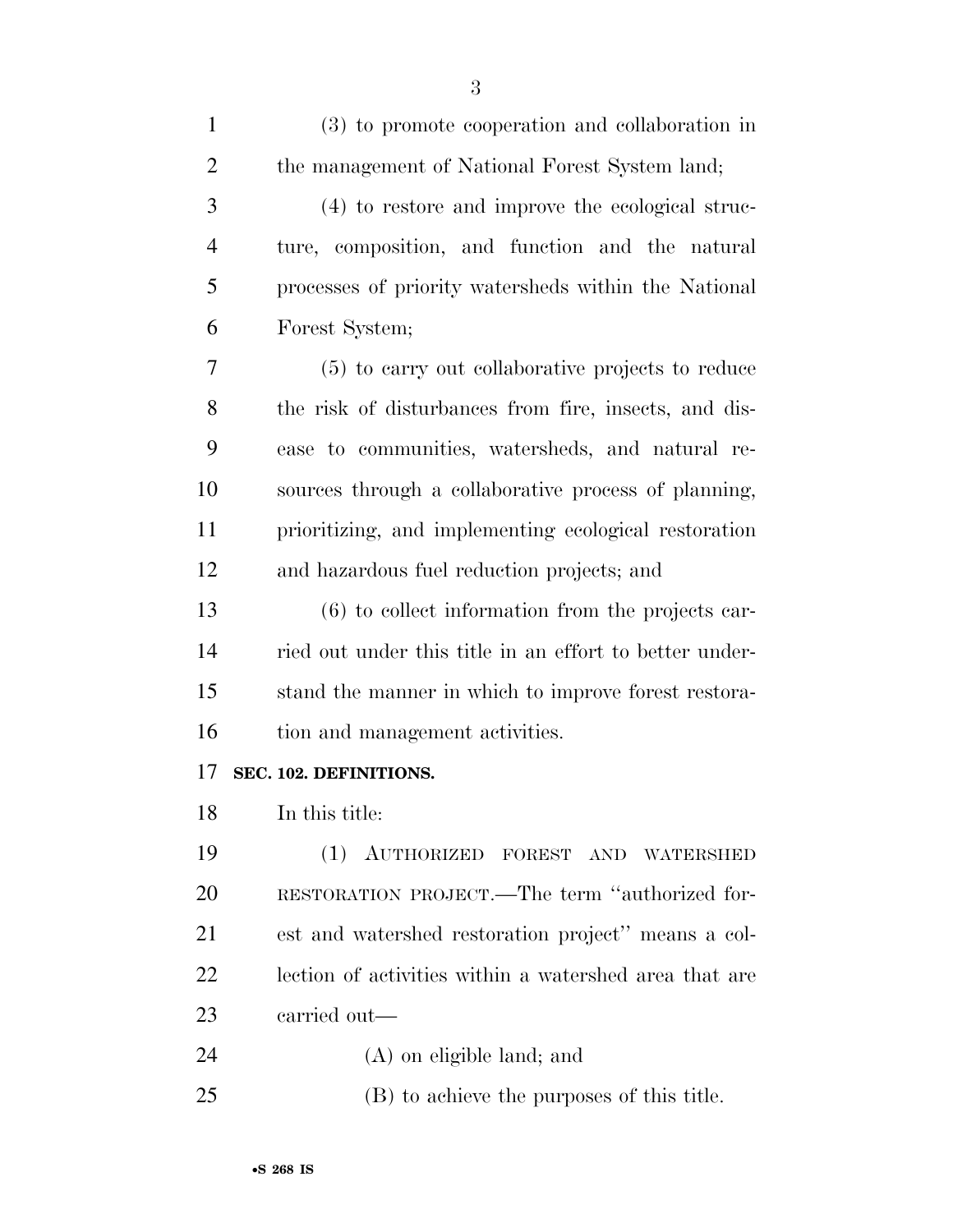| $\mathbf{1}$   | (2) DECOMMISSION.—The term "decommis-             |
|----------------|---------------------------------------------------|
| $\overline{2}$ | sion" means—                                      |
| 3              | $(A)$ to reestablish vegetation on a road or      |
| $\overline{4}$ | trail; and                                        |
| 5              | (B) to restore any natural drainage, water-       |
| 6              | shed function, or other ecological processes that |
| 7              | are disrupted or adversely impacted by the road   |
| 8              | or trail by removing or hydrologically dis-       |
| 9              | connecting the road prism.                        |
| 10             | (3) ELIGIBLE LAND.—The term "eligible land"       |
| 11             | means-                                            |
| 12             | land within the approximately<br>(A)              |
| 13             | 1,900,000 acres of land in the Beaverhead-        |
| 14             | Deerlodge National Forest designated as "Suit-    |
| 15             | able for Timber Production" and "Timber Har-      |
| 16             | vest Is Allowed" as generally depicted on the     |
| 17             | map entitled "Beaverhead-Deerlodge National       |
| 18             | Forest, Revised Forest Plan, Modeled Timber       |
| 19             | Harvest Classification" and dated December        |
| 20             | $10, 2008;$ and                                   |
| 21             | $(B)(i)$ land within the Three Rivers Ranger      |
| 22             | District of the Kootenai National Forest; and     |
| 23             | (ii) any land within the adjacent ranger          |
| 24             | districts of the Kootenai National Forest that is |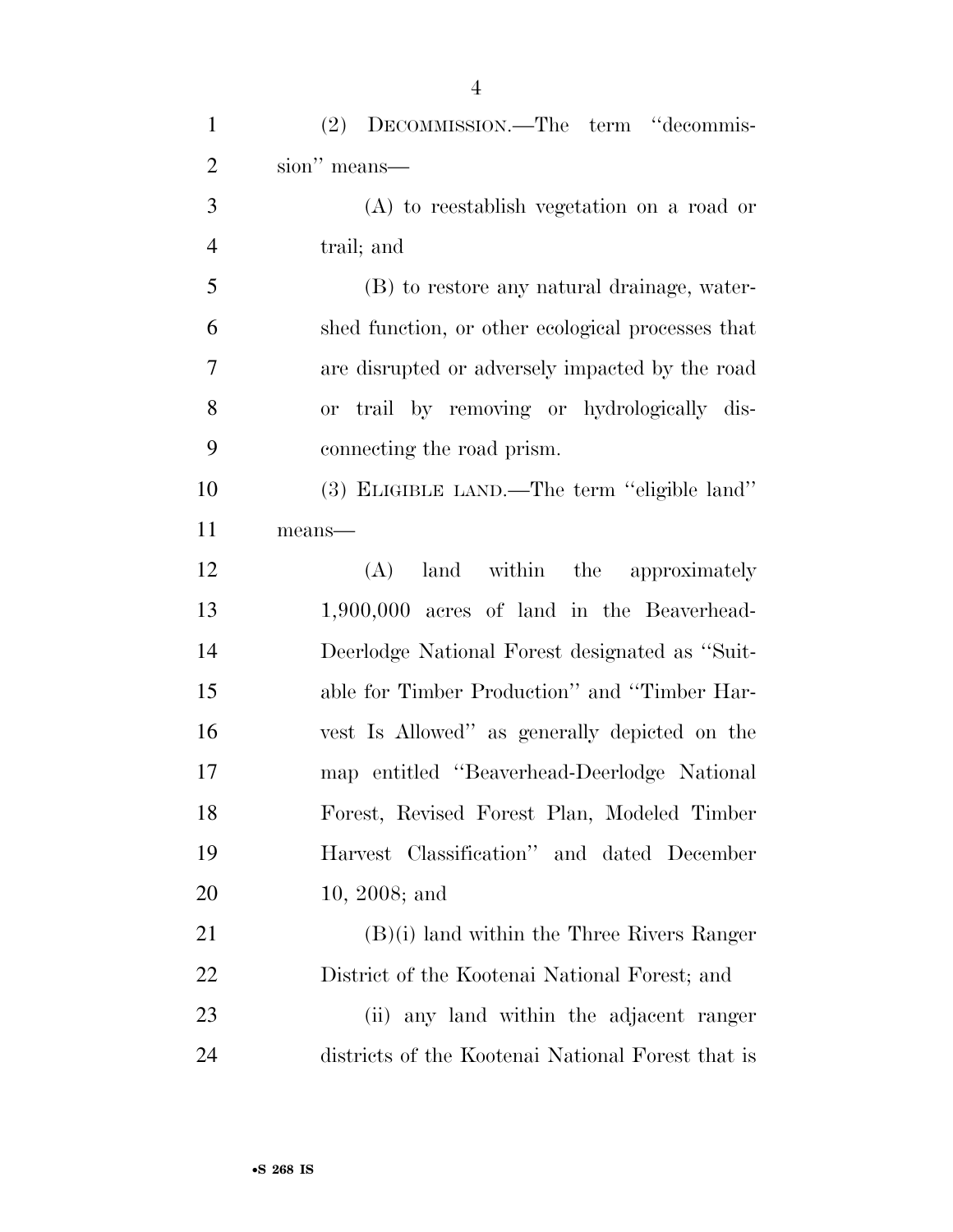| $\overline{2}$ | $103(b)$ .                                          |
|----------------|-----------------------------------------------------|
| 3              | (4) INFISH.—The term "INFISH" means the             |
| $\overline{4}$ | land and resource management plan amendments        |
| 5              | made before the date of enactment of this Act aris- |
| 6              | ing from the document—                              |
| 7              | (A) entitled "Inland Native Fish Strat-             |
| 8              | $\mathrm{egy}$ ";                                   |
| 9              | (B) published by the Department of Agri-            |
| 10             | culture; and                                        |
| 11             | $(C)$ dated July 28, 1995.                          |
| 12             | (5) INITIATIVE.—The term "Initiative" means         |
| 13             | the Montana Forest Jobs and Restoration Pilot Ini-  |
| 14             | tiative established by section $103(a)$ .           |
| 15             | (6) MECHANICAL TREATMENT.—                          |
| 16             | (A) IN GENERAL.—The term "mechanical                |
| 17             | treatment" means an activity that uses a tool       |
| 18             | to remove fiber that has commercial value to        |
| 19             | local markets in the vicinity of the area treated.  |
| 20             | (B) INCLUSIONS.—The term "mechanical                |
| 21             | treatment" includes leaving fiber on the forest     |
| 22             | floor after treatment with a tool, if an option     |
| 23             | for removal of the fiber was provided.              |
| 24             | (C) EXCLUSIONS.—The term "mechanical                |
| 25             | treatment" excludes prescribed burning.             |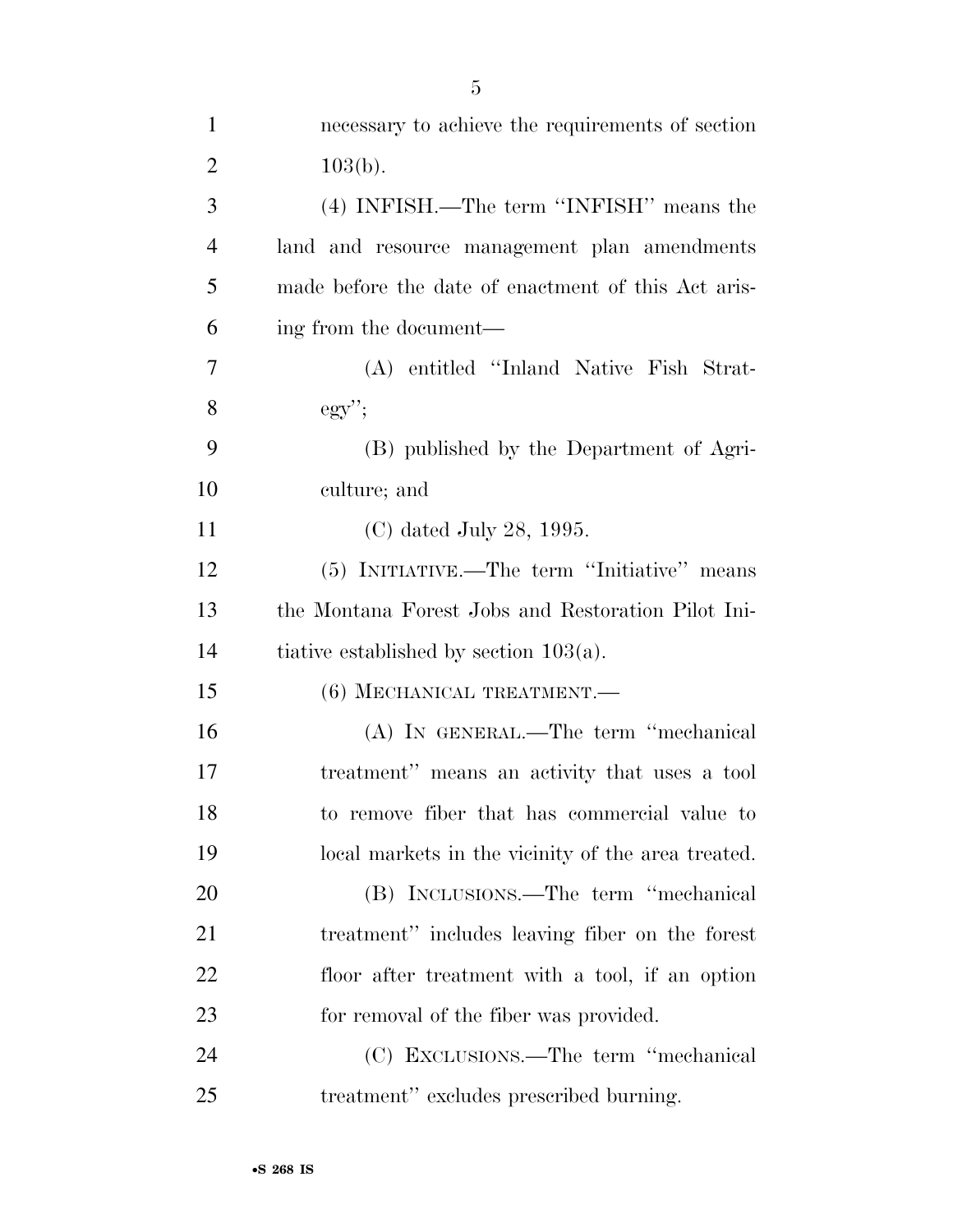(7) SECRETARY.—The term ''Secretary'' means the Secretary of Agriculture, acting through the Chief of the Forest Service.

 (8) STEWARDSHIP CONTRACT.—The term ''stewardship contract'' means a contract authorized under section 347 of the Omnibus Consolidated and Emergency Supplemental Appropriations Act, 1999 (16 U.S.C. 2104 note; Public Law 105–277) to carry out land management goals that meet local and rural community needs through a source that is selected on a best-value basis.

 (9) WATERSHED AREA.—The term ''watershed area'' means 1 or more subwatersheds (also known as 6th code hydrologic units).

 **SEC. 103. MONTANA FOREST JOBS AND RESTORATION PILOT INITIATIVE.** 

 (a) ESTABLISHMENT.—There is established the Mon- tana Forest Jobs and Restoration Pilot Initiative under which the Secretary shall implement authorized forest and watershed restoration projects and other land manage-ment projects on eligible land to achieve—

 (1) the performance requirements under sub-section (b); and

(2) the purposes of this title.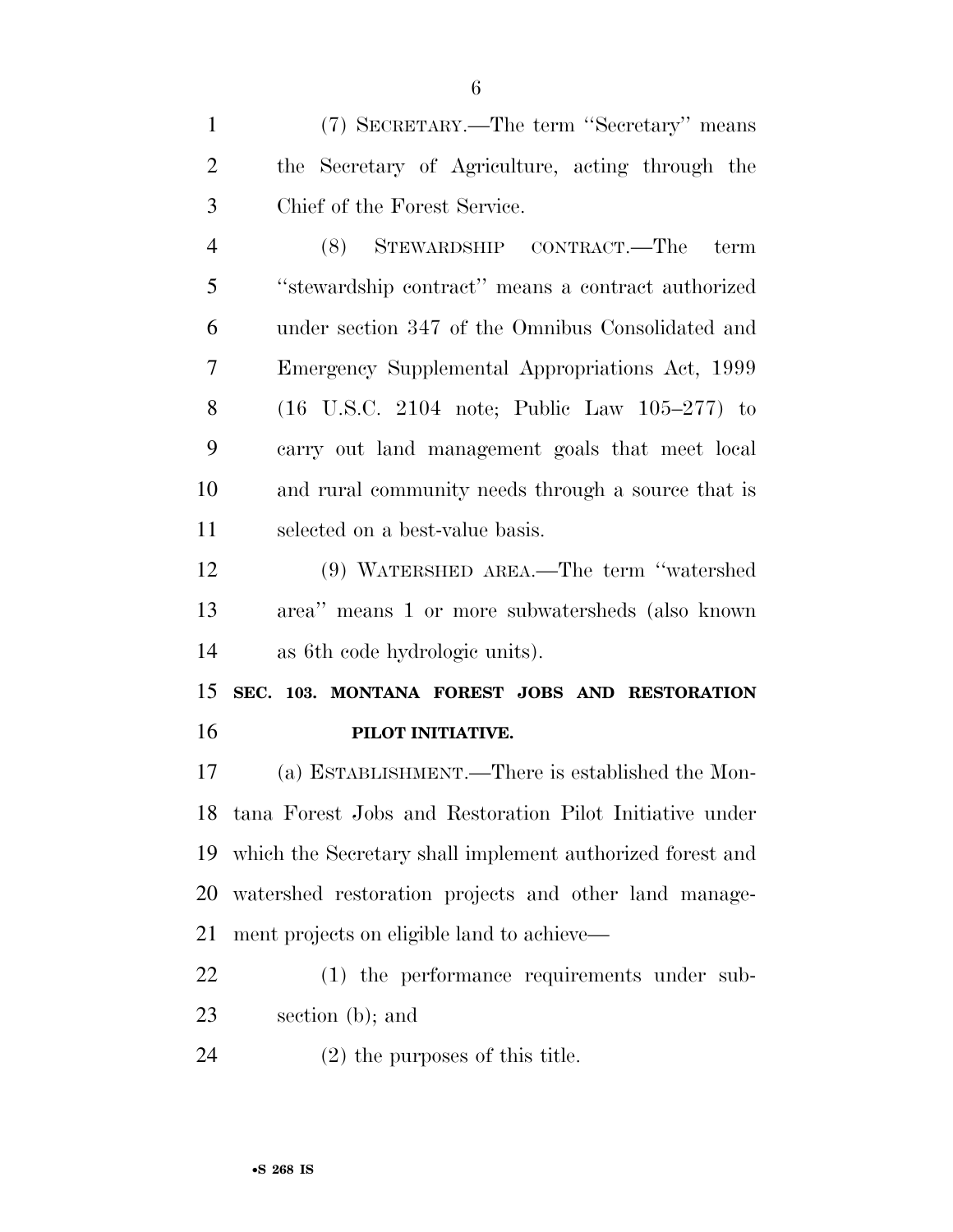(b) PERFORMANCE REQUIREMENTS.—Subject to subsection (g), on the eligible land, the Secretary shall place under contract for the mechanical treatment of vege-tation—

 (1) on the Beaverhead-Deerlodge National For- est, a minimum of 5,000 acres annually until the date on which a total of 70,000 acres in the Na- tional Forest have been placed under contract; and (2) on the Kootenai National Forest— (A) 2,000 acres during the first year after 11 the date of enactment of this Act; (B) 2,500 acres during the second year after the date of enactment of this Act; and (C) 3,000 acres during each subsequent year until the date on which a total of 30,000 acres in the National Forest have been placed under contract. (c) COLLABORATION.—

 (1) IN GENERAL.—For each National Forest within the Initiative, the Secretary shall identify 1 or more collaborative groups or resource advisory com- mittees that support the achievement of the pur-poses of this title.

 (2) COMPOSITION.—A collaborative group or re-source advisory committee identified under para-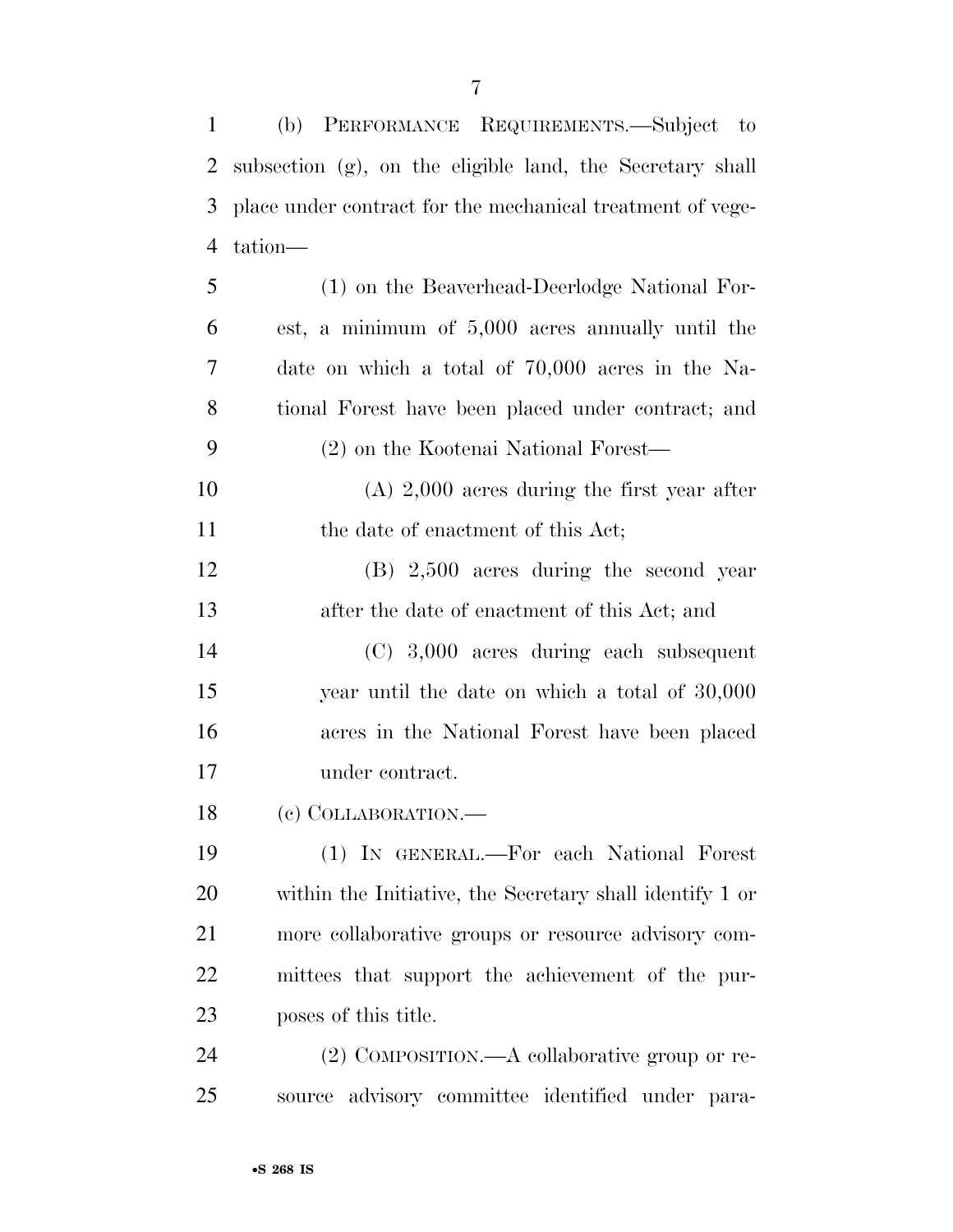graph (1) shall include multiple interested persons representing diverse interests in forest and water-shed management.

 (3) CONSULTATION.—The Secretary shall con- sult with a collaborative group or resource advisory committee identified under paragraph (1) in the de- velopment and implementation of each authorized forest and watershed restoration project carried out under the Initiative.

 (4) EXPANSION.—The Secretary shall seek to expand the public participation and diversity of in- terests involved in the implementation of the Initia- tive in each National Forest participating in the Ini-tiative.

(d) ADMINISTRATIVE REVIEW.—

 (1) IN GENERAL.—The administrative review provisions of section 105 of the Healthy Forests Restoration Act of 2003 (16 U.S.C. 6515) shall apply to any administrative review of authorized for- est and watershed restoration projects carried out under this title.

 (2) PROPOSED DECISION.—The Secretary shall provide notice of, and distribute, a proposed admin-istrative decision with the environmental assessment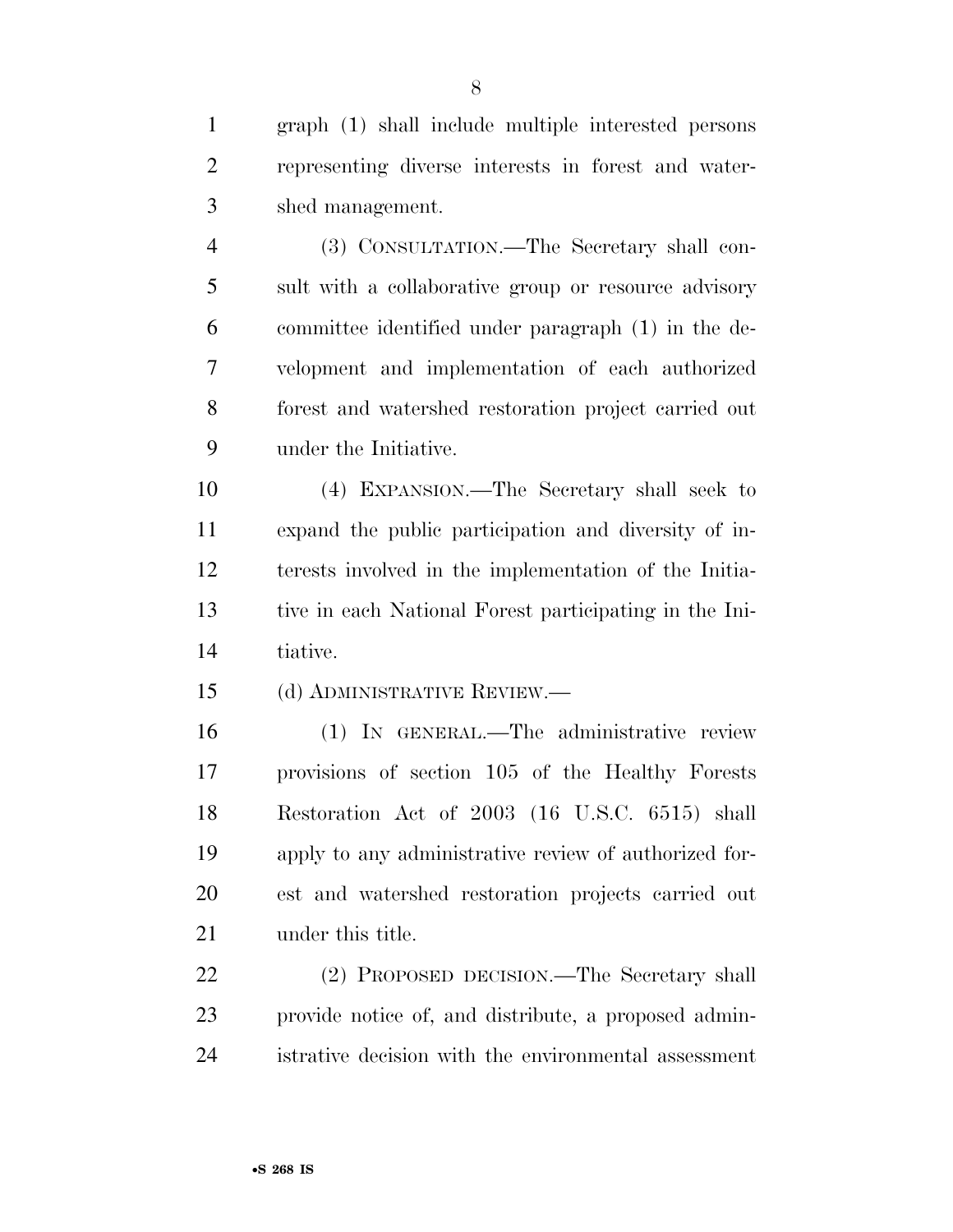| $\mathbf{1}$   | or final environmental impact statement for any           |
|----------------|-----------------------------------------------------------|
| $\overline{2}$ | project subject to review under paragraph (1).            |
| 3              | (3) INDEPENDENT MEDIATOR.—If 1 or more of                 |
| 4              | the parties to a special administrative review process    |
| 5              | under paragraph (1) requests a mediator to help fa-       |
| 6              | cilitate the process, an independent mediator may be      |
| 7              | used for the administrative review process.               |
| 8              | (e) JUDICIAL REVIEW.—Any judicial proceeding aris-        |
| 9              | ing from an authorized forest and watershed restoration   |
| 10             | project shall be conducted in accordance with section 106 |
| 11             | of the Healthy Forests Restoration Act of 2003 (16)       |
| 12             | U.S.C. 6516).                                             |
| 13             | $(f)$ REPORTS.—                                           |
| 14             | (1) ANNUAL SUMMARY.—The Secretary shall                   |
| 15             | provide to the appropriate committees of Congress         |
| 16             | an annual summary of the progress of the Initiative       |
| 17             | toward accomplishing the purposes of this title, in-      |
| 18             | cluding the performance requirements established          |

under subsection (b).

(2) PROGRESS REPORT.—

21 (A) IN GENERAL.—Not later than 5 years after the date of enactment of this Act and every 5 years thereafter, the Secretary shall submit to the appropriate committees of Con-gress a report that assesses the progress of the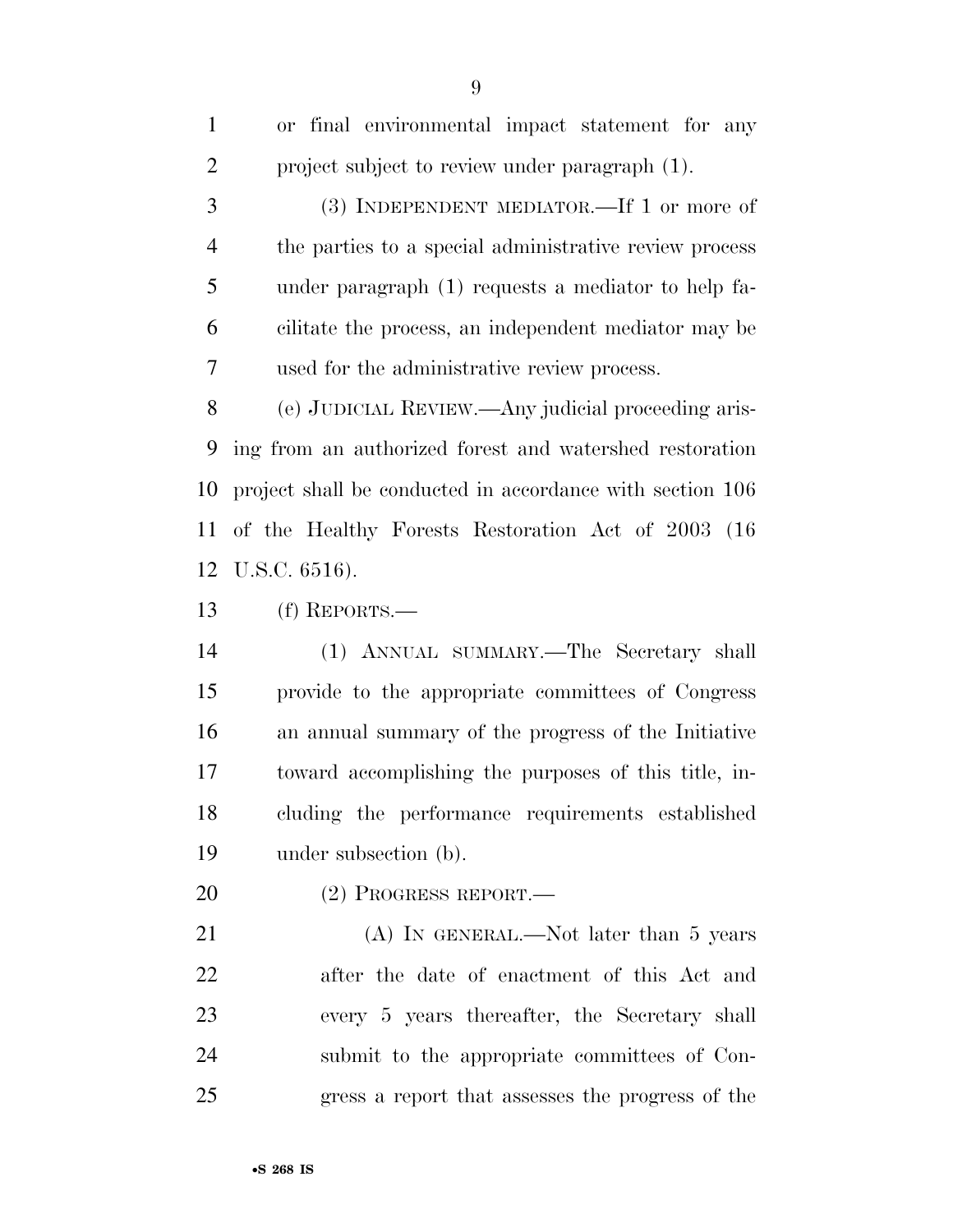| $\mathbf{1}$   | Initiative toward accomplishing the purposes of   |
|----------------|---------------------------------------------------|
| $\overline{2}$ | this title.                                       |
| 3              | (B) INCLUSIONS.—The report under sub-             |
| $\overline{4}$ | paragraph (A) shall include an analysis, with     |
| 5              | respect to the Initiative, of—                    |
| 6              | (i) fire and fuel dynamics, including             |
| $\tau$         | changes in—                                       |
| 8              | (I) condition and class; and                      |
| 9              | (II) fuel levels and distribution;                |
| 10             | (ii) biodiversity, including the selec-           |
| 11             | tion of plant, terrestrial animals, and           |
| 12             | aquatic organisms;                                |
| 13             | (iii) soil and water, including soil              |
| 14             | movement, water quality, stream flows,            |
| 15             | and soil productivity;                            |
| 16             | (iv) economic effects, including job              |
| 17             | creation, labor income, and energy; and           |
| 18             | (v) social implications, including land           |
| 19             | management practices, aesthetics, and atti-       |
| 20             | tudes towards land use.                           |
| 21             | (C) DATA ANALYSIS.—In preparing the re-           |
| 22             | port under this paragraph, the Secretary may      |
| 23             | consult with regional institutions of higher edu- |
| 24             | cation and institutions with the capacity to co-  |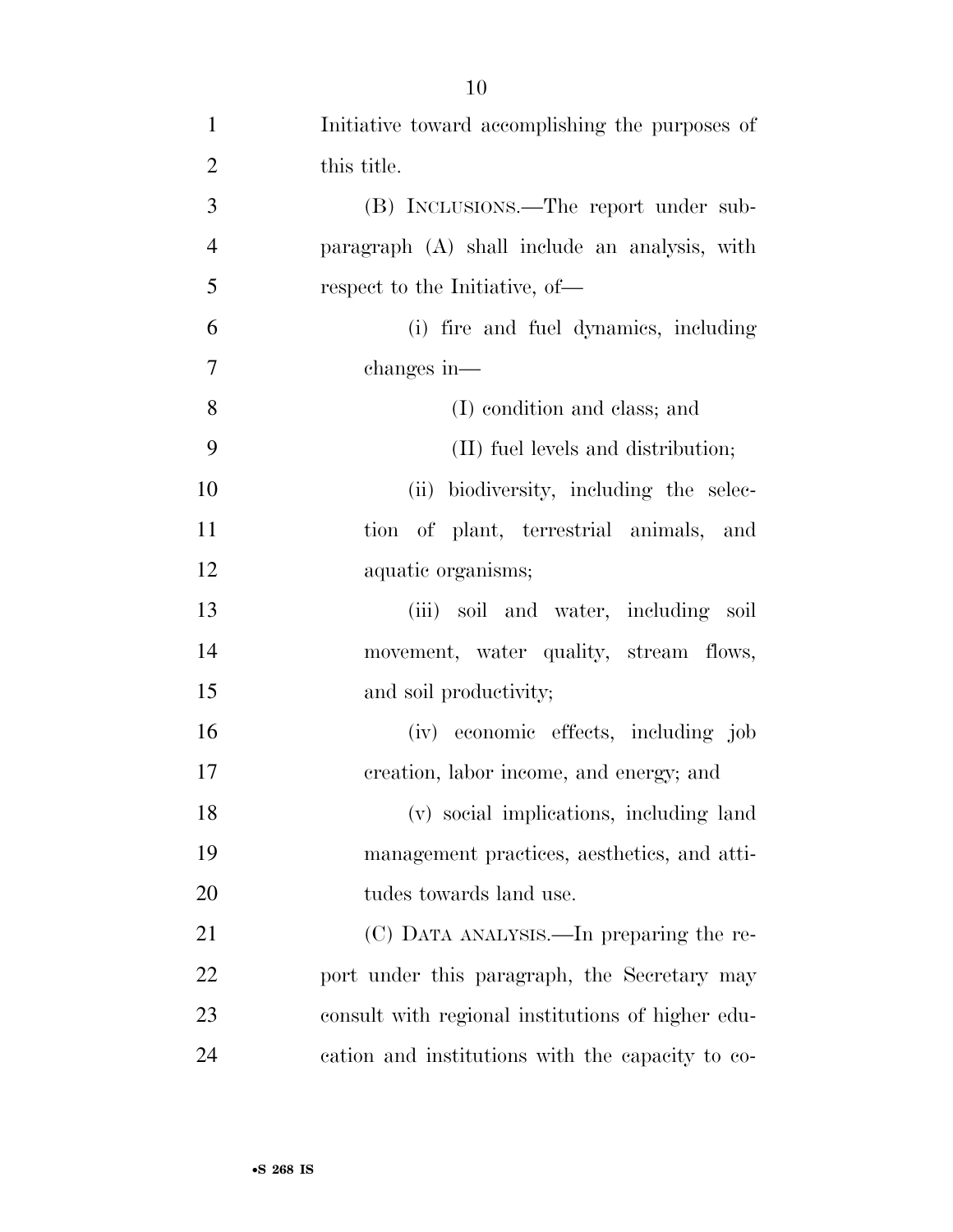| $\mathbf{1}$   | ordinate, analyze, and archive the data collected            |
|----------------|--------------------------------------------------------------|
| $\overline{2}$ | as a result of monitoring under the Initiative.              |
| 3              | (g) EFFECT ON OTHER FUNDS.—Amounts expended                  |
| 4              | under the Initiative shall not reduce the allocations of ap- |
| 5              | propriated funds to the Secretary for use in other regions   |
| 6              | of the Forest Service or other States.                       |
| 7              | (h) EXPANSION OF INITIATIVE.-                                |
| 8              | (1) IN GENERAL.—The Secretary may elect to                   |
| 9              | include the Seeley Ranger District of the Lolo Na-           |
| 10             | tional Forest in the Initiative, if—                         |
| 11             | (A) the Seeley Ranger District no longer                     |
| 12             | receives funding under section $4003(b)(1)(B)$ of            |
| 13             | the Omnibus Public Land Management Act of                    |
| 14             | $2009$ (16 U.S.C. 7303(b)(1)(B)); and                        |
| 15             | (B) a local collaborative group for the Dis-                 |
| 16             | trict requests inclusion in the Initiative.                  |
| 17             | REQUIREMENTS.—On the election by the<br>(2)                  |
| 18             | Secretary to include the Seeley Ranger District in           |
| 19             | the Initiative, the requirements of the Initiative           |
| 20             | under this title shall apply to the District.                |
| 21             | (i) TERMINATION DATE.-                                       |
| 22             | (1) IN GENERAL.—The Initiative shall termi-                  |
| 23             | nate on the later of—                                        |
| 24             | $(A)$ the date that is 15 years after the date               |
| 25             | of enactment of this Act; or                                 |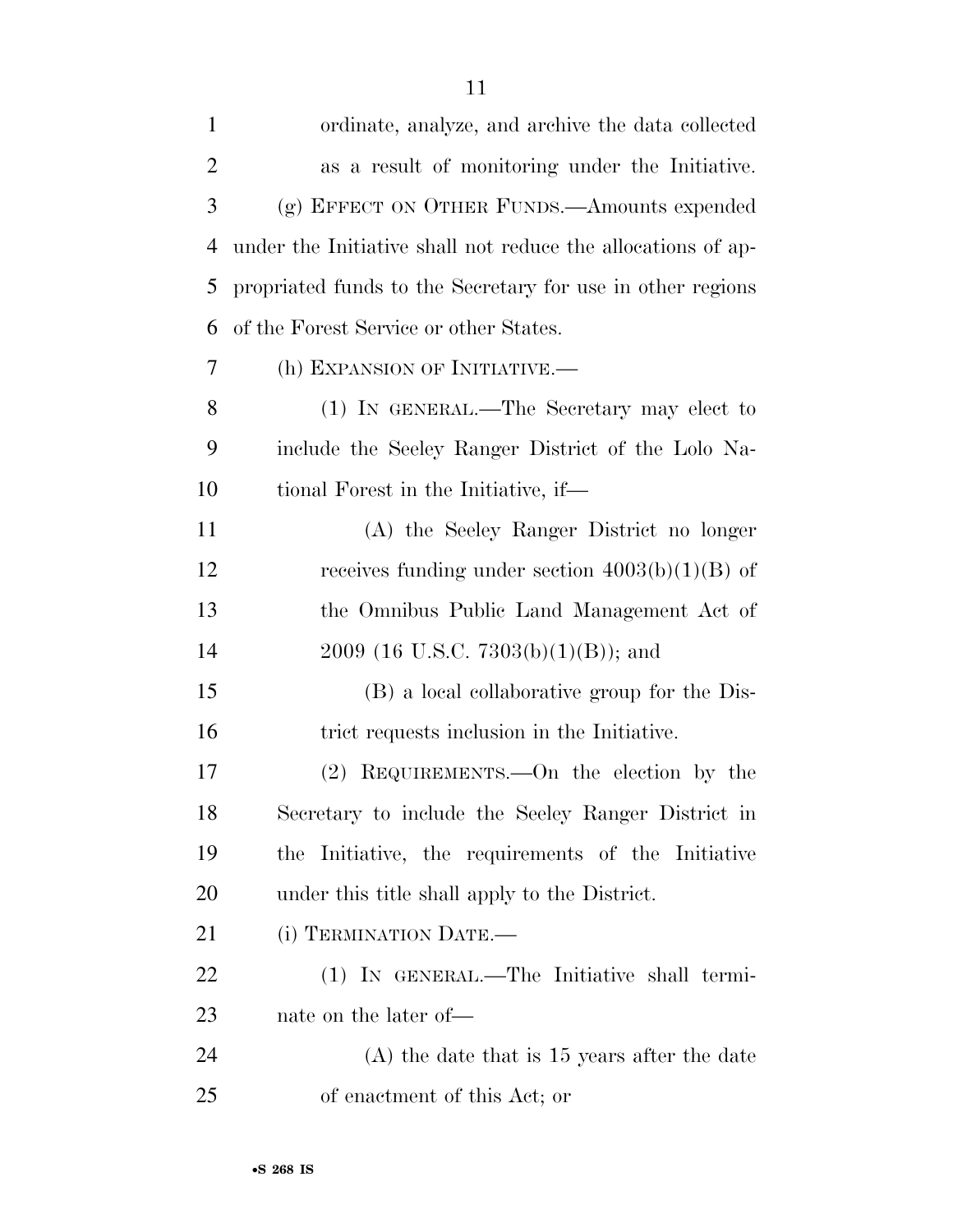| $\mathbf{1}$   | (B) the date on which the Secretary deter-           |
|----------------|------------------------------------------------------|
| $\overline{2}$ | mines that the performance requirements under        |
| 3              | subsection (b) have been achieved.                   |
| $\overline{4}$ | (2) EFFECT.—Nothing in this subsection af-           |
| 5              | fects a valid contract in effect on the termination  |
| 6              | date under paragraph (1).                            |
| 7              | SEC. 104. AUTHORIZED FOREST AND WATERSHED RES-       |
| 8              | <b>TORATION PROJECTS.</b>                            |
| 9              | (a) IMPLEMENTATION.—                                 |
| 10             | (1) IN GENERAL.—The Secretary shall annually         |
| 11             | implement 1 or more authorized forest and water-     |
| 12             | shed restoration projects on the eligible land.      |
| 13             | (2) LANDSCAPE-SCALE PROJECTS.—The Sec-               |
| 14             | retary shall implement in 1 or more watershed areas  |
| 15             | authorized forest and watershed restoration projects |
| 16             | that provide landscape-scale work with the goal of   |
| 17             | minimizing entries into the watershed.               |
| 18             | (3) STEWARDSHIP CONTRACTS.—                          |
| 19             | (A) IN GENERAL.—To the maximum ex-                   |
| 20             | tent practicable, the Secretary shall enter into     |
| 21             | stewardship contracts or agreements to carry         |
| 22             | out authorized forest and watershed restoration      |
| 23             | projects.                                            |
| 24             | (B)<br>STEWARDSHIP CONTRACT<br>PRIOR-                |
| 25             | ITIES.—In developing a stewardship contract          |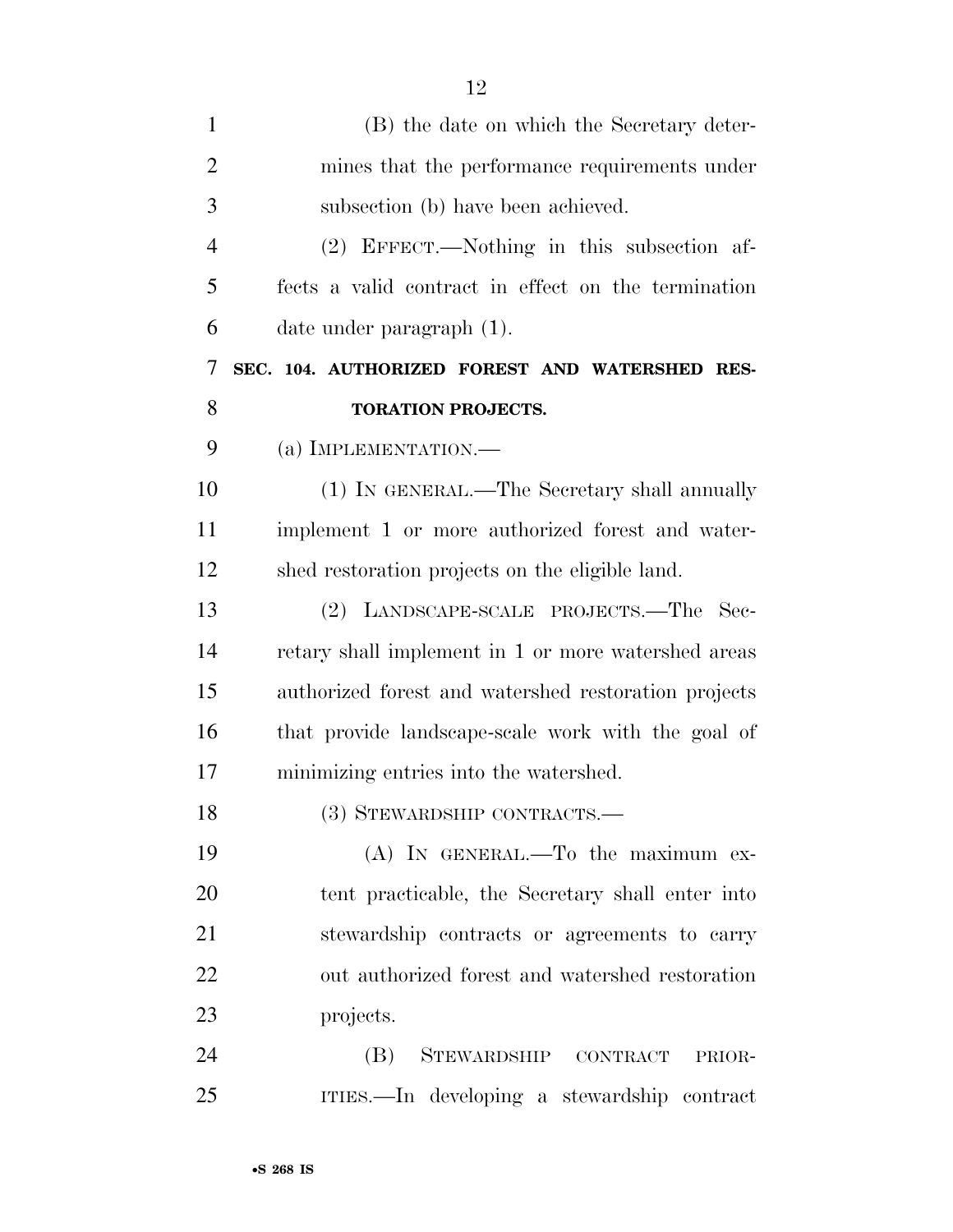| $\mathbf{1}$   | under subparagraph (A), the Secretary shall,              |
|----------------|-----------------------------------------------------------|
| $\overline{2}$ | after consultation with the relevant collabo-             |
| 3              | rative groups or resource advisory committees             |
| $\overline{4}$ | identified under section $103(c)(1)$ , prioritize         |
| 5              | areas consistent with the priorities described in         |
| 6              | paragraph $(4)$ .                                         |
| 7              | (4) PRIORITY.—Consistent with the purposes of             |
| 8              | this title, the Secretary shall give priority to carrying |
| 9              | authorized forest and watershed restoration<br>out        |
| 10             | projects in areas—                                        |
| 11             | $(A)$ in which the road density exceeds 1.5               |
| 12             | miles per square mile;                                    |
| 13             | (B) in the wildland-urban interface (as de-               |
| 14             | fined in section 101 of the Healthy Forests               |
| 15             | Restoration Act of 2003 (16 U.S.C. 6511)) that            |
| 16             | are at risk of wildfire that threatens public in-         |
| 17             | frastructure or private property;                         |
| 18             | (C) in which fish and wildlife habitat                    |
| 19             | connectivity is compromised as a result of past           |
| 20             | management practices; and                                 |
| 21             | (D) that contain forests that are at risk                 |
| 22             | from insect epidemics or high-severity wildfires.         |
| 23             | ENVIRONMENTAL REVIEW. An environ-<br>(5)                  |
| 24             | mental review of authorized forest and watershed          |
| 25             | restoration projects shall be carried out in accord-      |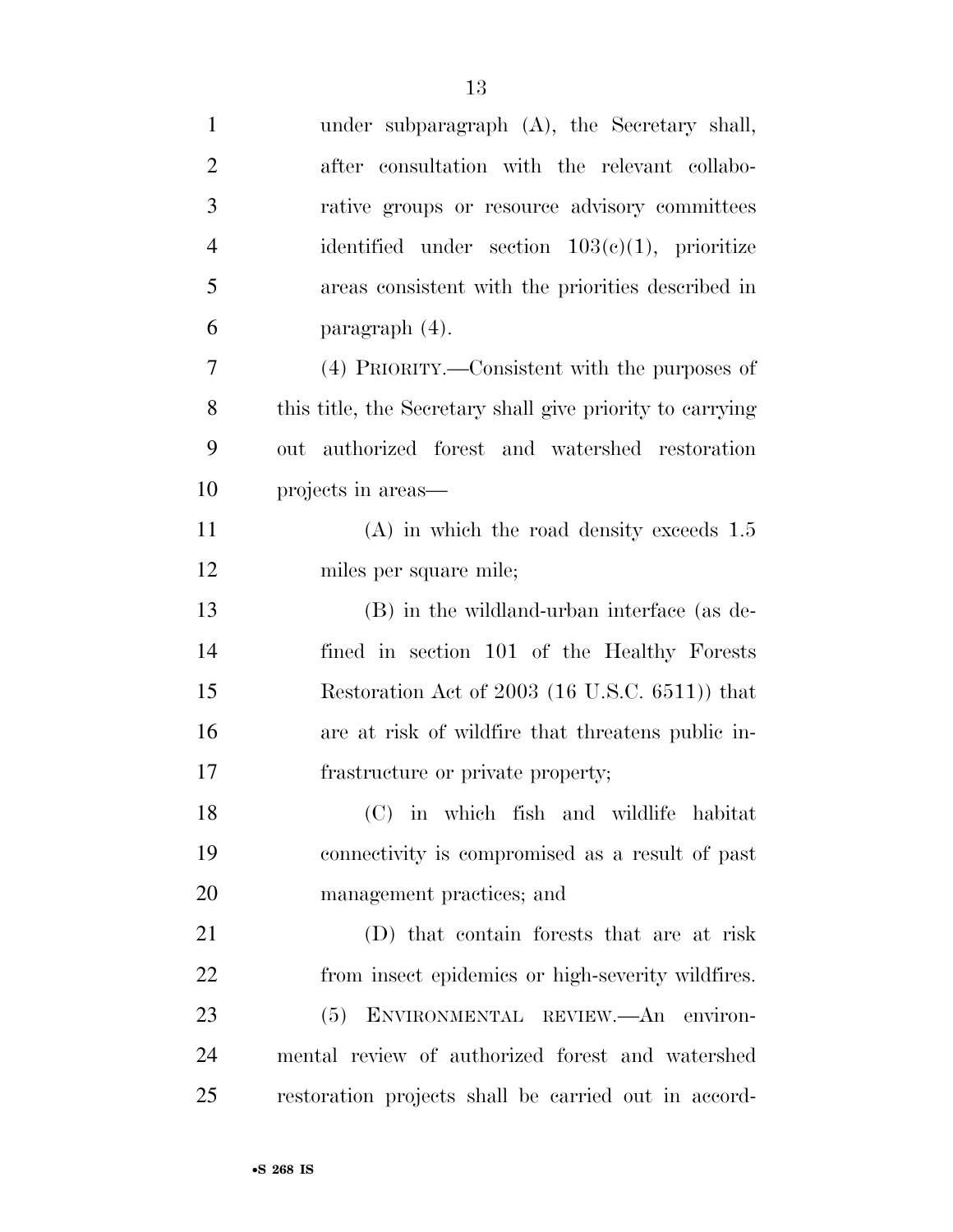| $\mathbf{1}$   | ance with section 104 of the Healthy Forests Res- |
|----------------|---------------------------------------------------|
| $\overline{2}$ | toration Act of $2003$ (16 U.S.C. 6515), except   |
| 3              | $that-$                                           |
| $\overline{4}$ | (A) the review shall also address—                |
| 5              | (i) the activities necessary to meet the          |
| 6              | purposes and requirements of this title;          |
| 7              | and                                               |
| 8              | (ii) the site-specific impacts of an au-          |
| 9              | thorized forest and watershed restoration         |
| 10             | project;                                          |
| 11             | (B) on signing of a record of decision or         |
| 12             | finding of no significant impact for the author-  |
| 13             | ized forest and watershed restoration project,    |
| 14             | the Secretary shall implement the authorized      |
| 15             | forest and watershed restoration project; and     |
| 16             | (C) if the Secretary or a court determines        |
| 17             | that additional review is warranted due to sig-   |
| 18             | nificant new circumstances after implementa-      |
| 19             | tion of an authorized forest and watershed res-   |
| 20             | toration project has begun, the additional anal-  |
| 21             | ysis shall not interrupt the implementation of    |
| 22             | the activities that are not subject to the addi-  |
| 23             | tional review, in accordance with the National    |
| 24             | Environmental Policy Act of 1969 (42 U.S.C.       |
| 25             | $4321$ et seq.).                                  |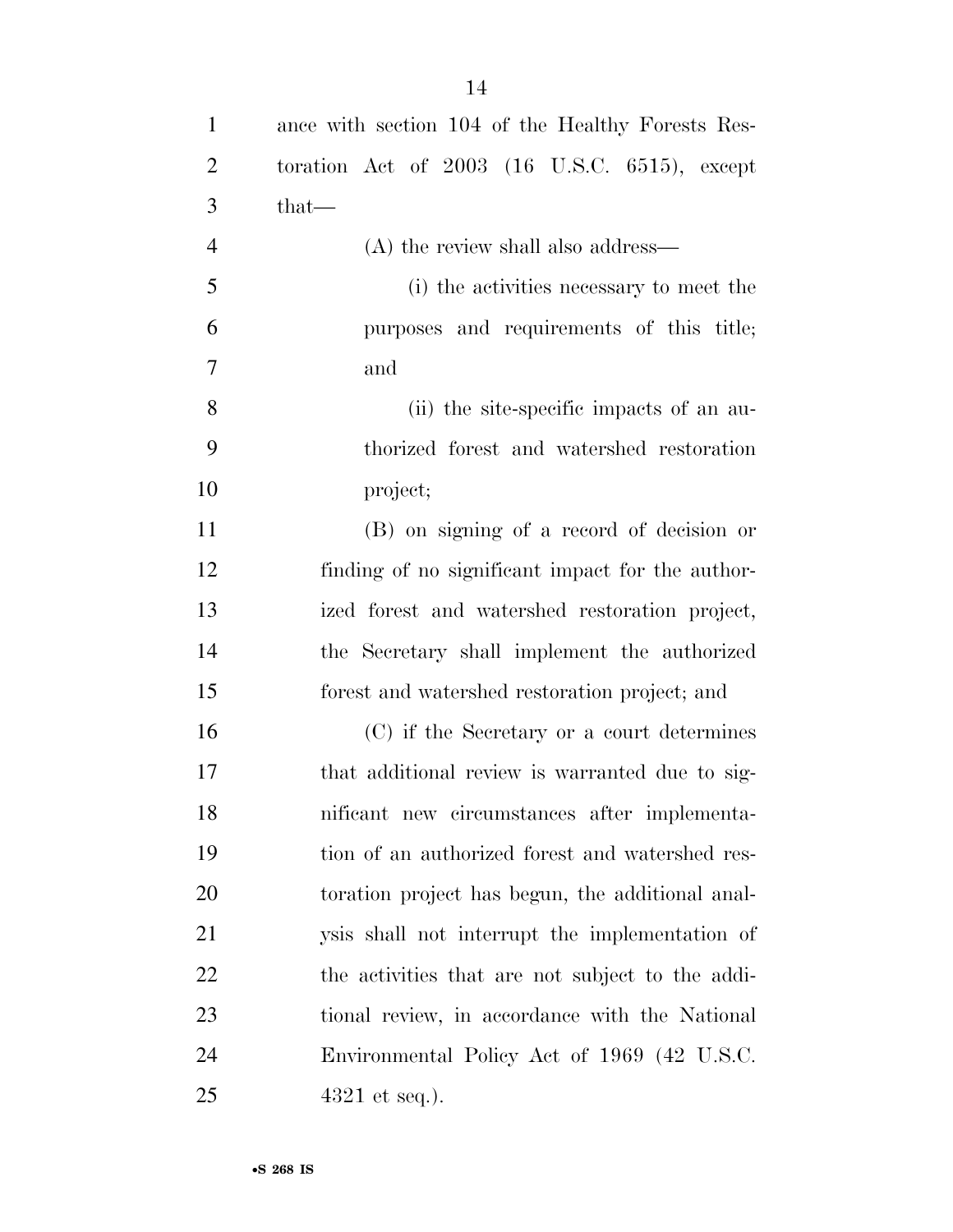| $\mathbf{1}$   | (b) PROJECT REQUIREMENTS.—                          |
|----------------|-----------------------------------------------------|
| $\overline{2}$ | (1) RIPARIAN HABITAT PROTECTION.—                   |
| 3              | (A) IN GENERAL.—Except as provided in               |
| $\overline{4}$ | subparagraph (B), the Secretary shall comply        |
| 5              | with INFISH in carrying out each authorized         |
| 6              | forest and watershed restoration project.           |
| 7              | (B) MODIFICATIONS.—The Secretary may                |
| 8              | modify INFISH if the Secretary determines,          |
| 9              | after taking into consideration the best avail-     |
| 10             | able science, that the modifications would meet     |
| 11             | or exceed the intent and goals of INFISH.           |
| 12             | (2) ROADS.—In carrying out any authorized           |
| 13             | forest and watershed restoration project under this |
| 14             | title, the Secretary shall—                         |
| 15             | (A) not construct any permanent road, un-           |
| 16             | $less-$                                             |
| 17             | (i) the Secretary determines that the               |
| 18             | road is a justifiable realignment of a per-         |
| 19             | manent road to restore or improve the eco-          |
| 20             | logical structure, composition, and function        |
| 21             | and the natural processes of the affected           |
| 22             | forest or watershed; and                            |
| 23             | (ii) the replaced road bed is decom-                |
| 24             | missioned by removing the road prism; and           |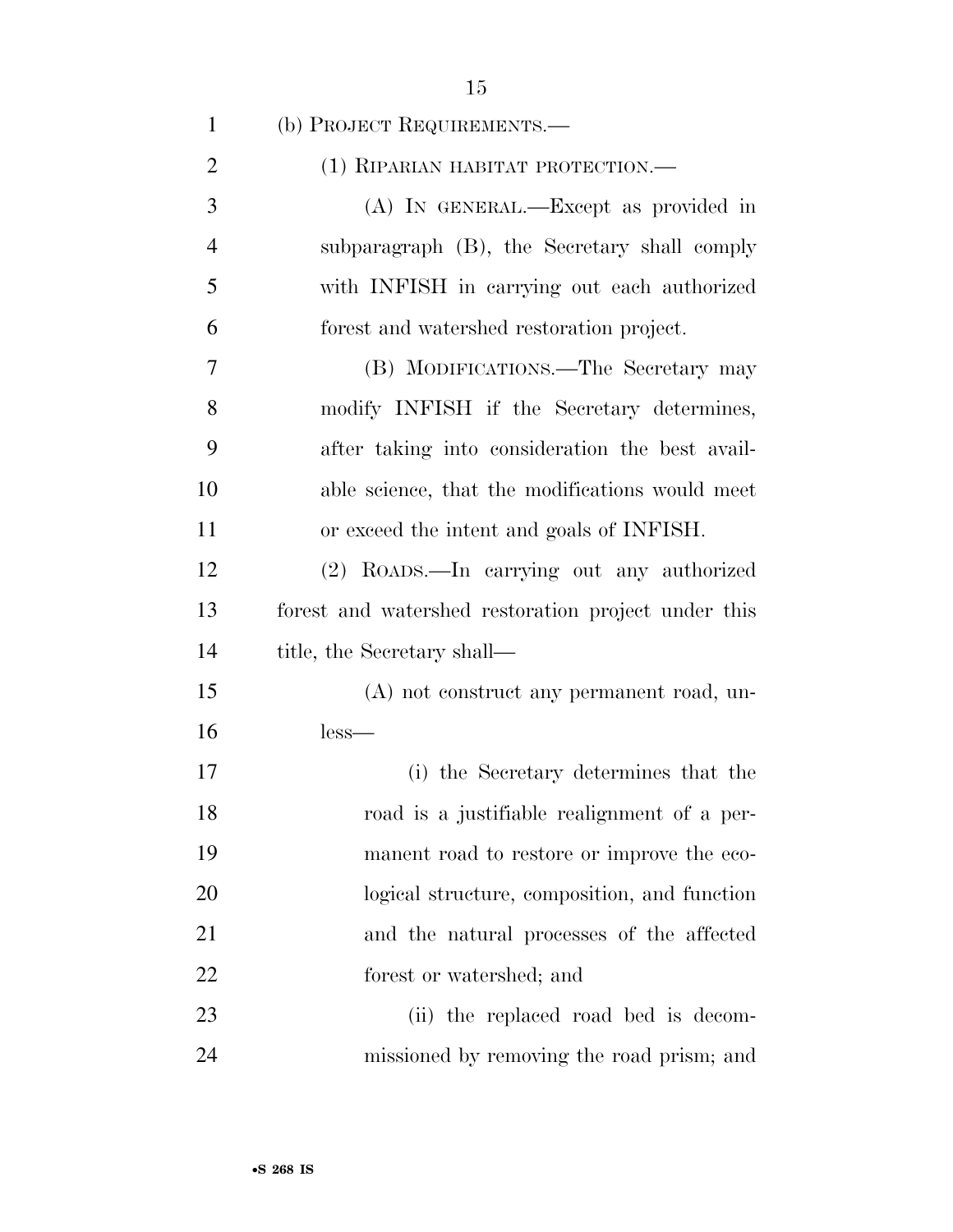| $\mathbf{1}$   | (B) decommission any temporary road con-        |
|----------------|-------------------------------------------------|
| $\overline{2}$ | structed to carry out the land management       |
| 3              | project by the conclusion of the contract.      |
| $\overline{4}$ | $(3)$ ROAD DENSITY.—                            |
| 5              | (A) IN GENERAL.—Except as provided in           |
| 6              | subparagraph (B), the Secretary, at the conclu- |
| 7              | sion of an authorized forest and watershed res- |
| 8              | toration project, shall achieve a road density  |
| 9              | maximum of 1.5 linear miles per square mile,    |
| 10             | averaged over the watershed area.               |
| 11             | (B) EXCEPTIONS.—Notwithstanding sub-            |
| 12             | paragraph (A), the maximum road density pro-    |
| 13             | vided in an applicable land management plan     |
| 14             | shall apply if—                                 |
| 15             | (i) the applicable land management              |
| 16             | plan requires a road density maximum that       |
| 17             | is less than that required under subpara-       |
| 18             | $graph (A);$ or                                 |
| 19             | (ii) the authorized forest and water-           |
| 20             | shed restoration project is carried out in      |
| 21             | an area governed by an interagency grizzly      |
| 22             | bear conservation plan.                         |
| 23             | (C) METHOD.—The road density estab-             |
| 24             | lished under subparagraph (A) may be accom-     |
| 25             | plished through a combination of decommis-      |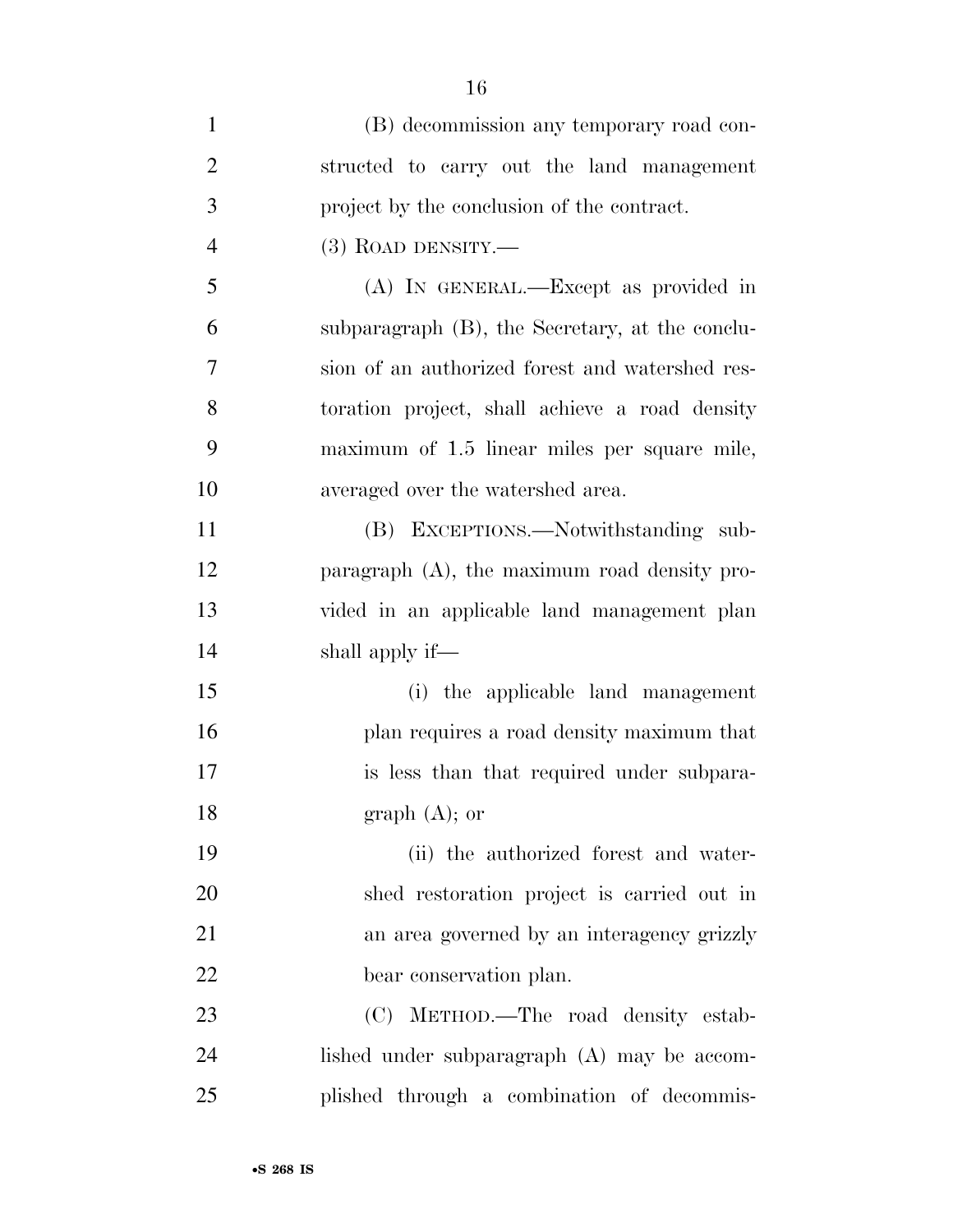sioning and year-round permanent closure, ex- cept that the Secretary shall prioritize for de- commissioning any roads adversely affecting water quality or fish habitat.

 (4) VEGETATION MANAGEMENT.—The Sec- retary shall design authorized forest and watershed restoration projects to produce commercial and non- commercial wood products, consistent with the pur-poses of this title.

#### **SEC. 105. MISCELLANEOUS.**

 (a) IN GENERAL.—Except as otherwise provided in this title, the Secretary shall administer the National For- ests subject to the Initiative in accordance with applicable law.

 (b) AGENCY PARTICIPATION.—The Secretary may, in accordance with applicable law, permit the Seeley Lake District Ranger of the Lolo National Forest and the Lin- coln District Ranger of the Helena National Forest to serve in the official capacities of the districts on the Board of Directors of the Blackfoot Challenge.

 (c) BIOMASS.—To help improve forest restoration ac- tivities by using and creating markets for small-diameter material and low-valued trees removed from forest restora- tion activities in the State, the Secretary may provide grants through the Woody Biomass Utilization Grant Pro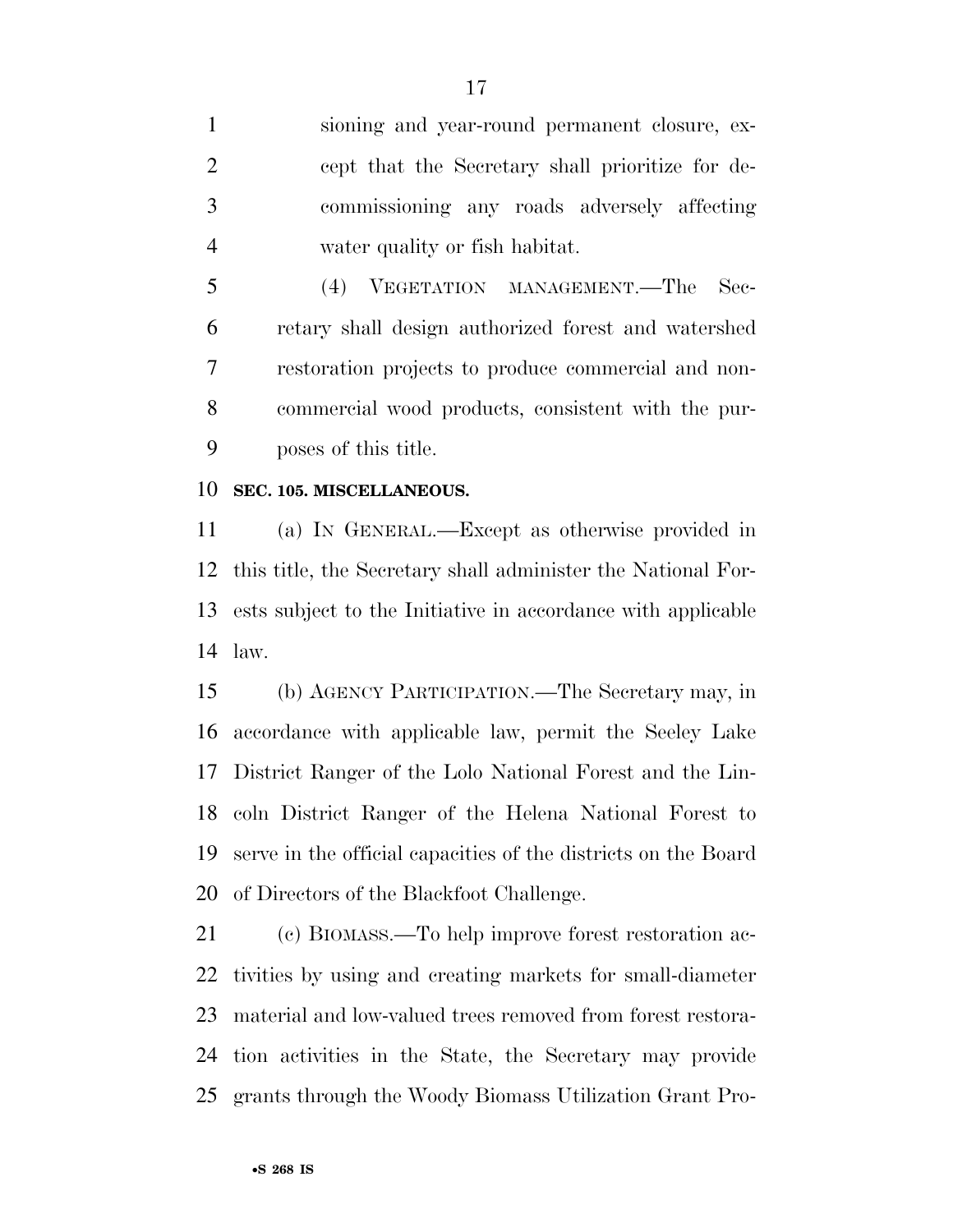gram or any other biomass program in accordance with applicable law.

# **TITLE II—DESIGNATION OF WIL-**

# **DERNESS AND SPECIAL MAN- AGEMENT AREAS IN MON-TANA**

### **SEC. 201. PURPOSES.**

The purposes of this title are—

 (1) to protect and enhance motorized rec- reational opportunities in the Beaverhead-Deerlodge National Forest, the Lolo National Forest, and the Kootenai National Forest; and

 (2) to protect and enhance the wild heritage and backcountry traditions of the State through—

 (A) the addition of certain land to the Na-tional Wilderness Preservation System; and

 (B) the management of other land in a manner that preserves existing primitive and semi-primitive recreational activities.

### **SEC. 202. DEFINITIONS.**

In this title:

 (1) BEAVERHEAD-DEERLODGE NATIONAL FOR- EST.—The term ''Beaverhead-Deerlodge National Forest'' means the National Forest that is— (A) comprised of—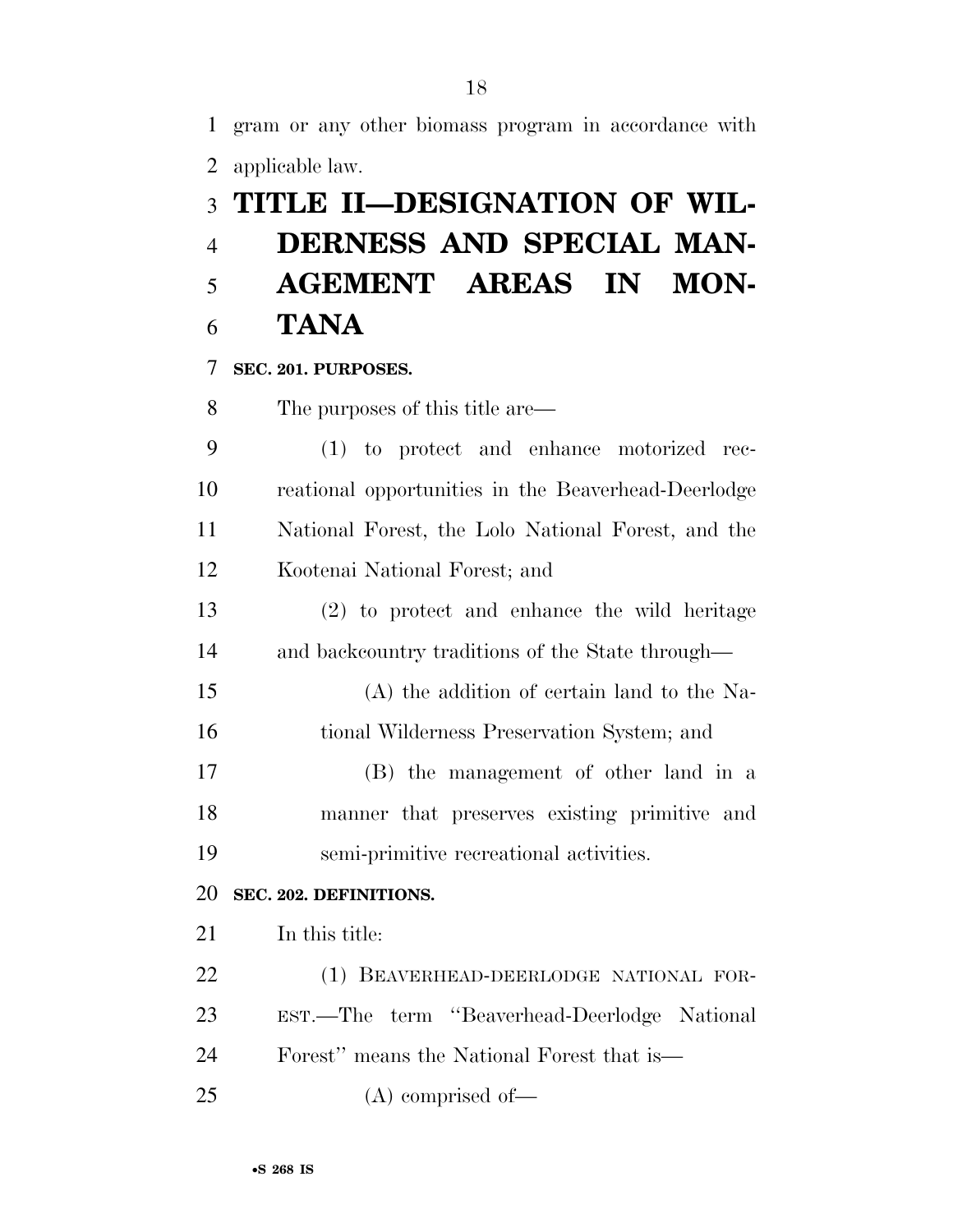| $\mathbf{1}$   | (i) the Beaverhead National Forest;                   |
|----------------|-------------------------------------------------------|
| $\overline{2}$ | and                                                   |
| 3              | (ii) the Deerlodge National Forest;                   |
| $\overline{4}$ | and                                                   |
| 5              | (B) managed by the Secretary concerned                |
| 6              | as a single administrative unit.                      |
| $\overline{7}$ | (2) FOREST PLAN.—The term "forest plan"               |
| 8              | means a land and resource management plan pre-        |
| 9              | pared in accordance with section 6 of the Forest and  |
| 10             | Rangeland Renewable Resources Planning Act of         |
| 11             | 1974 (16 U.S.C. 1604).                                |
| 12             | (3) SECRETARY CONCERNED.—The term "Sec-               |
| 13             | retary concerned" means-                              |
| 14             | (A) the Secretary of Agriculture, acting              |
| 15             | through the Chief of the Forest Service, with         |
| 16             | respect to National Forest System land; and           |
| 17             | (B) the Secretary of the Interior, with re-           |
| 18             | spect to land managed by the Bureau of Land           |
| 19             | Management (including land held for the ben-          |
| 20             | efit of an Indian tribe).                             |
| 21             | (4) STATE.—The term "State" means the State           |
| 22             | of Montana.                                           |
| 23             | SEC. 203. DESIGNATION OF WILDERNESS AREAS.            |
| 24             | (a) LAND ADMINISTERED BY THE FOREST SERV-             |
| 25             | ICE.—In furtherance of the purposes of the Wilderness |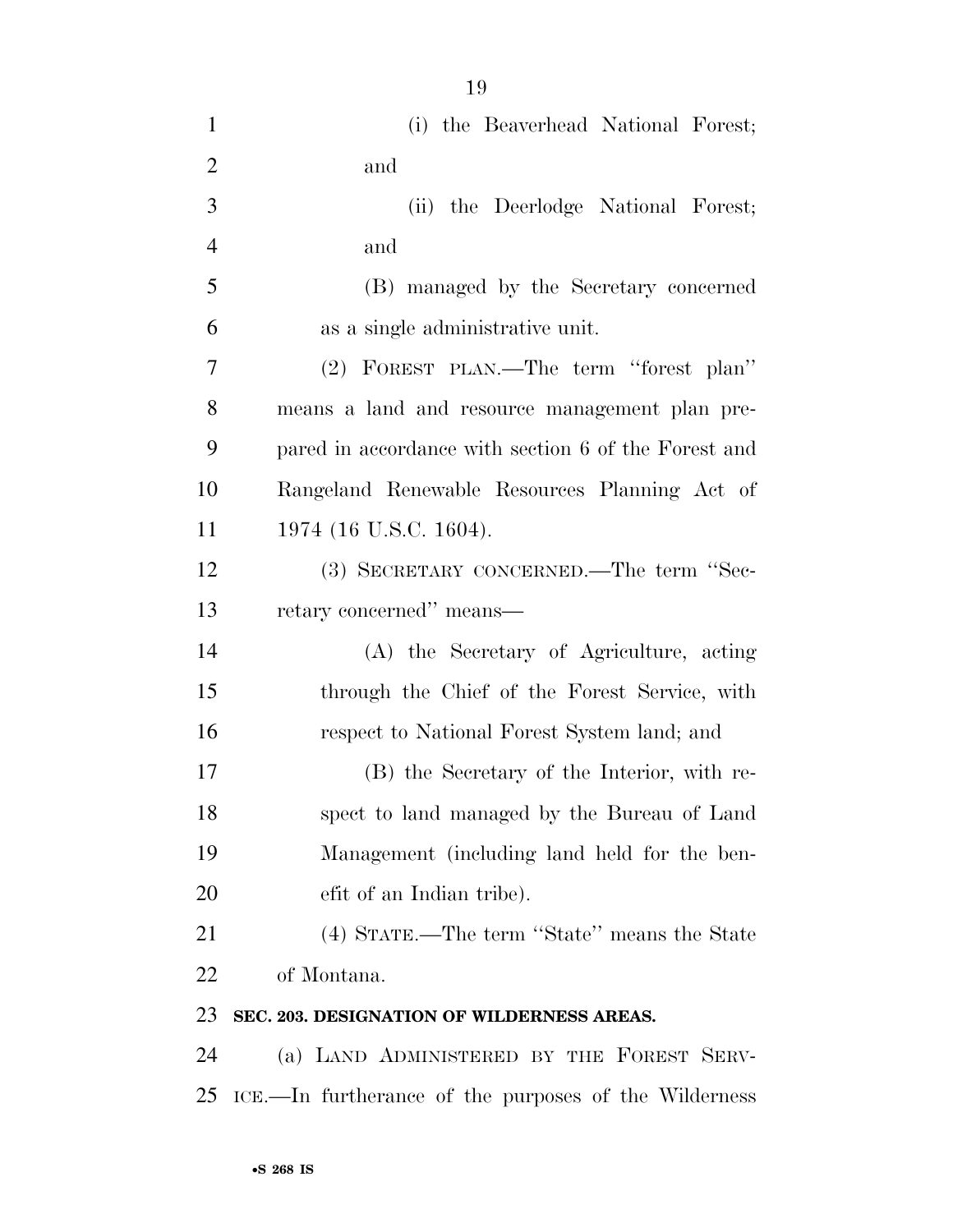Act (16 U.S.C. 1131 et seq.), the following areas in the State are designated as wilderness areas and as compo-nents of the National Wilderness Preservation System:

 (1) ANACONDA PINTLAR WILDERNESS ADDI- TIONS.—Certain land in the Beaverhead-Deerlodge National Forest, comprising approximately 65,407 acres, as generally depicted on the map entitled ''Anaconda-Pintlar Wilderness Additions'' and dated September 13, 2010, is incorporated in, and shall be considered to be a part of, the Anaconda-Pintlar Wilderness.

12 (2) BOB MARSHALL WILDERNESS ADDITIONS.— Certain land in the Lolo National Forest, comprising approximately 40,072 acres generally depicted as the ''North Fork Blackfoot-Monture Creek Wilderness Addition (Bob Marshall Addition)'' and approxi- mately 7,792 acres generally depicted as the ''Griz- zly Basin of the Swan Range Wilderness Addition'' on the map entitled ''Bob Marshall, Mission Moun- tains and Scapegoat Wilderness Additions and Otatsy Recreation Management Area'' and dated September 13, 2010, is incorporated in, and shall be considered to be a part of, the Bob Marshall Wilder- ness designated by Public Law 92–395 (86 Stat. 578).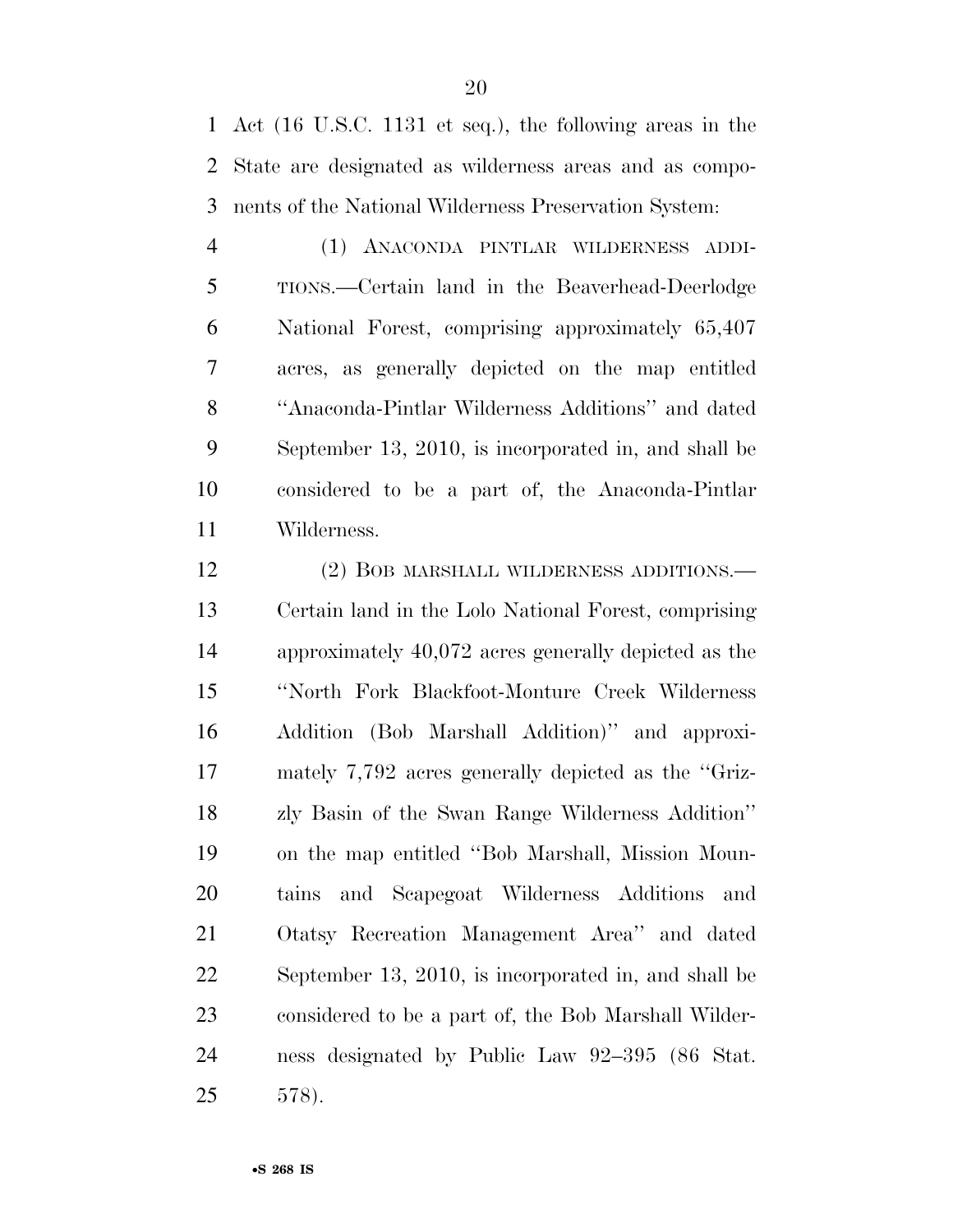| $\mathbf{1}$   | (3) DOLUS LAKES WILDERNESS.—Certain land             |
|----------------|------------------------------------------------------|
| $\overline{2}$ | in the Beaverhead-Deerlodge National Forest, com-    |
| 3              | prising approximately 9,407 acres, as generally de-  |
| $\overline{4}$ | picted on the map entitled "Dolus Lakes Wilder-      |
| 5              | ness" and dated September 13, 2010, which shall be   |
| 6              | known as the "Dolus Lakes Wilderness".               |
| 7              | (4) EAST PIONEERS WILDERNESS.—Certain                |
| 8              | land in the Beaverhead-Deerlodge National Forest,    |
| 9              | comprising approximately 77,438 acres, as generally  |
| 10             | depicted on the map entitled "East Pioneers Wilder-  |
| 11             | ness" and dated September 13, 2010, which shall be   |
| 12             | known as the "East Pioneers Wilderness".             |
| 13             | (5) ELECTRIC PEAK WILDERNESS.—Certain                |
| 14             | land in the Beaverhead-Deerlodge National Forest,    |
| 15             | comprising approximately 5,670 acres, as generally   |
| 16             | depicted on the map entitled "Electric Peak Wilder-  |
| 17             | ness and Thunderbolt Creek Recreation Manage-        |
| 18             | ment Area" and dated September 13, 2010, which       |
| 19             | shall be known as the "Electric Peak Wilderness".    |
| 20             | (6) HIGHLANDS WILDERNESS.—Certain land in            |
| 21             | the Beaverhead-Deerlodge National Forest, com-       |
| 22             | prising approximately 15,659 acres, as generally de- |
| 23             | picted on the map entitled "Highlands Wilderness"    |
| 24             | Area and Special Management Area" and dated          |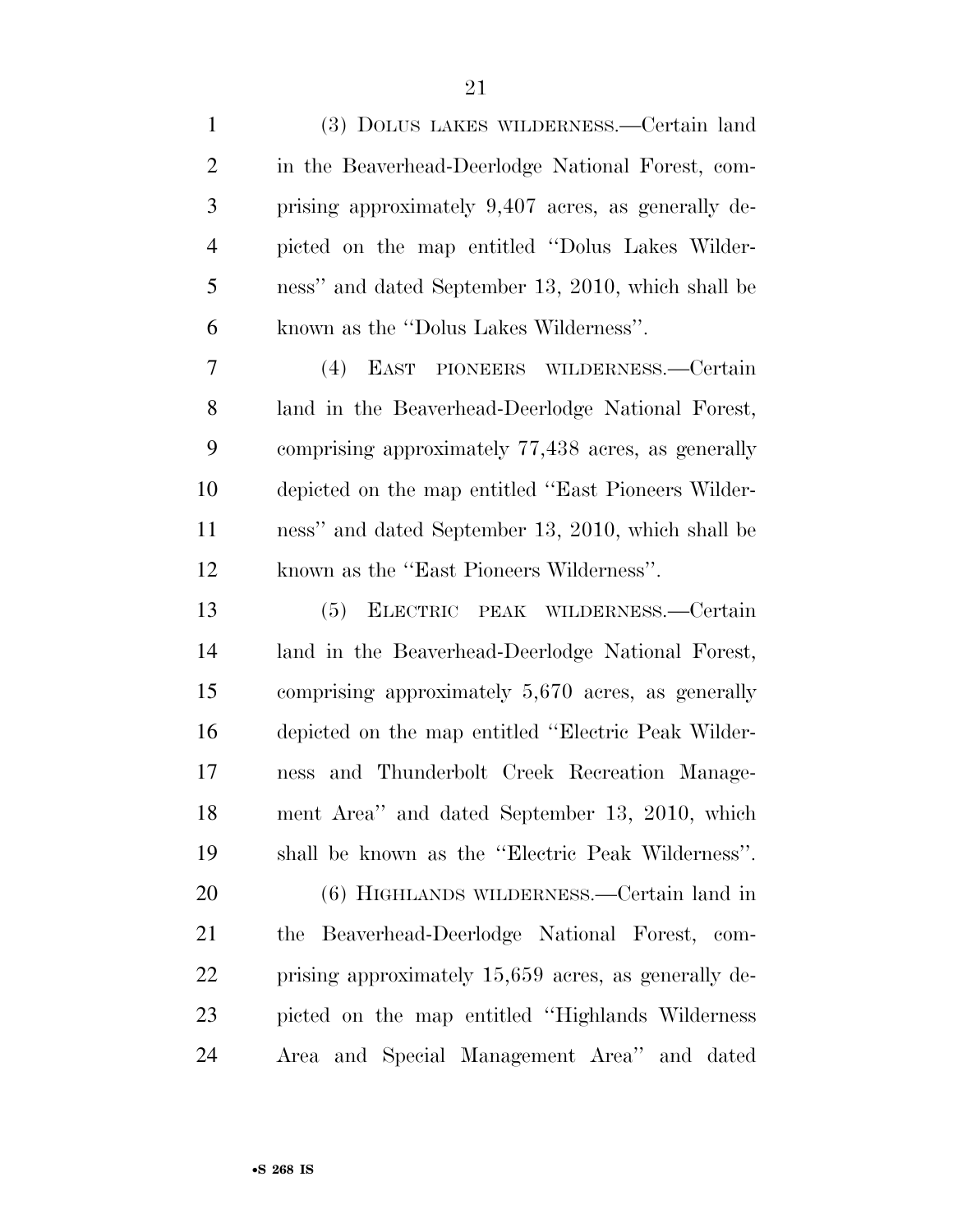| September 13, 2010, which shall be known as the |
|-------------------------------------------------|
| "Highlands Wilderness".                         |

 (7) ITALIAN PEAKS WILDERNESS.—Certain land in the Beaverhead-Deerlodge National Forest, comprising approximately 29,677 acres, as generally depicted on the map entitled ''Italian Peaks Wilder- ness'' and dated September 13, 2010, which shall be known as the ''Italian Peaks Wilderness''.

 (8) LEE METCALF WILDERNESS ADDITIONS.— Certain land in the Beaverhead-Deerlodge National Forest, comprising approximately 17,201 acres, as generally depicted on the map entitled ''Lee Metcalf Wilderness Additions'' and dated September 13, 2010, is incorporated in, and shall be considered to be a part of, the Lee Metcalf Wilderness.

 (9) LIMA PEAKS WILDERNESS.—Certain land in the Beaverhead-Deerlodge National Forest, com- prising approximately 35,012 acres, as generally de- picted on the map entitled ''Lima Peaks Wilderness'' and dated September 13, 2010, which shall be known as the ''Lima Peaks Wilderness''.

 (10) MISSION MOUNTAINS WILDERNESS ADDI- TION.—Certain land in the Lolo National Forest, which comprises approximately 4,460 acres, as gen-erally depicted as the ''West Fork Clearwater Wil-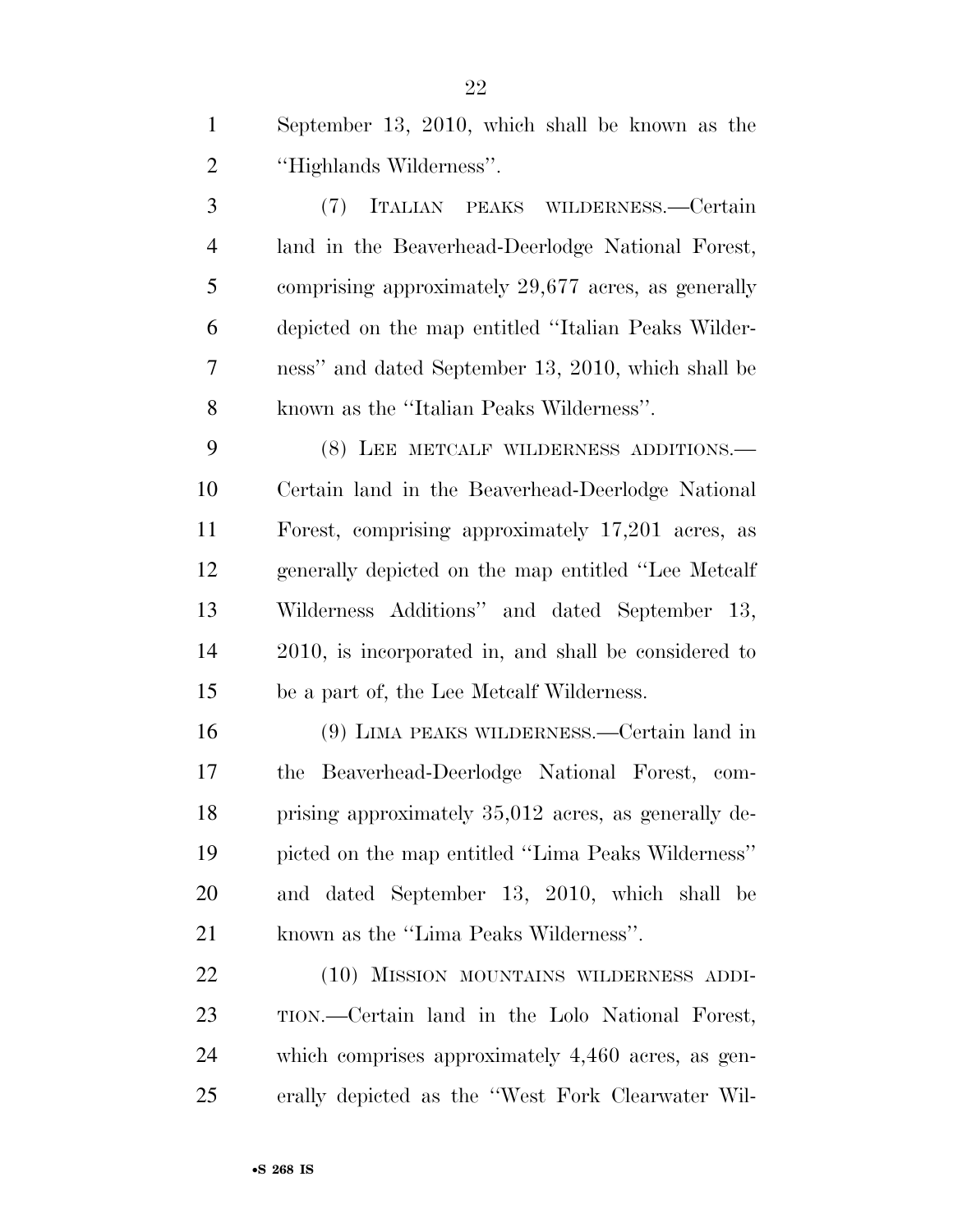| $\mathbf{1}$   | derness Addition" on the map entitled "Bob Mar-      |
|----------------|------------------------------------------------------|
| $\mathbf{2}$   | shall, Mission Mountains and Scapegoat Wilderness    |
| 3              | Additions and Otatsy Recreation Management Area"     |
| $\overline{4}$ | and dated September 13, 2010, is incorporated in,    |
| 5              | and shall be considered to be a part of, the Mission |
| 6              | Mountains Wilderness designated by Public Law 93–    |
| 7              | 632 (88 Stat. 2153).                                 |
| 8              | (11) MOUNT JEFFERSON WILDERNESS.—Cer-                |
| 9              | tain land in the Beaverhead-Deerlodge National For-  |
| 10             | est, comprising approximately 4,465 acres, as gen-   |
| 11             | erally depicted on the map entitled "Mount Jeffer-   |
| 12             | son Wilderness" and dated September 13, 2010,        |
| 13             | which shall be known as the "Mount Jefferson Wil-    |
| 14             | derness".                                            |
| 15             | (12) QUIGG PEAK WILDERNESS.—Certain land             |
| 16             | in the Beaverhead-Deerlodge National Forest, com-    |
| 17             | prising approximately 8,275 acres, as generally de-  |
| 18             | picted on the map entitled "Quigg Peak Wilderness"   |
| 19             | and dated September 13, 2010, which shall be         |
| 20             | known as the "Quigg Peak Wilderness".                |
| 21             | (13) RODERICK WILDERNESS.—Certain land in            |
| 22             | the Kootenai National Forest, which comprises ap-    |
| 23             | proximately 29,467 acres, as generally depicted as   |
| 24             | the "Roderick Wilderness Area" on the map entitled   |
| 25             | "Roderick Wilderness and Special Management Area     |
|                |                                                      |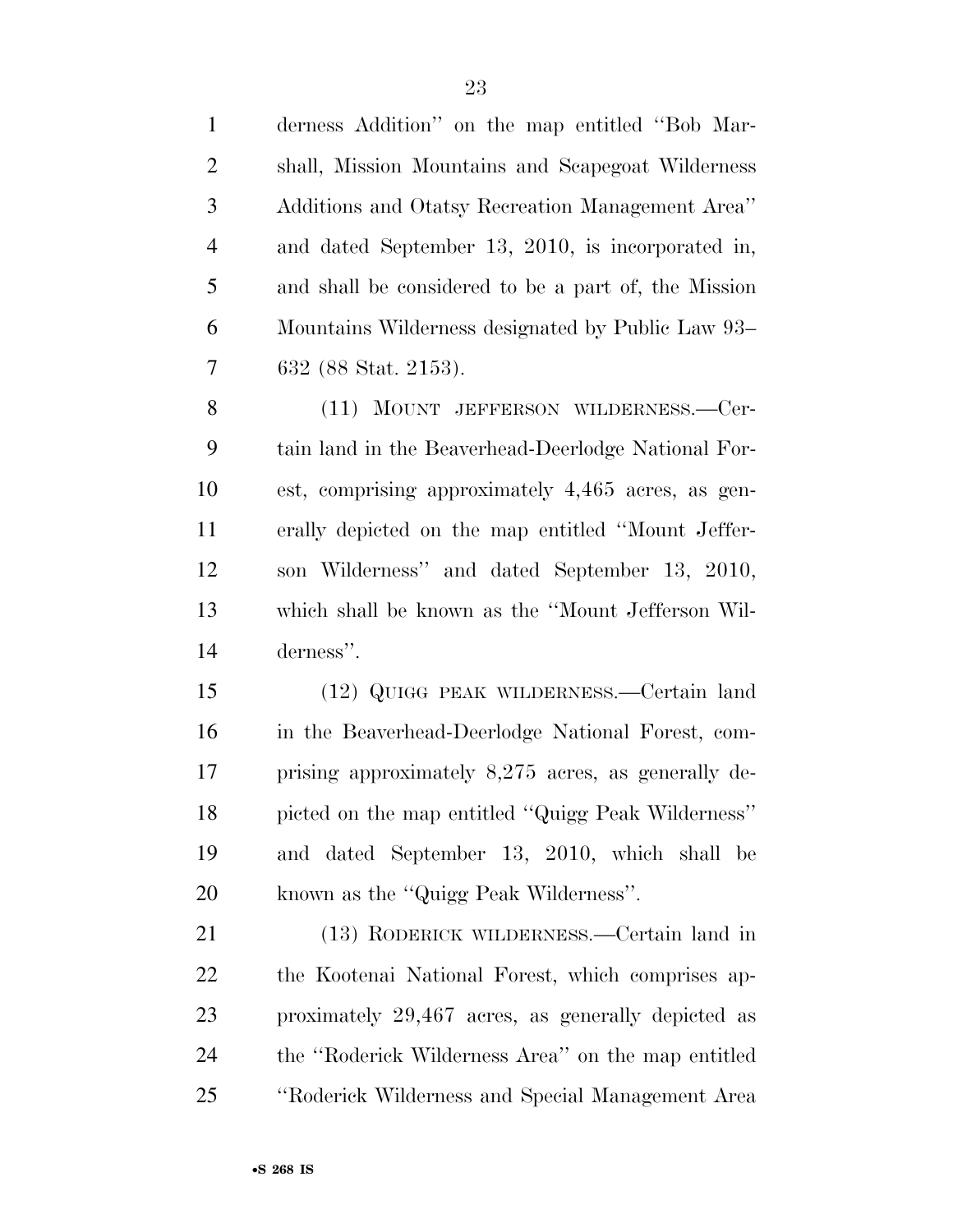and Three Rivers Special Management Area'' and dated September 13, 2010, which shall be known as the ''Roderick Wilderness''.

 (14) SAPPHIRES WILDERNESS.—Certain land in the Beaverhead-Deerlodge National Forest, com- prising approximately 43,101 acres, as generally de- picted on the map entitled ''Sapphires Wilderness'' and dated September 13, 2010, which shall be known as the ''Sapphires Wilderness''.

 (15) SCAPEGOAT WILDERNESS ADDITIONS.— Certain land in the Lolo National Forest, which comprises approximately 30,967 acres, as generally depicted as the ''North Fork Blackfoot-Monture Creek Wilderness Addition (Scapegoat Addition)'' on the map entitled ''Bob Marshall, Mission Mountains and Scapegoat Wilderness Additions and Otatsy Recreation Management Area'' and dated September 13, 2010, is incorporated in, and shall be considered to be a part of, the Bob Marshall Wilderness des-ignated by Public Law 92–395 (86 Stat. 578).

 (16) SNOWCREST WILDERNESS.—Certain land in the Beaverhead-Deerlodge National Forest, com- prising approximately 91,561 acres, as generally de-picted on the map entitled ''Snowcrest Wilderness''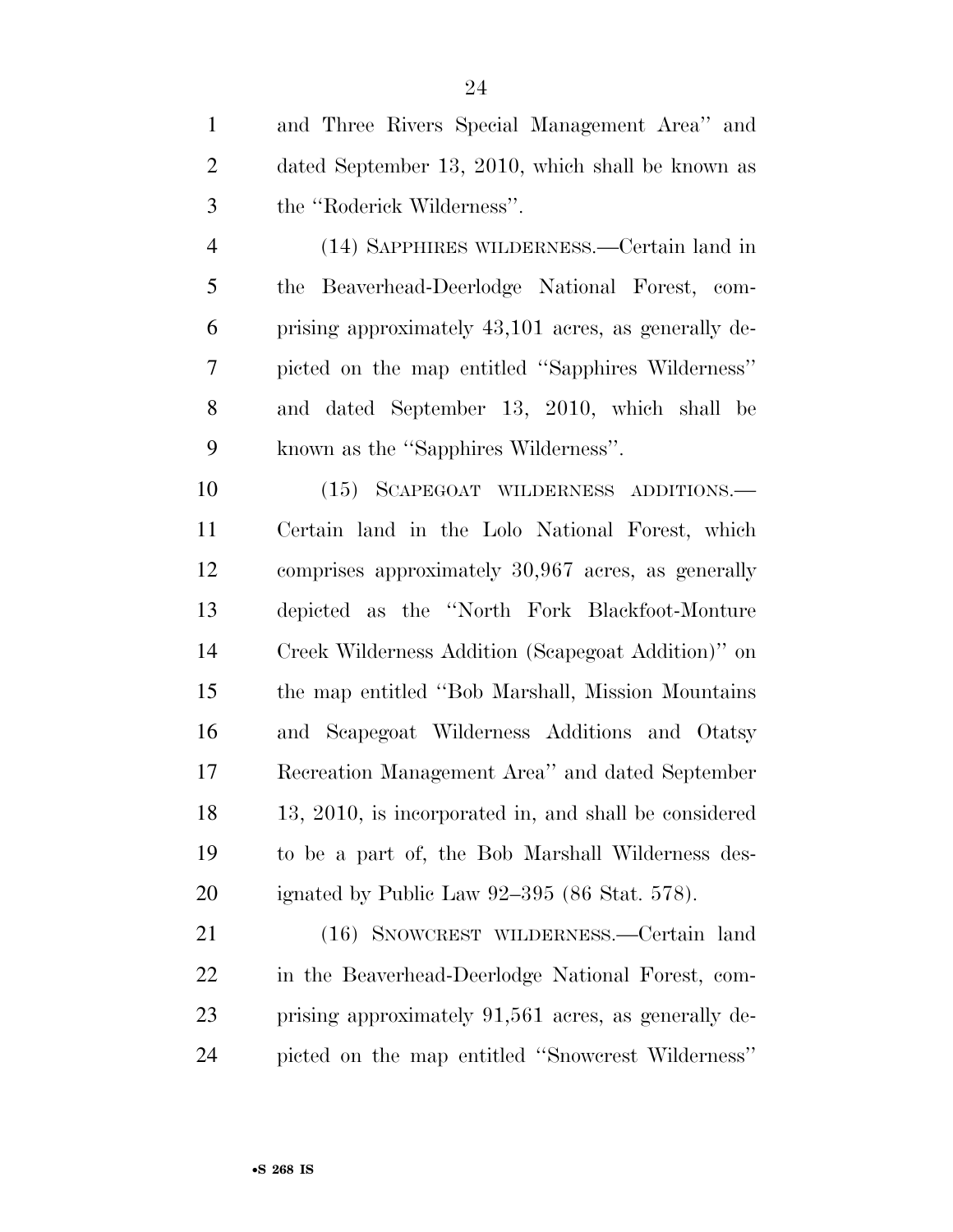| $\mathbf{1}$   | and dated September 13, 2010, which shall be        |
|----------------|-----------------------------------------------------|
| $\overline{2}$ | known as the "Snowcrest Wilderness".                |
| 3              | (17) STONY MOUNTAIN WILDERNESS.—Certain             |
| $\overline{4}$ | land in the Beaverhead-Deerlodge National Forest,   |
| 5              | comprising approximately 14,213 acres, as generally |
| 6              | depicted on the map entitled "Stony Mountain Wil-   |
| 7              | derness" and dated September 13, 2010, which shall  |
| 8              | be known as the "Stony Mountain Wilderness".        |
| 9              | (18) WEST BIG HOLE WILDERNESS.-Certain              |
| 10             | land in the Beaverhead-Deerlodge National Forest,   |
| 11             | comprising approximately 44,156 acres, as generally |
| 12             | depicted on the map entitled "West Big Hole Wil-    |
| 13             | derness and Recreation Management Area" and         |
| 14             | dated September 13, 2010, which shall be known as   |
| 15             | the "West Big Hole Wilderness".                     |
| 16             | (19) WEST PIONEERS WILDERNESS.—Certain              |
| 17             | land in the Beaverhead-Deerlodge National Forest,   |
| 18             | comprising approximately 26,560 acres, as generally |
| 19             | depicted on the map entitled "West Pioneers Wilder- |
| 20             | ness and Recreation Management Area" and dated      |
| 21             | September 13, 2010, which shall be known as the     |
| 22             | "West Pioneers Wilderness".                         |
| 23             | (b) LAND ADMINISTERED BY THE BUREAU OF LAND         |
| 24             | MANAGEMENT.—In furtherance of the purposes of the   |

Wilderness Act (16 U.S.C. 1131 et seq.), the following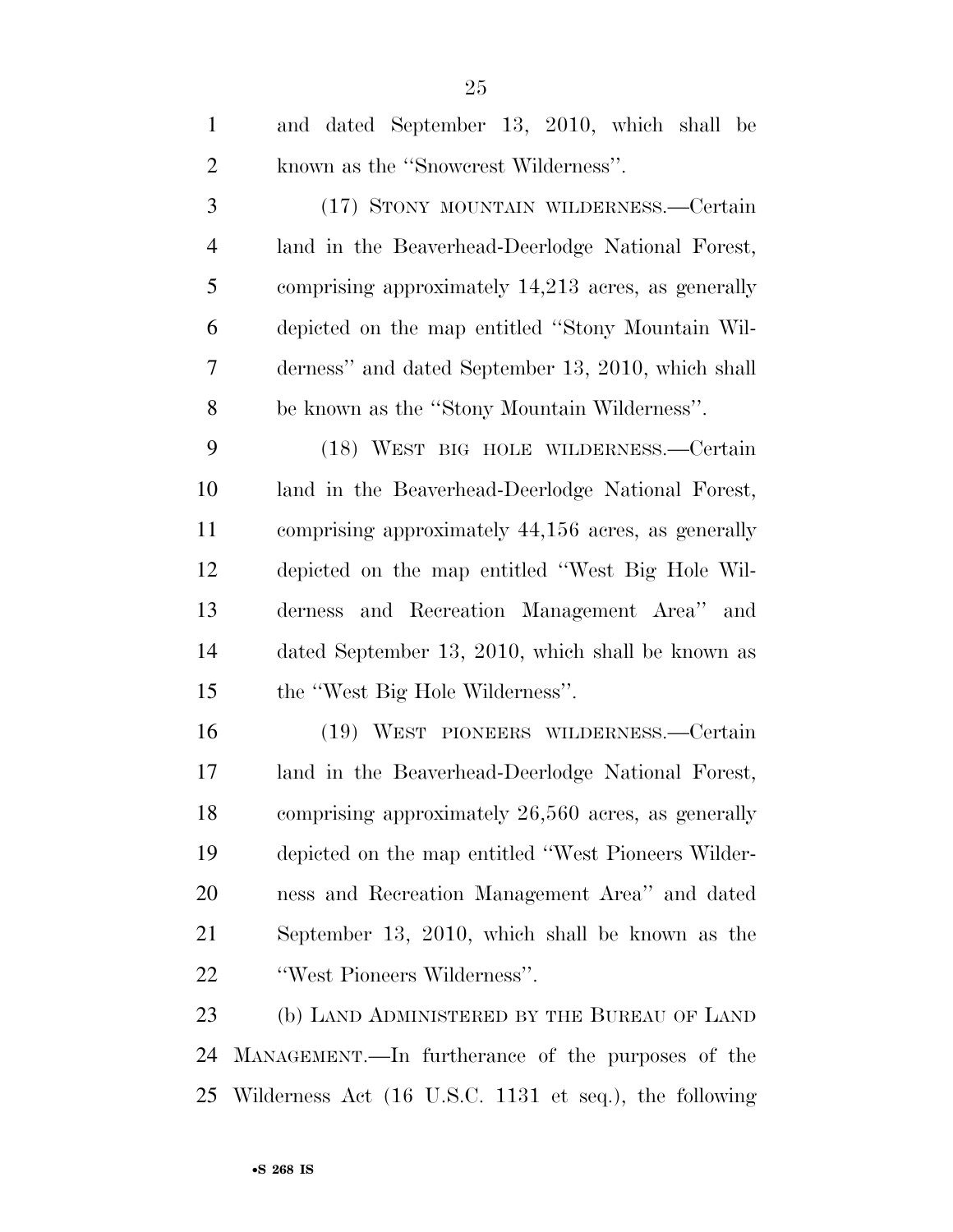areas in the State are designated as wilderness areas and as components of the National Wilderness Preservation System:

 (1) BLACKTAIL MOUNTAINS WILDERNESS.— Certain public land administered by the Bureau of Land Management, comprising approximately 10,675 acres, as generally depicted on the map enti- tled ''Blacktail Mountains Wilderness'' and dated July 27, 2010, which shall be known as the ''Blacktail Mountains Wilderness''.

 (2) CENTENNIAL MOUNTAINS WILDERNESS.— Certain public land administered by the Bureau of Land Management, comprising approximately 23,700 acres, as generally depicted on the map enti- tled ''Centennial Mountains Wilderness'' and dated July 27, 2010, which shall be known as the ''Cen-tennial Mountains Wilderness''.

 (3) RUBY MOUNTAINS WILDERNESS.—Certain public land administered by the Bureau of Land Management, comprising approximately 16,300 acres, as generally depicted on the map entitled ''Ruby Mountains Wilderness'' and dated July 27, 2010, which shall be known as the ''Ruby Mountains Wilderness''.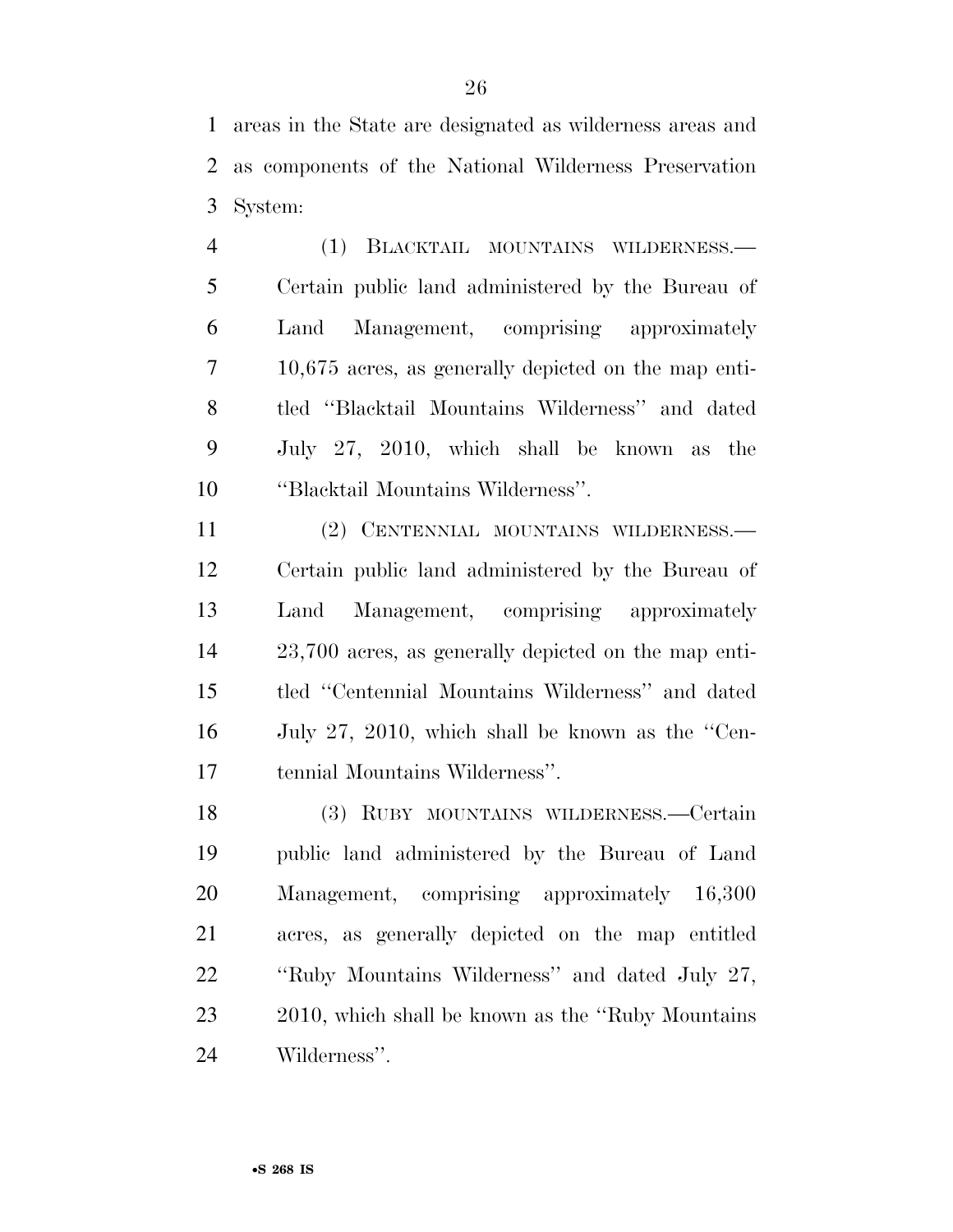(4) EAST FORK BLACKTAIL WILDERNESS.—Cer- tain public land administered by the Bureau of Land Management, comprising approximately 6,125 acres, as generally depicted on the map entitled ''East Fork Blacktail Wilderness'' and dated July 27, 2010, which shall be known as the ''East Fork Blacktail Wilderness''.

 (5) HUMBUG SPIRES WILDERNESS.—Certain public land administered by the Bureau of Land Management, comprising approximately 8,900 acres, as generally depicted on the map entitled ''Humbug Spires Wilderness'' and dated July 27, 2010, which shall be known as the ''Humbug Spires Wilderness''. (c) TRANSFER OF ADMINISTRATIVE JURISDIC- TION.—Administrative jurisdiction over certain public land administered by the Bureau of Land Management, comprising approximately 663 acres, as generally known as ''Farlin Creek Administrative Transfer'' depicted on the map entitled ''East Pioneers Wilderness'' and dated September 13, 2010, is transferred to the Secretary of Ag- riculture, and is incorporated in, and shall be considered to be a part of, the East Pioneers Wilderness designated 23 by subsection  $(a)(4)$ .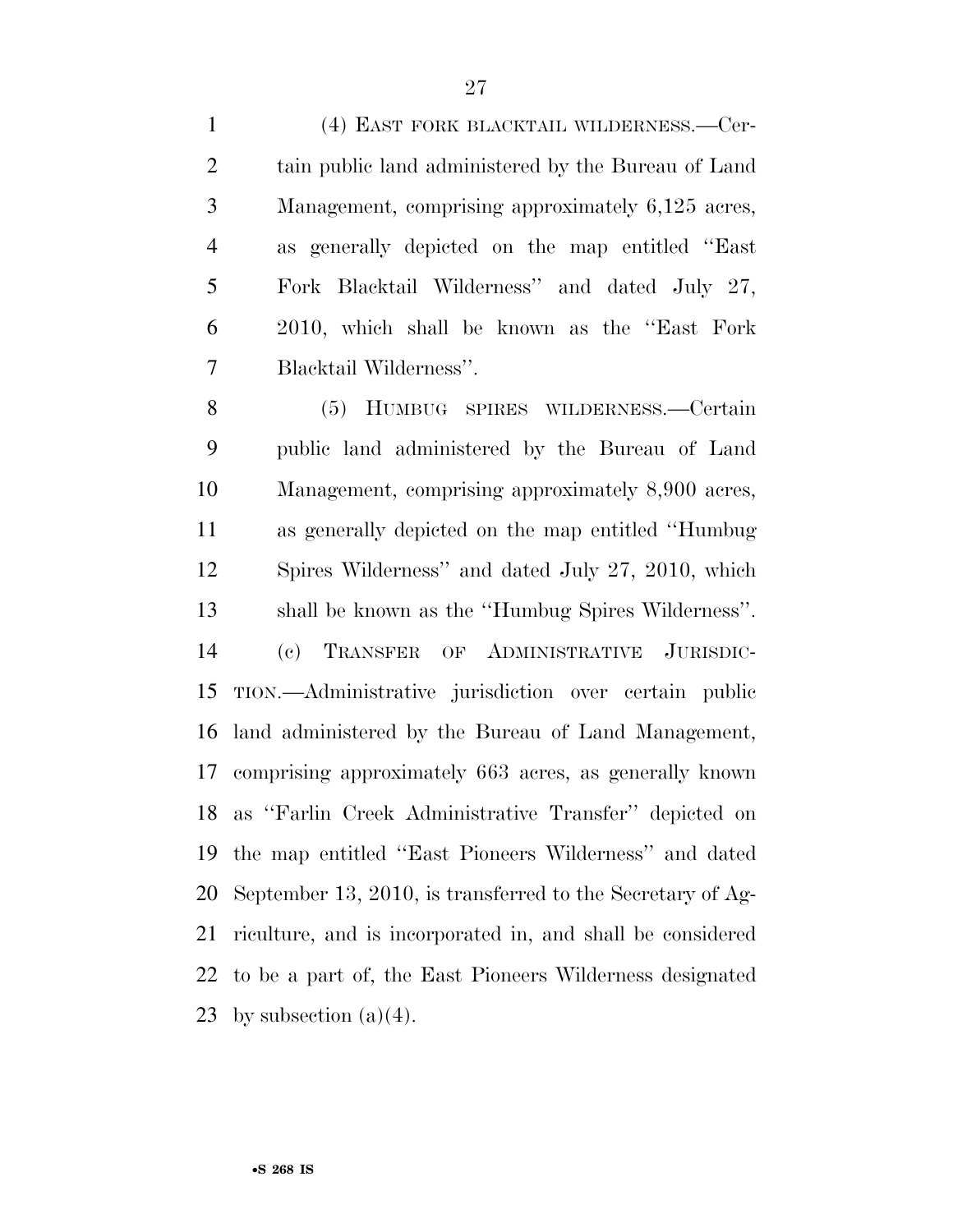#### **SEC. 204. ADMINISTRATION OF WILDERNESS AREAS.**

 (a) MANAGEMENT.—Subject to valid existing rights, each area designated as wilderness by section 203 shall be administered by the Secretary concerned in accordance with the Wilderness Act (16 U.S.C. 1131 et seq.), except that—

 (1) any reference in that Act to the effective date shall be considered to be a reference to the date of enactment of this Act; and

 (2) with respect to public land administered by the Bureau of Land Management, any reference in that Act to the Secretary of Agriculture shall be con- sidered to be a reference to the Secretary of the In-terior.

(b) MAPS AND LEGAL DESCRIPTIONS.—

 (1) IN GENERAL.—As soon as practicable after the date of enactment of this Act, the Secretary con- cerned shall file a map and a legal description of each wilderness area and potential wilderness area designated by this section, with—

 (A) the Committee on Energy and Natural Resources of the Senate; and

 (B) the Committee on Natural Resources of the House of Representatives.

 (2) FORCE OF LAW.—The maps and legal de-scriptions filed under paragraph (1) shall have the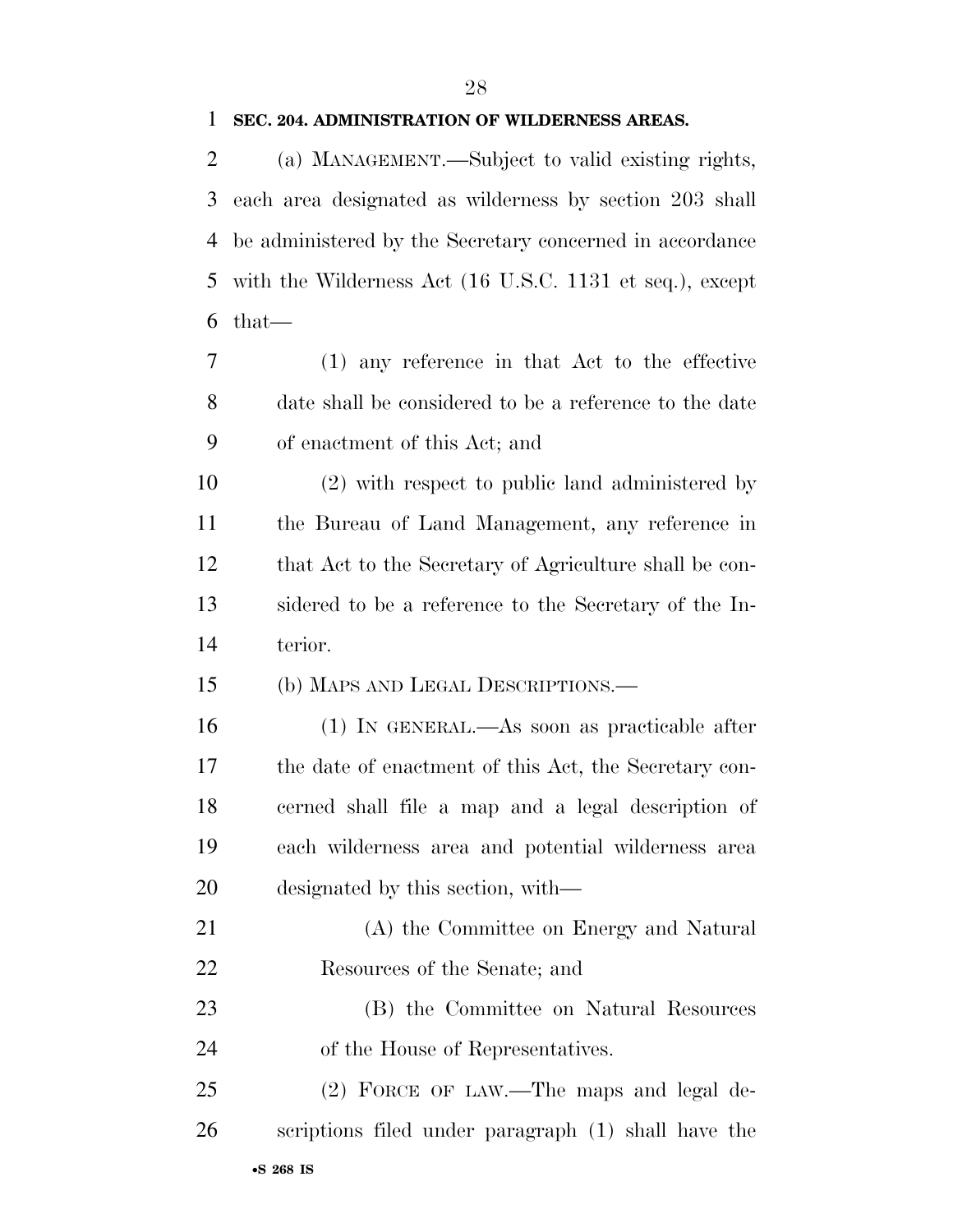| $\mathbf{1}$   | same force and effect as if included in this title, ex-  |
|----------------|----------------------------------------------------------|
| $\overline{2}$ | cept that the Secretary concerned may correct typo-      |
| 3              | graphical errors in the maps and legal descriptions.     |
| $\overline{4}$ | (3) PUBLIC AVAILABILITY.—Each map and                    |
| 5              | legal description filed under paragraph (1) shall be     |
| 6              | on file and available for public inspection in the ap-   |
| 7              | propriate offices of the Forest Service and the Bu-      |
| 8              | reau of Land Management.                                 |
| 9              | (c) INCORPORATION OF ACQUIRED LAND AND INTER-            |
| 10             | ESTS.—Any land within the boundary of a wilderness area  |
| 11             | designated by section 203 that is acquired by the United |
| 12             | States shall—                                            |
| 13             | (1) become part of the wilderness area in which          |
| 14             | the land is located; and                                 |
| 15             | $(2)$ be managed in accordance with this section,        |
| 16             | the Wilderness Act (16 U.S.C. 1131 et seq.), and         |
| 17             | any other applicable law.                                |
| 18             | (d) WITHDRAWAL.—Subject to valid existing rights,        |
| 19             | the Federal land designated as wilderness by section 203 |
| 20             | is withdrawn from all forms of—                          |
| 21             | (1) entry, appropriation, or disposal under the          |
| 22             | public land laws;                                        |
| 23             | $(2)$ location, entry, and patent under the mining       |
| 24             | laws; and                                                |
|                |                                                          |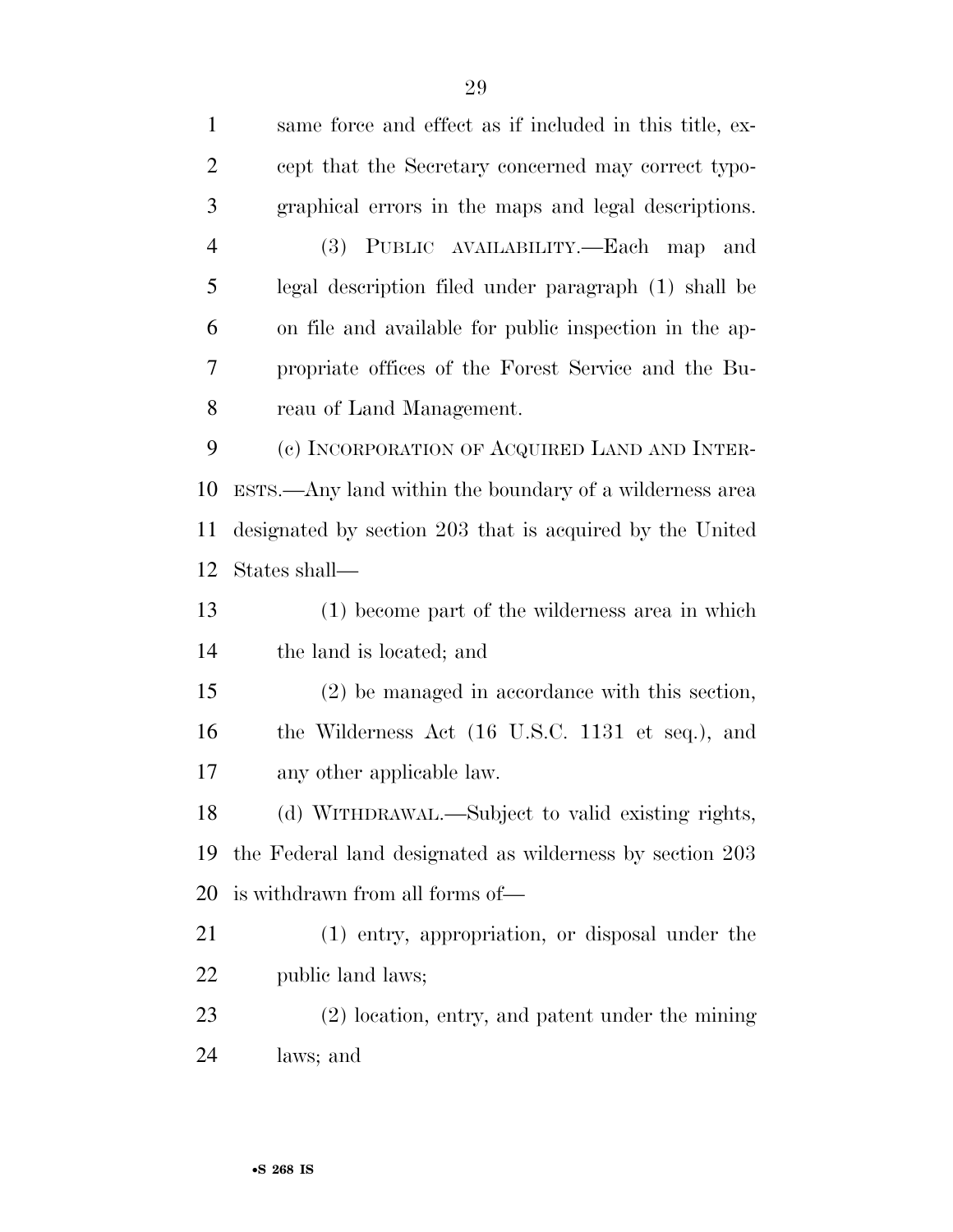(3) disposition under all laws pertaining to min-eral and geothermal leasing or mineral materials.

 (e) FIRE, INSECTS, AND DISEASES.—In accordance with section 4(d)(1) of the Wilderness Act (16 U.S.C.  $1133(d)(1)$ , within the wilderness areas designated by section 203, the Secretary concerned may take such meas- ures as are necessary to control fire, insects, and diseases, subject to such terms and conditions as the Secretary con-cerned determines to be appropriate.

 (f) ACCESS TO PRIVATE PROPERTY.—In accordance with section 5(a) of the Wilderness Act (16 U.S.C. 1134(a)), the Secretary concerned shall provide any owner of private property within the boundary of a wilderness area designated by section 203 adequate access to the property.

(g) FISH AND WILDLIFE.

 (1) IN GENERAL.—Nothing in this title affects the jurisdiction or responsibilities of the State with respect to fish and wildlife, including the regulation of hunting, fishing, and trapping.

 (2) MANAGEMENT ACTIVITIES.—In furtherance of the purposes and principles of the Wilderness Act (16 U.S.C. 1131 et seq.), the Secretary concerned may carry out management activities to maintain or restore fish and wildlife populations (including ac-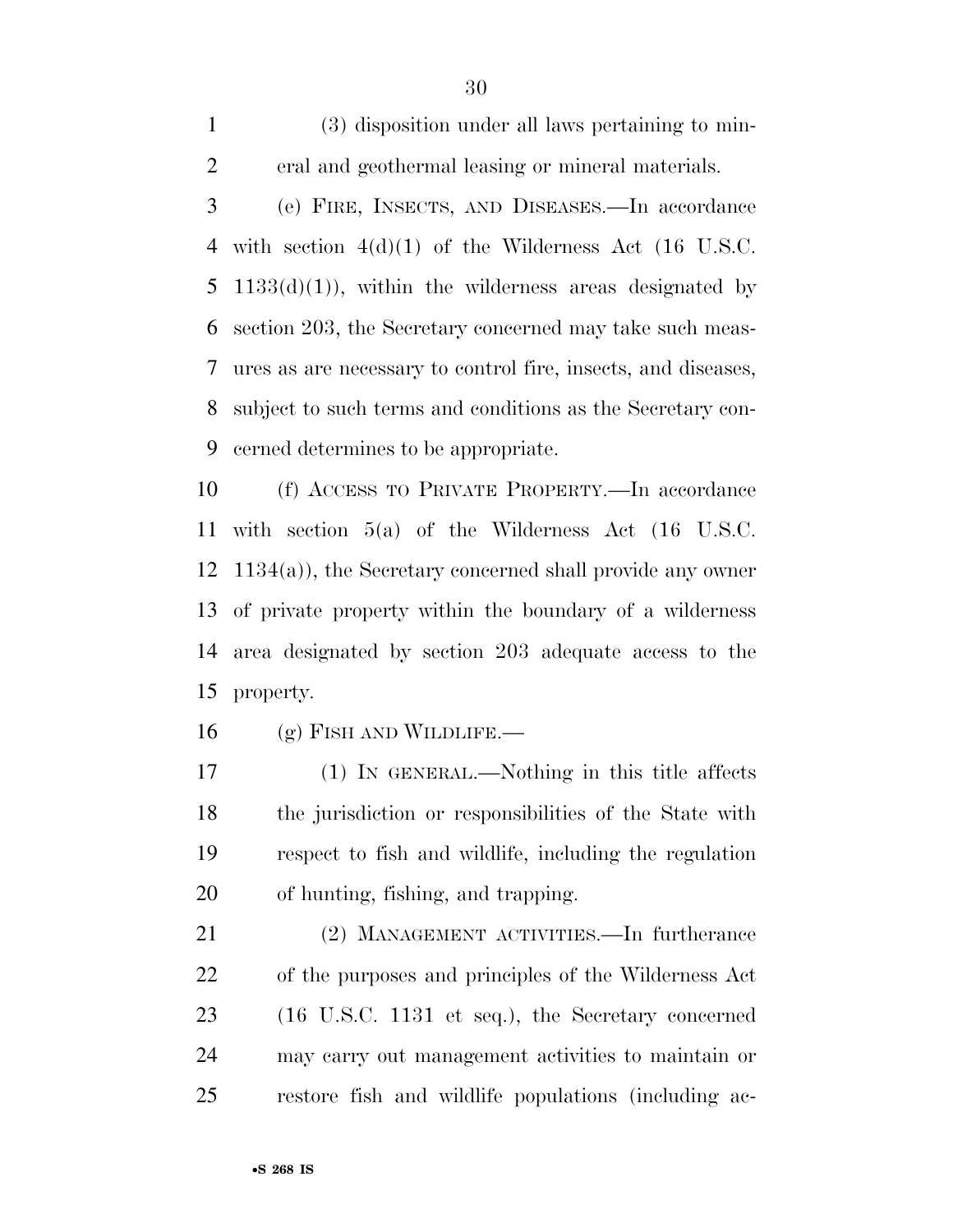| $\mathbf{1}$   | tivities to maintain and restore fish and wildlife                                                                                                                                                                                                                                                                                                                                   |
|----------------|--------------------------------------------------------------------------------------------------------------------------------------------------------------------------------------------------------------------------------------------------------------------------------------------------------------------------------------------------------------------------------------|
| $\overline{2}$ | habitats to support the populations) in a wilderness                                                                                                                                                                                                                                                                                                                                 |
| 3              | area designated by section 203 if the activities are—                                                                                                                                                                                                                                                                                                                                |
| $\overline{4}$ | (A) consistent with applicable wilderness                                                                                                                                                                                                                                                                                                                                            |
| 5              | management plans; and                                                                                                                                                                                                                                                                                                                                                                |
| 6              | (B) carried out in accordance with applica-                                                                                                                                                                                                                                                                                                                                          |
| $\overline{7}$ | ble guidelines and policies.                                                                                                                                                                                                                                                                                                                                                         |
| 8              | (h) SNOW SENSORS AND STREAM GAUGES.—Nothing                                                                                                                                                                                                                                                                                                                                          |
| 9              | in this title prevents the installation or maintenance of                                                                                                                                                                                                                                                                                                                            |
|                | 10 hydrological, meteorological, or climatological instrumen-                                                                                                                                                                                                                                                                                                                        |
| 11             | tation in a wilderness area designated by section 203 if                                                                                                                                                                                                                                                                                                                             |
|                | 12 the Secretary concerned determines that the installation                                                                                                                                                                                                                                                                                                                          |
| 13             | or maintenance of the instrumentation is necessary to fur-                                                                                                                                                                                                                                                                                                                           |
|                | 14 ther the scientific, educational, or conservation purposes                                                                                                                                                                                                                                                                                                                        |
|                | 15 of the wilderness area.                                                                                                                                                                                                                                                                                                                                                           |
|                | $\mathbf{1} \mathcal{L}$ $\mathbf{1} \mathcal{L}$ $\mathbf{1} \mathcal{L}$ $\mathbf{1} \mathcal{L}$ $\mathbf{1} \mathcal{L}$ $\mathbf{1} \mathcal{L}$ $\mathbf{1} \mathcal{L}$ $\mathbf{1} \mathcal{L}$ $\mathbf{1} \mathcal{L}$ $\mathbf{1} \mathcal{L}$ $\mathbf{1} \mathcal{L}$ $\mathbf{1} \mathcal{L}$ $\mathbf{1} \mathcal{L}$ $\mathbf{1} \mathcal{L}$ $\mathbf{1} \mathcal{$ |

 (i) LIVESTOCK.—Within the wilderness areas, the grazing of livestock in which grazing is established before the date of enactment of this Act shall be allowed to con- tinue, subject to such reasonable regulations, policies, and practices as the Secretary concerned determines to be nec-essary, in accordance with—

22 (1) section  $4(d)(4)$  of the Wilderness Act (16) 23 U.S.C.  $1131(d)(4)$ ;

 (2) with respect to wilderness areas adminis-tered by the Secretary of Agriculture, the guidelines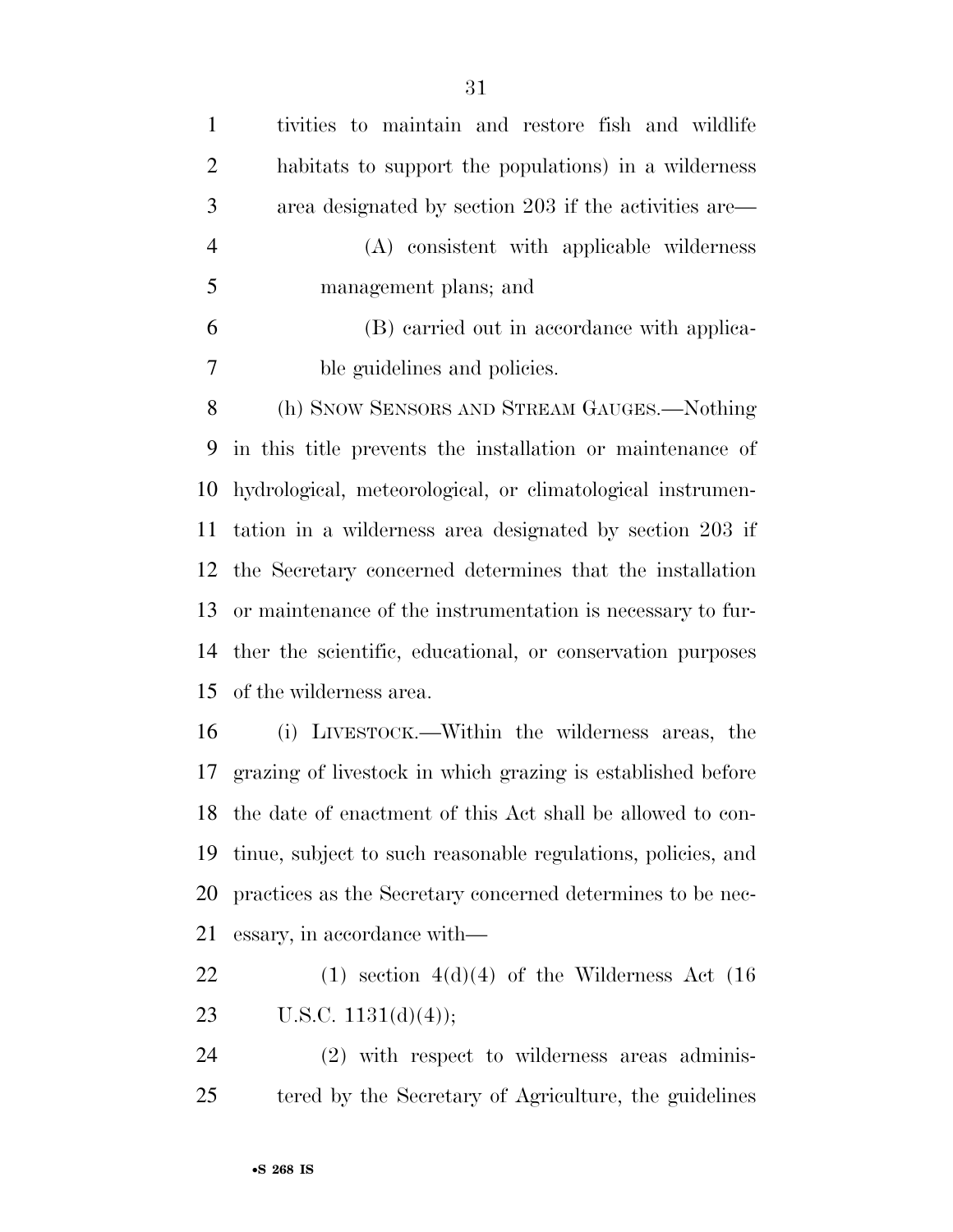described in House Report 96–617 of the 96th Con-gress; and

 (3) with respect to wilderness areas adminis- tered by the Secretary of the Interior, the guidelines described in Appendix A of House Report 101–405 of the 101st Congress.

(j) OUTFITTING AND GUIDE ACTIVITIES.—

 (1) IN GENERAL.—In accordance with section  $4(d)(5)$  of the Wilderness Act  $(16 \text{ U.S.C.})$  1133(d)(5)), commercial services (including author- ized outfitting and guide activities) within the wil- derness areas designated by section 203 are author- ized to the extent necessary for activities that are proper for realizing the recreational or other wilder-ness purposes of the wilderness areas.

 (2) EFFECT.—Nothing in this title requires the Secretary concerned to modify permits in effect as of the date of enactment of this Act to provide outfit- ting and guide services within the areas designated as wilderness by section 203, if the Secretary con- cerned determines that the activities are consistent with administration of the areas as wilderness.

(k) ADJACENT MANAGEMENT.—

 (1) IN GENERAL.—The designation of a wilder-ness area by section 203 shall not create any protec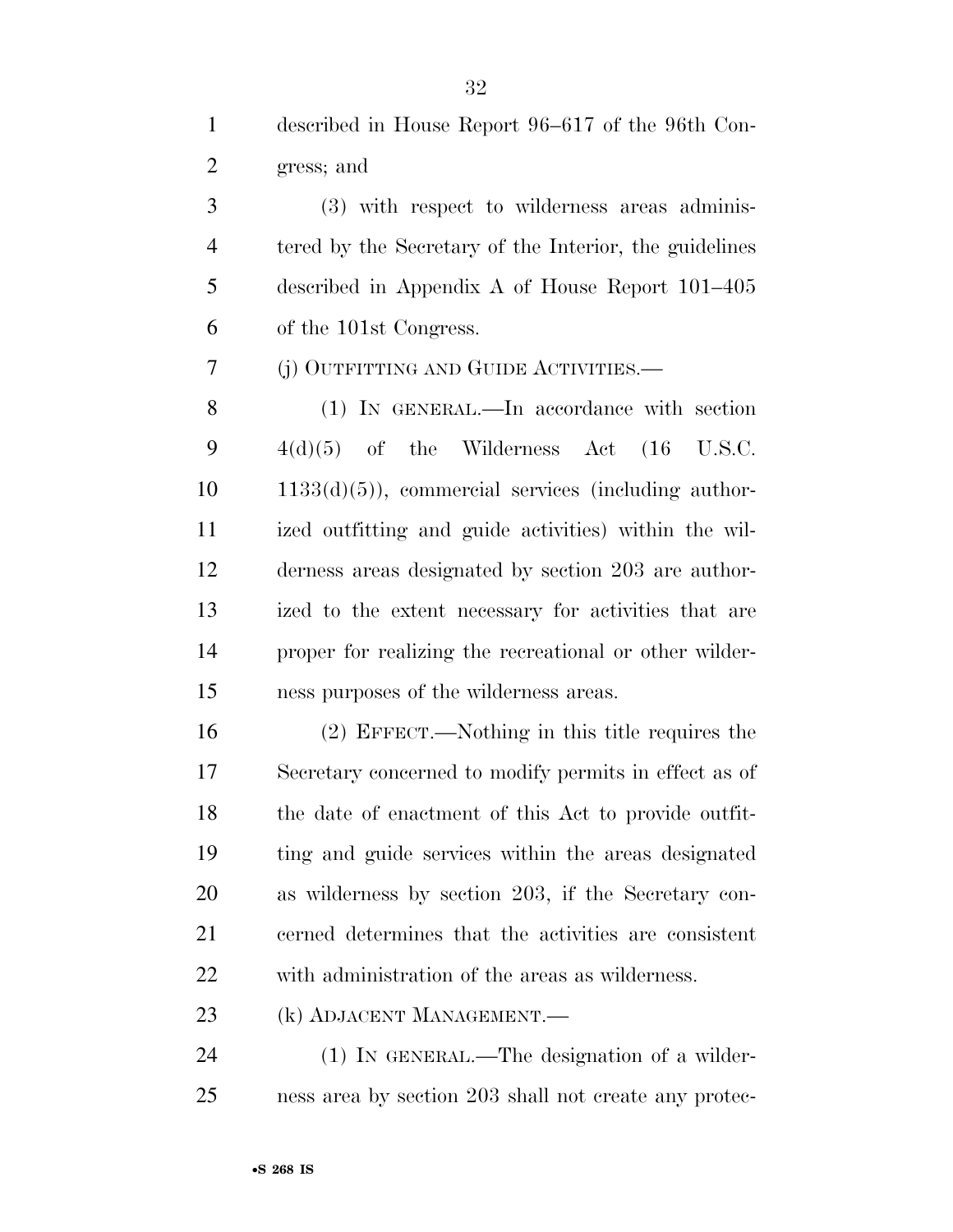tive perimeter or buffer zone around the wilderness area.

 (2) NONWILDERNESS ACTIVITIES.—The fact that nonwilderness activities or uses can be seen or heard from areas within a wilderness area des- ignated by section 203 shall not preclude the con- duct of the activities or uses outside the boundary of the wilderness area. (l) WATER IMPOUNDMENT STRUCTURES.— (1) IN GENERAL.—The Secretary concerned

 may issue a special use authorization to an owner of a water storage, transport, or diversion facility lo- cated within the areas designated as wilderness by section 203 for the continued operation, mainte-nance, and reconstruction of the facility if—

 (A) the facility was in existence before the date of the designation of the wilderness area; and

 (B) the Secretary concerned determines 20 that—

 (i) the facility has been in substan-22 tially continuous use to deliver water for the beneficial use on the non-Federal land of the owner since the date of the designa-25 tion of the wilderness area;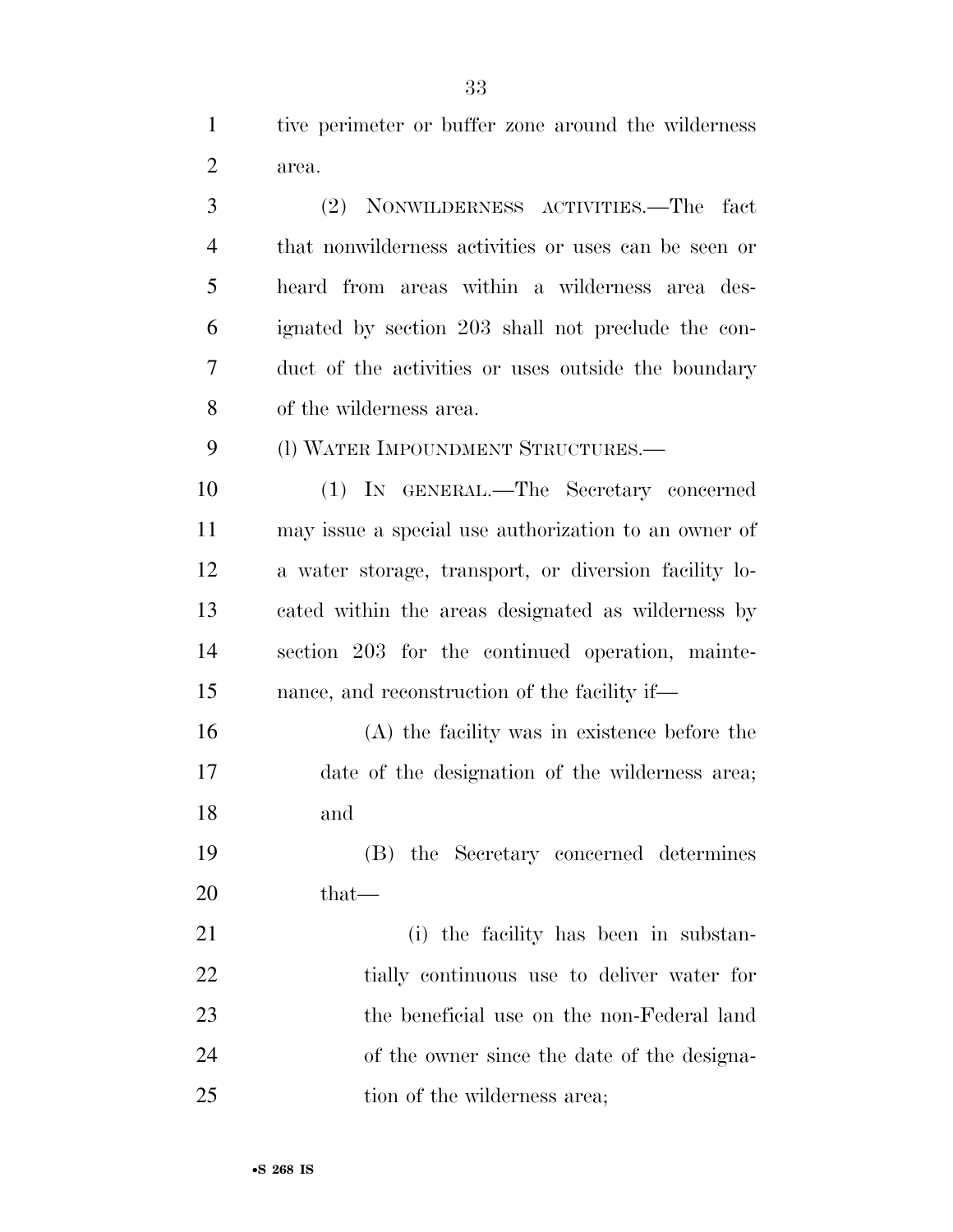| $\mathbf{1}$   | (ii) the owner of the facility holds a               |
|----------------|------------------------------------------------------|
| $\overline{2}$ | valid water right for use of the water               |
| 3              | under State law, with a priority date that           |
| $\overline{4}$ | predates the date of the designation of the          |
| 5              | wilderness area; and                                 |
| 6              | (iii) it is not practicable or feasible to           |
| 7              | relocate the facility to land outside the            |
| 8              | boundary of the wilderness and continue              |
| 9              | the beneficial use of water on the non-Fed-          |
| 10             | eral land recognized under State law.                |
| 11             | (2)<br>USE OF MOTORIZED EQUIPMENT<br>AND             |
| 12             | MECHANIZED TRANSPORT.—The special use author-        |
| 13             | ization under paragraph (1) may allow for the use    |
| 14             | of motorized equipment and mechanized transport if   |
| 15             | the Secretary concerned determines, after con-       |
| 16             | ducting a minimum tool analysis, that the use of     |
| 17             | nonmotorized equipment and nonmechanized trans-      |
| 18             | port is impracticable or infeasible.                 |
| 19             | (3) TERMS AND CONDITIONS.—The Secretary              |
| 20             | concerned may include such terms and conditions in   |
| 21             | the special use authorization under paragraph (1) as |
| 22             | the Secretary concerned determines appropriate to    |
| 23             | protect the wilderness values of the area.           |
| 24             | (m) SNOWCREST WILDERNESS AREA.—With respect          |
| 25             | to the Snowcrest Wilderness Area—                    |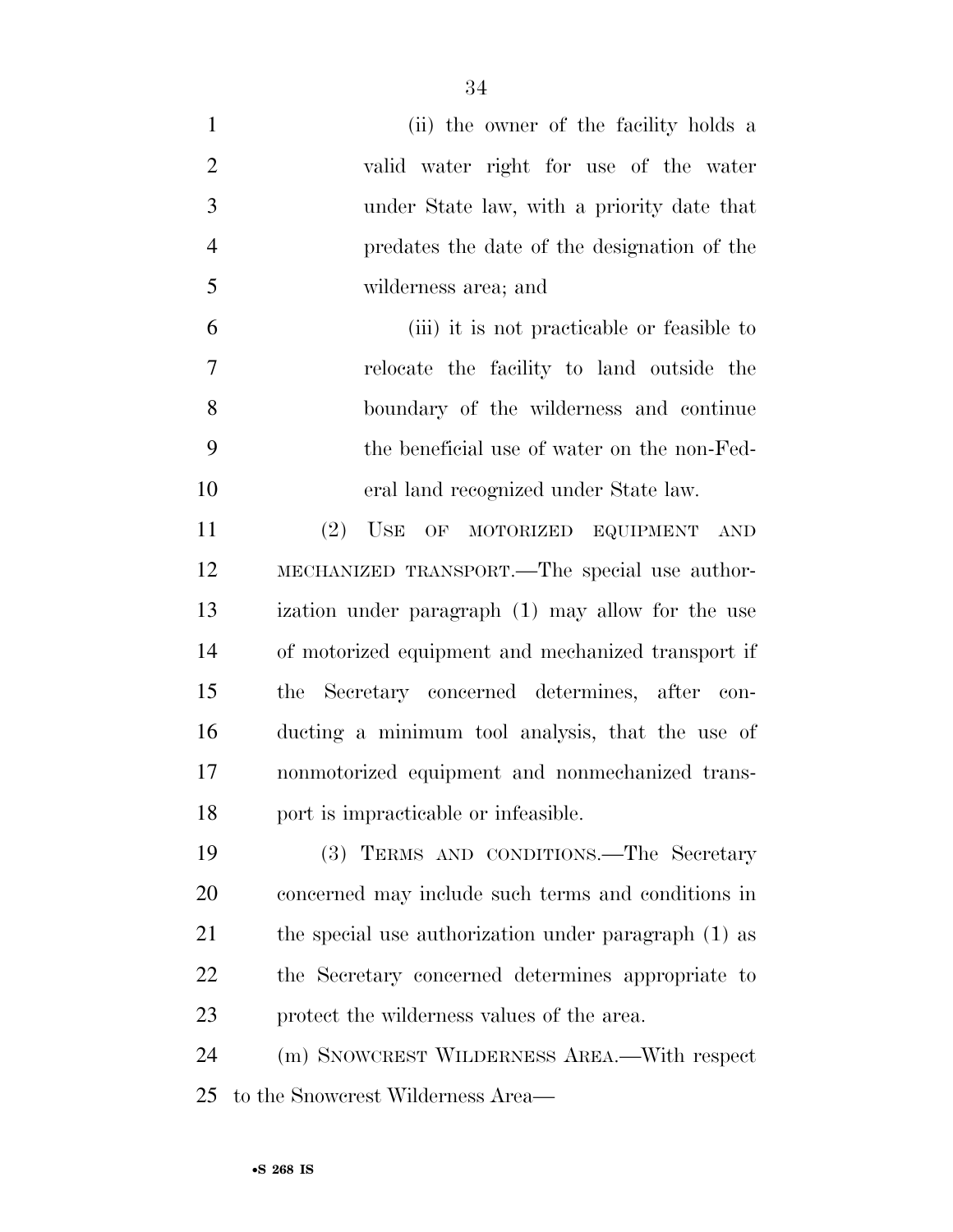| $\mathbf{1}$   | (1) the continuation of reasonable motorized ac-      |
|----------------|-------------------------------------------------------|
| $\overline{2}$ | cess to maintain water infrastructure for cattle that |
| 3              | was constructed to protect fluvial Arctic Grayling    |
| $\overline{4}$ | and other aquatic species in the Ruby River may       |
| 5              | continue-                                             |
| 6              | (A) subject to a permit; and                          |
| 7              | (B) in accordance with—                               |
| 8              | (i) section $4(d)(4)$ of the Wilderness               |
| 9              | Act $(16 \text{ U.S.C. } 1133(d)(4))$ ; and           |
| 10             | (ii) the guidelines described in House                |
| 11             | Report 96–617 of the 96th Congress; and               |
| 12             | (2) the trailing of sheep across the Snowcrest        |
| 13             | Wilderness area to reach existing grazing allotments  |
| 14             | in the Gravelly Mountains may be continued for the    |
| 15             | tenure of the allotments—                             |
| 16             | $(A)$ subject to-                                     |
| 17             | (i) a permit; and                                     |
| 18             | (ii) a determination by the Secretary                 |
| 19             | of Agriculture (acting through the Forest             |
| 20             | Supervisor) that the use of nonmechanized             |
| 21             | transport is impracticable or infeasible;             |
| 22             | and                                                   |
| 23             | (B) to the maximum extent practicable, in             |
| 24             | accordance with the guidelines described in           |
| 25             | House Report 96–617 of the 96th Congress.             |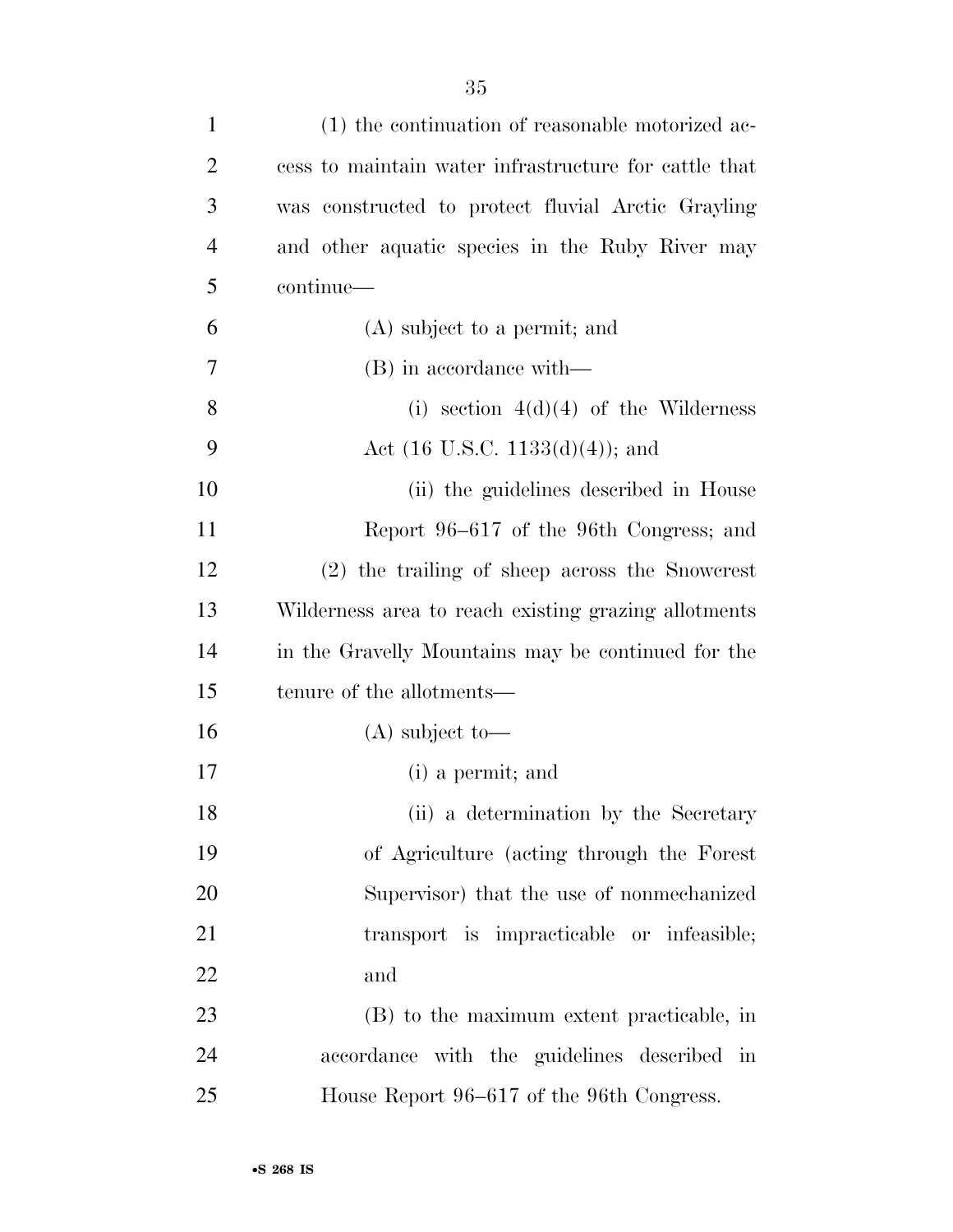(a) FINDING.—Congress finds that, for purposes of section 603 of the Federal Land Policy and Management Act of 1976 (43 U.S.C. 1782), any portion of a wilderness study area described in subsection (b) that is not des- ignated as a wilderness area by section 203 or any other Act enacted before the date of enactment of this Act has been adequately studied for wilderness.

 (b) DESCRIPTION OF STUDY AREAS.—The study areas referred to in subsection (a) are—

 (1) the Axolotl Lakes Wilderness Study Area; (2) the Bell and Limekiln Canyons Wilderness Study Area;

 (3) the Blacktail Mountains Wilderness Study Area;

 (4) the Centennial Mountains Wilderness Study Area;

(5) the Farlin Creek Wilderness Study Area;

 (6) the Henneberry Ridge Wilderness Study Area;

 (7) the Hidden Pasture Wilderness Study Area; (8) the Humbug Spires Wilderness Study Area;

and

 (9) the Ruby Mountains Wilderness Study Area.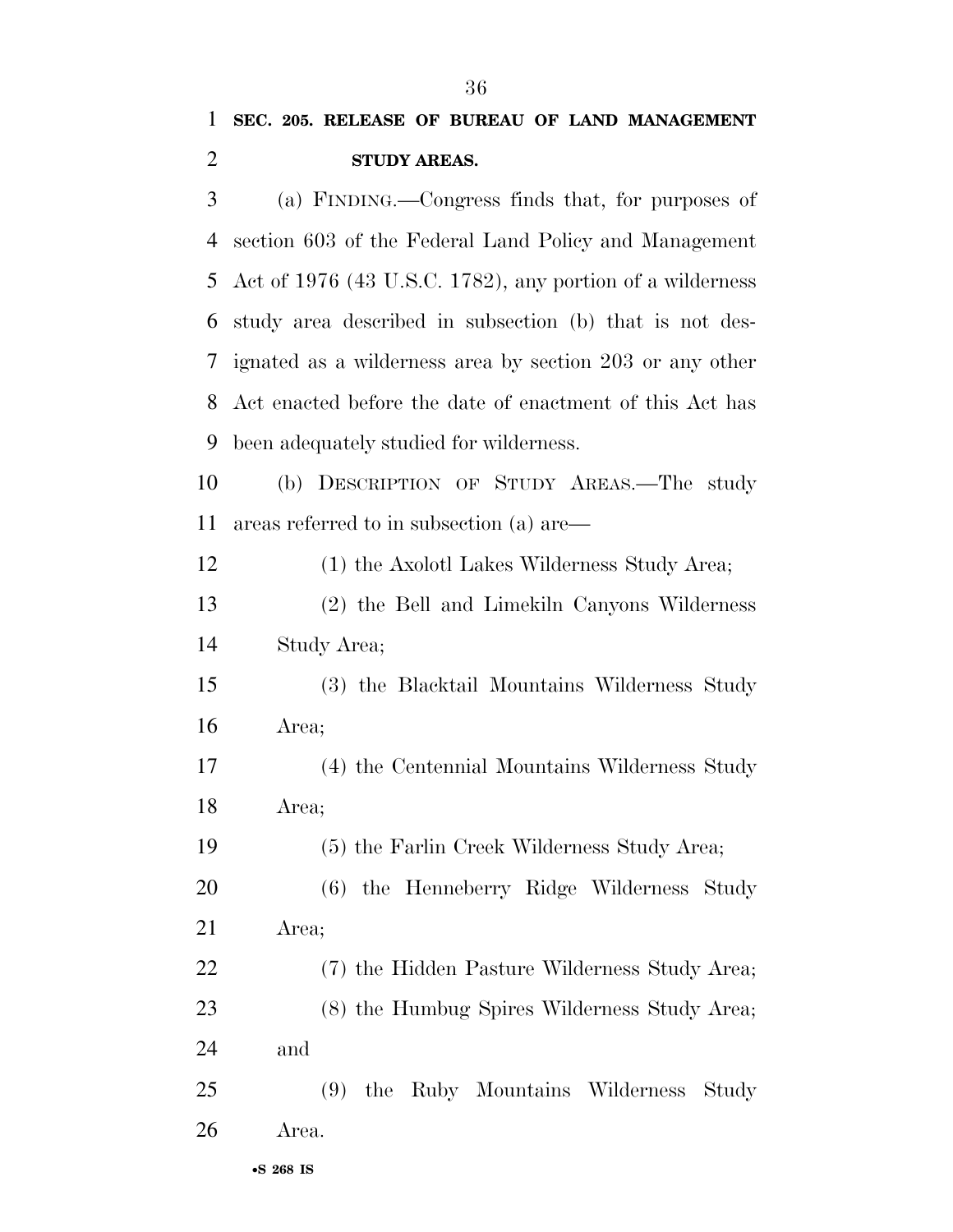| $\mathbf{1}$   | (c) RELEASE.—Any study area described in sub-              |
|----------------|------------------------------------------------------------|
| $\overline{2}$ | section (b) that is not designated as a wilderness area by |
| 3              | section 203-                                               |
| $\overline{4}$ | $(1)$ is no longer subject to section 603(c) of the        |
| 5              | Federal Land Policy and Management Act of 1976             |
| 6              | $(43 \text{ U.S.C. } 1782(c))$ ; and                       |
| 7              | $(2)$ shall be managed in accordance with the ap-          |
| 8              | plicable land management plans adopted under sec-          |
| 9              | tion 202 of that Act (43 U.S.C. 1712).                     |
| 10             | SEC. 206. RELEASE OF SAPPHIRE AND WEST PIONEER WIL-        |
| 11             | DERNESS STUDY AREAS.                                       |
| 12             | (a) FINDINGS.—Congress finds that—                         |
| 13             | $(1)$ the studies conducted under section 2 of the         |
| 14             | Montana Wilderness Study Act of 1977 (Public Law           |
| 15             | 95–150; 91 Stat. 1243) regarding each study area           |
| 16             | described in subsection (b) are adequate for the con-      |
| 17             | sideration of the suitability of each study area for       |
| 18             | inclusion as a component of the National Wilderness        |
| 19             | Preservation System; and                                   |
| 20             | (2) the Secretary of Agriculture is not re-                |
| 21             | quired—                                                    |
| 22             | (A) to review the wilderness option for                    |
| 23             | each study area described in subsection<br>(b)             |
| 24             | prior to the revision of the forest plan required          |
| 25             | for each land that comprises each study area in            |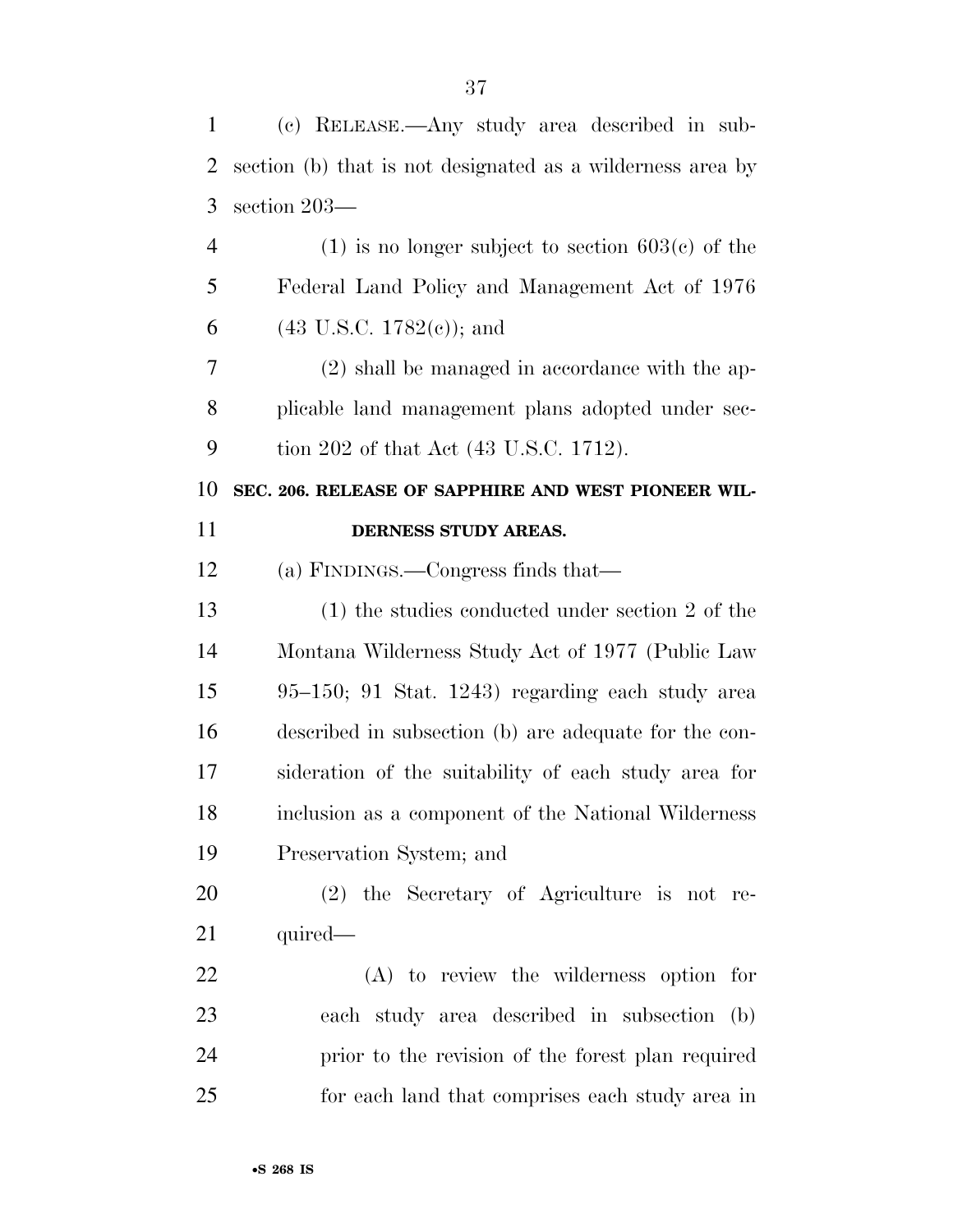| $\mathbf{1}$   | accordance with the Forest and Rangeland Re-              |
|----------------|-----------------------------------------------------------|
| $\overline{2}$ | newable Resources Planning Act of 1974 (16)               |
| 3              | U.S.C. $1600$ et seq.); and                               |
| $\overline{4}$ | (B) to manage the portion of each study                   |
| 5              | area described in subsection (b) that is not des-         |
| 6              | ignated as wilderness by section 203 to ensure            |
| 7              | the suitability of the area for designation as a          |
| 8              | component of the National Wilderness Preser-              |
| 9              | vation System pending revision of the applicable          |
| 10             | forest plan.                                              |
| 11             | (b) DESCRIPTION OF STUDY AREAS.—The study                 |
| 12             | areas referred to in subsection (a) are those portions of |
| 13             | the following wilderness study areas which are not des-   |
| 14             | ignated as wilderness by section 203:                     |
| 15             | (1) The portion of the Sapphire Wilderness                |
| 16             | Study Area that is located on the Beaverhead-             |
| 17             | Deerlodge National Forest, as described in section        |
| 18             | $2(4)$ of the Montana Wilderness Study Act of 1977        |
| 19             | (Public Law 95–150; 91 Stat. 1243).                       |
| 20             | (2) The West Pioneer Wilderness Study Area,               |
| 21             | as described in section $2(1)$ of the Montana Wilder-     |
| 22             | ness Study Act of 1977 (Public Law 95–150; 91             |
| 23             | Stat. 1243).                                              |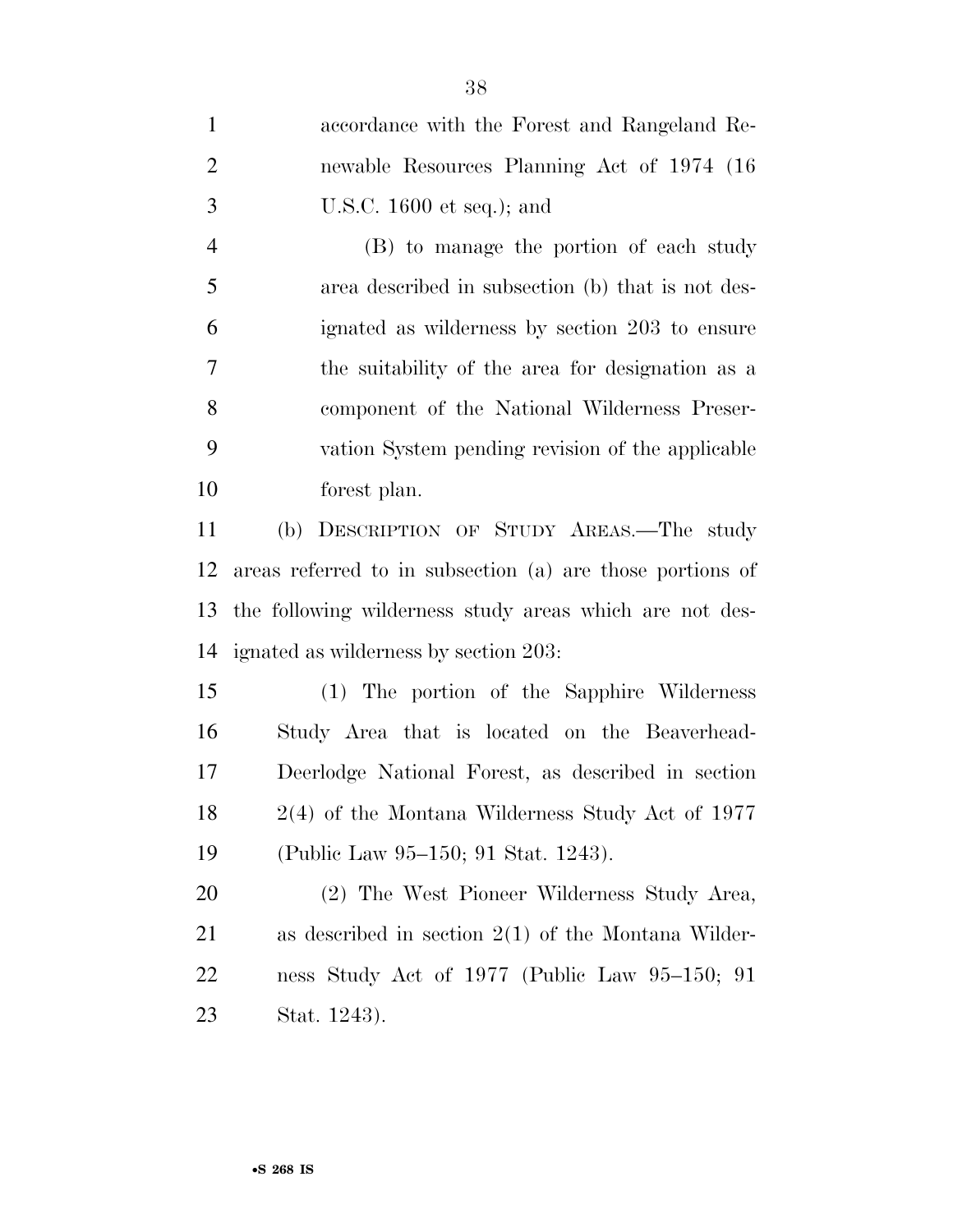## **SEC. 207. SPECIAL MANAGEMENT AND RECREATION MAN-AGEMENT AREAS.**

 (a) DESIGNATION.—To conserve, protect, and en- hance the scenic, fish and wildlife, recreational, backcountry heritage, and other natural resource values of the areas, the following areas in the State are des- ignated for special management by the Secretary con-cerned in accordance with this section:

 (1) HIGHLANDS SPECIAL MANAGEMENT AREA.—Certain Federal land in the Beaverhead- Deerlodge National Forest, comprising approxi- mately 5,011 acres, as generally depicted on the map entitled ''Highlands Wilderness Area and Spe- cial Management Area'' and dated September 13, 2010, which is designated as the ''Highlands Special Management Area''.

 (2) LOST CREEK RECREATION MANAGEMENT AREA.—Certain Federal land in the Beaverhead- Deerlodge National Forest, comprising approxi- mately 14,589 acres, as generally depicted on the map entitled ''Lost Creek Recreation Management Area'' and dated September 13, 2010, which is des- ignated as the ''Lost Creek Recreation Management Area''.

•**S 268 IS** (3) OTATSY RECREATION MANAGEMENT AREA.—Certain Federal land in the Lolo National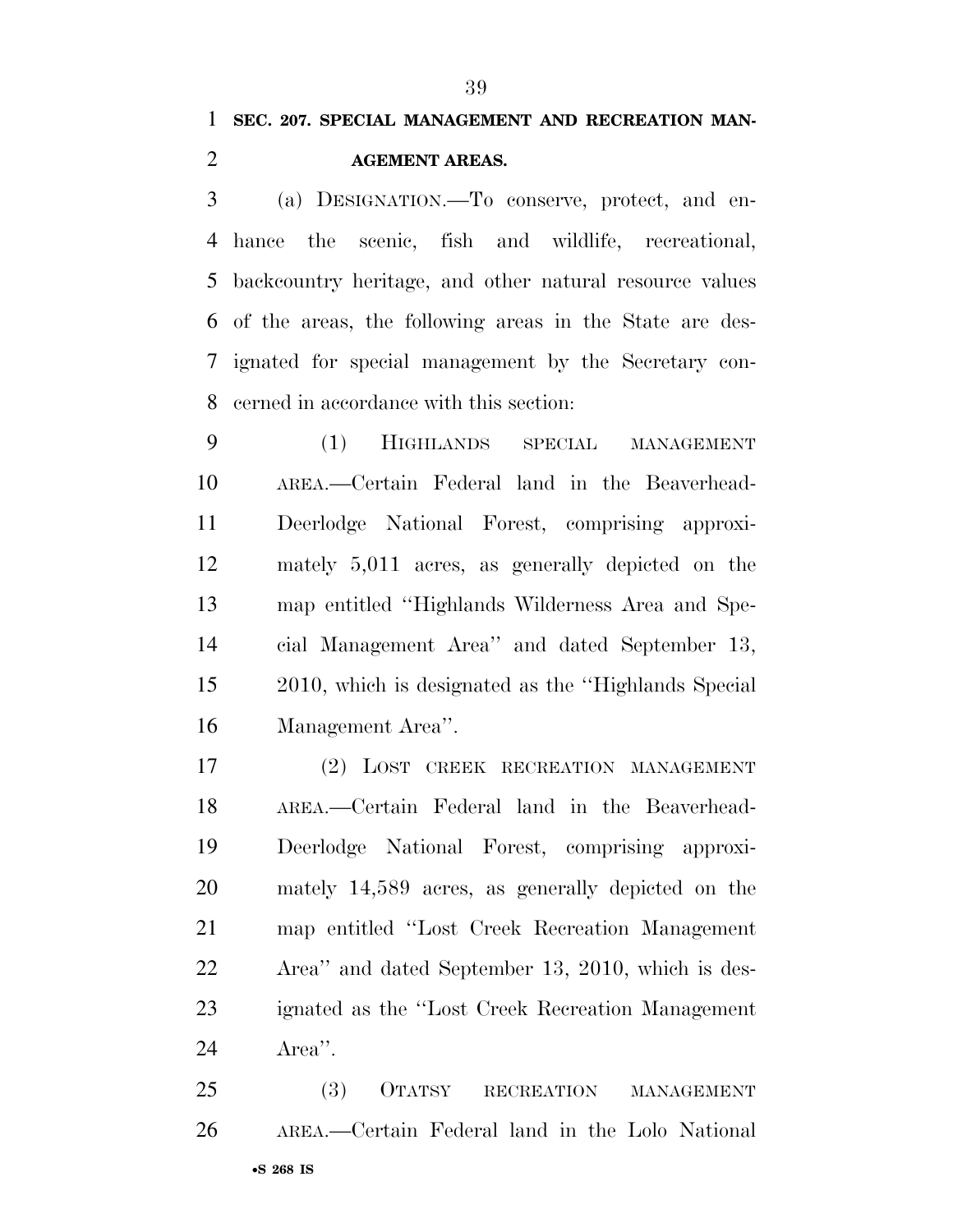| $\mathbf{1}$   | Forest, comprising approximately 1,859 acres, as   |
|----------------|----------------------------------------------------|
| $\overline{c}$ | generally depicted on the map entitled "Bob Mar-   |
| 3              | shall, Mission Mountains and Scapegoat Wilderness  |
| $\overline{4}$ | Additions and Otatsy Recreation Management Area"   |
| 5              | and dated September 13, 2010, which is designated  |
| 6              | as the "Otatsy Recreation Management Area".        |
| 7              | (4) RODERICK SPECIAL MANAGEMENT AREA.-             |
| 8              | Certain Federal land in the Kootenai National For- |
| 9              | est, comprising approximately 3,715 acres, as gen- |
| 10             | erally depicted on the map entitled "Roderick Wil- |
| 11             | derness and Special Management Area and Three      |
| 12             | Rivers Special Management Area" and dated Sep-     |
| 13             | tember 13, 2010, which is designated as the "Rod-  |
| 14             | erick Special Management Area".                    |
| 15             | THREE RIVERS SPECIAL MANAGEMENT<br>(5)             |
| 16             | AREA.—Certain Federal land in the Kootenai Na-     |
| 17             | tional Forest, comprising approximately 71,994     |
| 18             | acres, as generally depicted on the map entitled   |
| 19             | "Roderick Wilderness and Special Management Area   |
| 20             | and Three Rivers Special Management Area" and      |
| 21             | dated September 13, 2010, which is designated as   |
| 22             | the "Three Rivers Special Management Area".        |
| 23             | (6) THUNDERBOLT CREEK RECREATION MAN-              |
| 24             | AGEMENT AREA.—Certain Federal land in the Bea-     |

verhead-Deerlodge National Forest, comprising ap-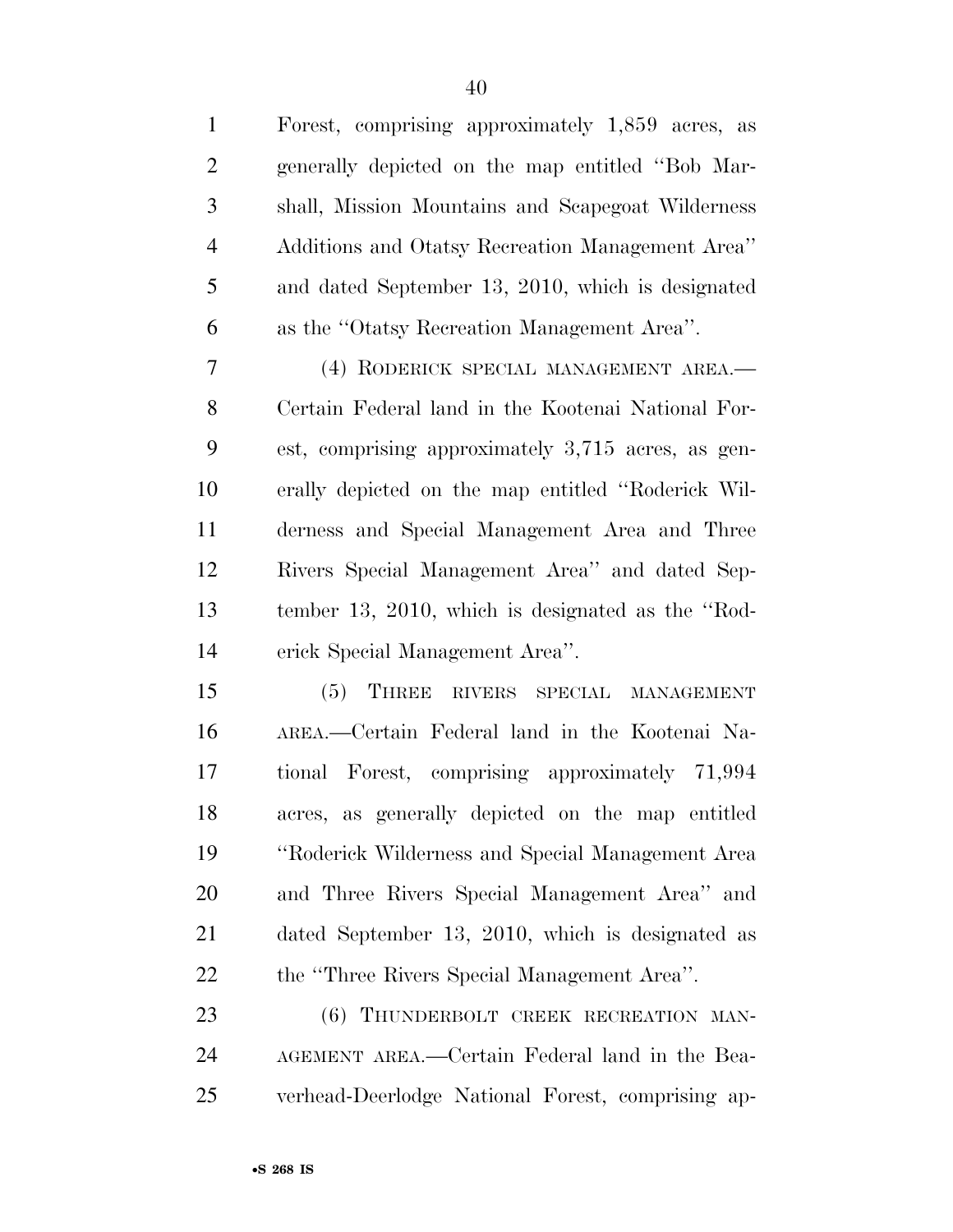| $\mathbf{1}$   | proximately 19,641 acres, as generally depicted on  |
|----------------|-----------------------------------------------------|
| $\overline{2}$ | the map entitled "Electric Peak Wilderness and      |
| 3              | Thunderbolt Creek Recreation Management Area"       |
| $\overline{4}$ | and dated September 13, 2010, which is designated   |
| 5              | as the "Thunderbolt Recreation Management Area".    |
| 6              | (7) TOBACCO ROOTS RECREATION MANAGE-                |
| 7              | MENT AREA.—Certain Federal land in the Beaver-      |
| 8              | head-Deerlodge National Forest, comprising approxi- |
| 9              | mately 29,186 acres, as generally depicted on the   |
| 10             | map entitled "Tobacco Roots Recreation Manage-      |
| 11             | ment Area" and dated September 13, 2010, which      |
| 12             | is designated as the "Tobacco Roots Recreation"     |
| 13             | Management Area".                                   |
| 14             | (8) WEST BIG HOLE RECREATION MANAGE-                |
| 15             | MENT AREA.—Certain Federal land in the Beaver-      |
| 16             | head-Deerlodge National Forest comprising approxi-  |
| 17             | mately 95,144 acres, as generally depicted on the   |

 Recreation Management Area''. (9) WEST PIONEERS RECREATION MANAGE- MENT AREA.—Certain Federal land in the Beaver- head-Deerlodge National Forest, comprising approxi-mately 128,361 acres, as generally depicted on the

map entitled ''West Big Hole Wilderness and Recre-

ation Management Area'' and dated September 13,

2010, which is designated as the ''West Big Hole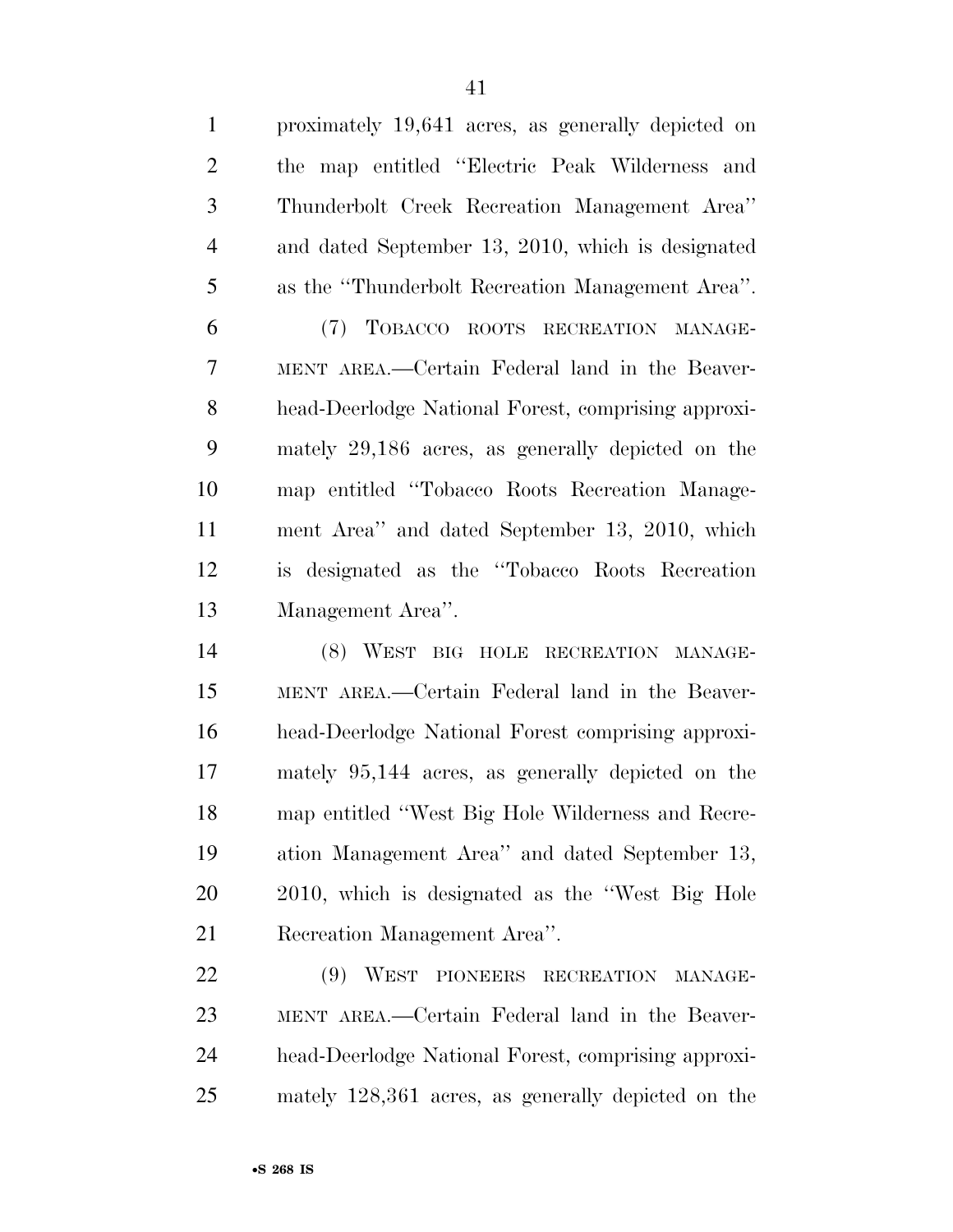| $\mathbf{1}$   | map entitled "West Pioneers Wilderness and Recre-  |
|----------------|----------------------------------------------------|
| $\overline{2}$ | ation Management Area" and dated September 13,     |
| 3              | 2010, which is designated as the "West Pioneers"   |
| $\overline{4}$ | Recreation Management Area".                       |
| 5              | (b) ADMINISTRATION.—                               |
| 6              | $(1)$ APPLICABLE LAW.—                             |
| 7              | (A) IN GENERAL.—The Secretary con-                 |
| 8              | cerned shall administer each area designated by    |
| 9              | subsection $(a)$ —                                 |
| 10             | (i) in furtherance of the purposes for             |
| 11             | which the area is established; and                 |
| 12             | (ii) in accordance with—                           |
| 13             | (I) this section; and                              |
| 14             | (II) any laws (including regula-                   |
| 15             | tions) relating to the National Forest             |
| 16             | System.                                            |
| 17             | (B) CLOSURE OF TRAILS.—Nothing in this             |
| 18             | title precludes the Secretary concerned from       |
| 19             | closing any trail or area located in the areas     |
| <b>20</b>      | designated by subsection $(a)$ —                   |
| 21             | (i) to protect a natural resource; or              |
| 22             | (ii) to help ensure public safety.                 |
| 23             | (2) WITHDRAWAL.—Subject to valid existing          |
| 24             | rights, any Federal land within an area designated |
| 25             | by subsection (a) (including any Federal land ac-  |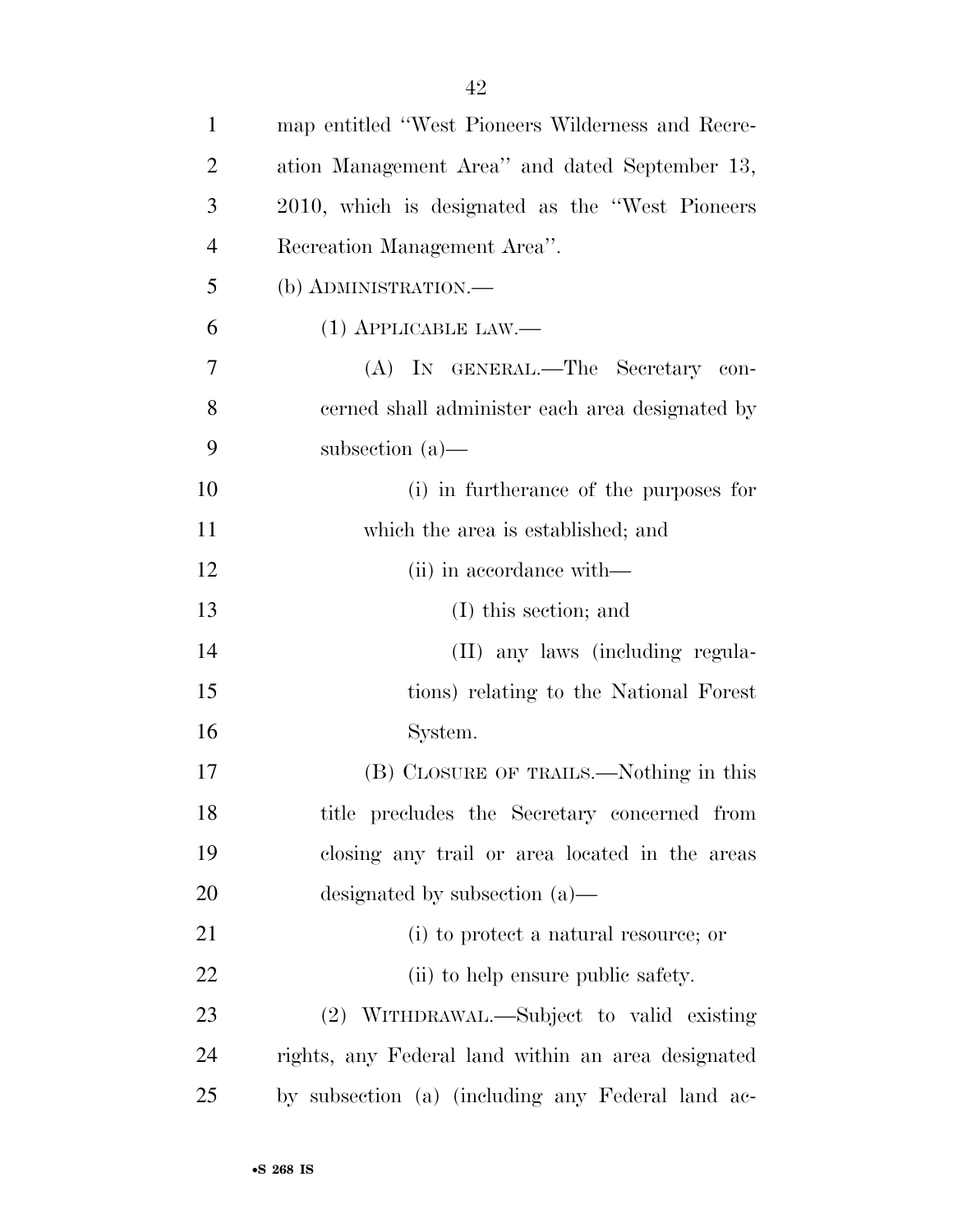| $\mathbf{1}$   | quired after the date of enactment of this Act for in- |
|----------------|--------------------------------------------------------|
| $\overline{2}$ | clusion in an area designated by subsection $(a)$ is   |
| 3              | withdrawn from all forms of—                           |
| $\overline{4}$ | (A) entry, appropriation, or disposal under            |
| 5              | the public land laws;                                  |
| 6              | (B) location, entry, and patent under the              |
| 7              | mining laws; and                                       |
| 8              | (C) disposition under all laws pertaining to           |
| 9              | mineral and geothermal leasing or mineral ma-          |
| 10             | terials.                                               |
| 11             | (3) TIMBER HARVESTING.—                                |
| 12             | (A) IN GENERAL.—Except as provided in                  |
| 13             | subparagraph (B) or as authorized under sub-           |
| 14             | section (c), timber harvesting shall not be per-       |
| 15             | mitted within an area designated by subsection         |
| 16             | (a).                                                   |
| 17             | (B) FIRE, INSECTS, AND DISEASES.—Tim-                  |
| 18             | ber harvesting may be permitted in an area des-        |
| 19             | ignated by subsection (a) to the extent allowed        |
| 20             | under section $4(d)(1)$ of the Wilderness Act (16)     |
| 21             | U.S.C. $1133(d)(1)$ for purposes relating to the       |
| 22             | necessary control of fire, insects, and diseases.      |
| 23             | (4) USE OF MOTORIZED OR MECHANIZED VEHI-               |
| 24             | CLES.                                                  |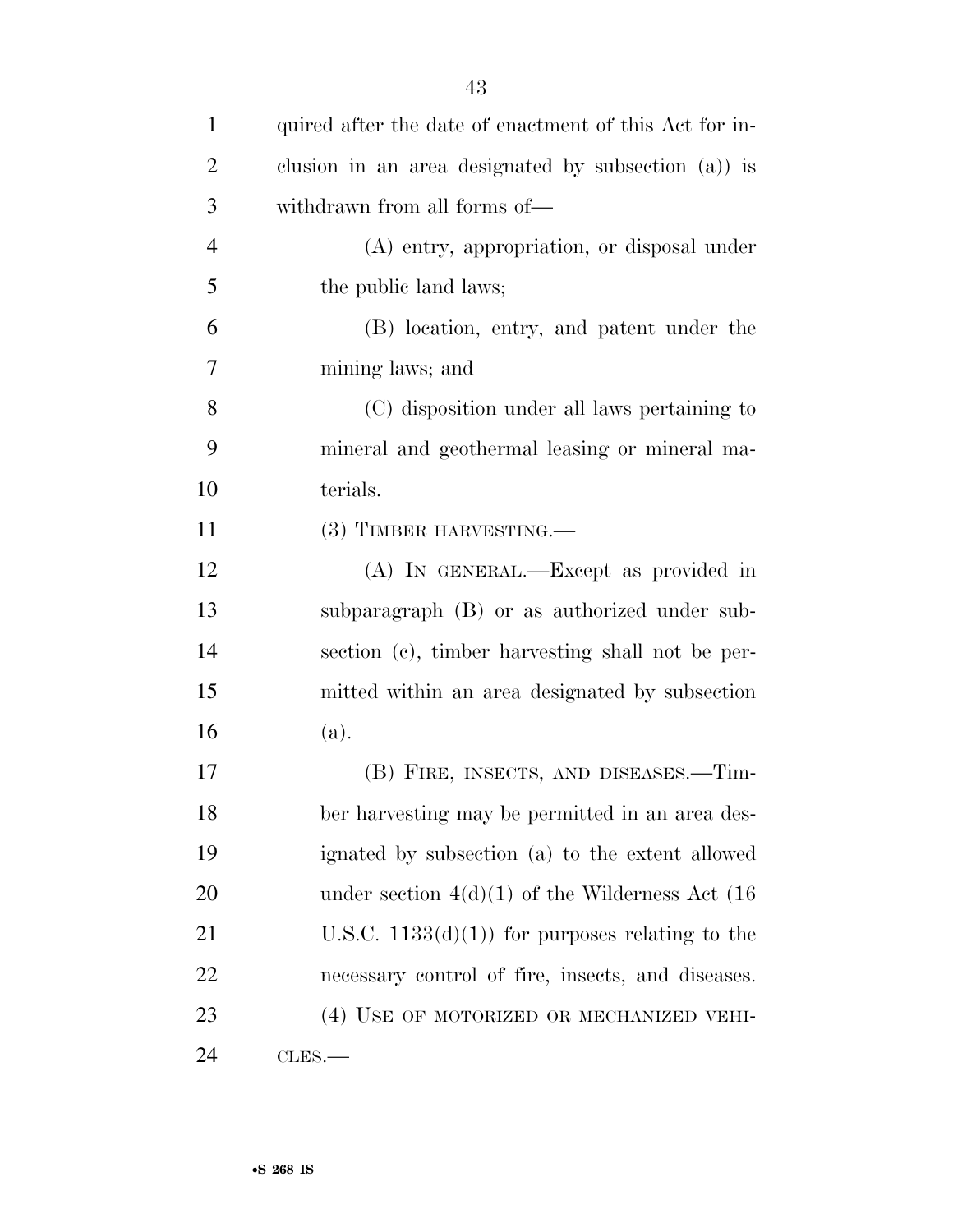| $\mathbf{1}$   | (A) IN GENERAL.—Nothing in this section               |
|----------------|-------------------------------------------------------|
| $\overline{2}$ | affects the use of motorized or mechanized vehi-      |
| 3              | cles that the Secretary concerned determines is       |
| $\overline{4}$ | necessary for administrative use or to respond        |
| 5              | to an emergency.                                      |
| 6              | (B)<br>MECHANIZED VEHICLES, PEDES-                    |
| $\overline{7}$ | TRIANS, AND HORSE TRAVEL.—Except as au-               |
| 8              | thorized under subsection (c), nothing in this        |
| 9              | section prohibits—                                    |
| 10             | (i) the use of mechanized vehicles, ac-               |
| 11             | cess by pedestrians, or horse travel within           |
| 12             | the areas designated by subsection (a); or            |
| 13             | (ii) the construction of trails for use               |
| 14             | by mechanized vehicles, pedestrians, and              |
| 15             | horse travel within the areas designated by           |
| 16             | subsection (a).                                       |
| 17             | (5) FIREWOOD.—The Secretary concerned may             |
| 18             | allow for the collection of firewood for noncommer-   |
| 19             | cial personal use within the areas designated by sub- |
| <b>20</b>      | section $(a)$ —                                       |
| 21             | (A) in accordance with any applicable laws;           |
| 22             | and                                                   |
| 23             | (B) subject to such terms and conditions              |
| 24             | as the Secretary concerned determines to be ap-       |
| 25             | propriate.                                            |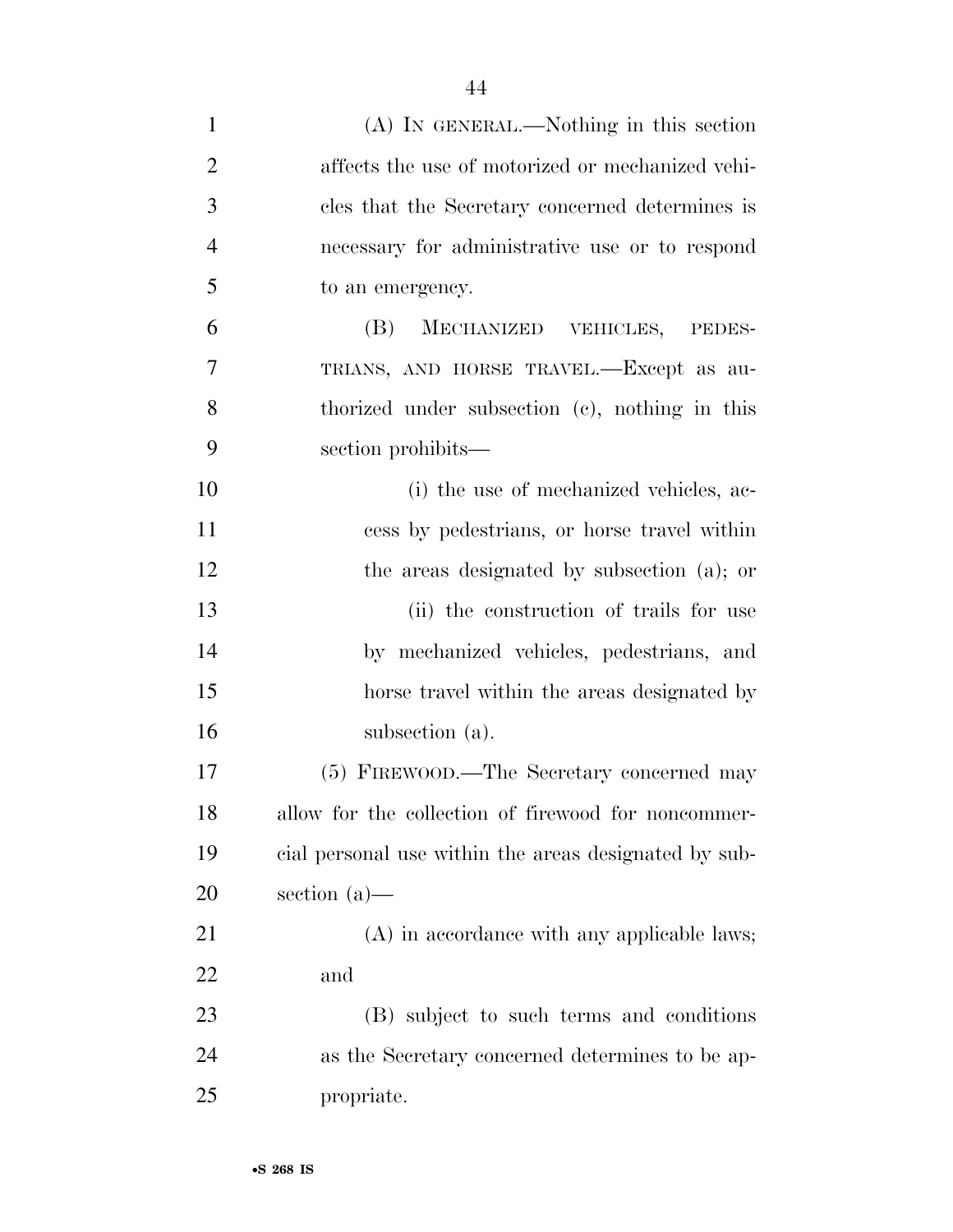| 1              | (c) AREA SPECIFIC MANAGEMENT REQUIRE-           |
|----------------|-------------------------------------------------|
| $\overline{2}$ | MENTS.-                                         |
| 3              | (1)<br>HIGHLANDS SPECIAL MANAGEMENT             |
| $\overline{4}$ | AREA.                                           |
| 5              | (A) CAMPGROUND DEVELOPMENT.-No                  |
| 6              | permanent campground may be constructed         |
| 7              | within the Highlands Special Management         |
| 8              | Area.                                           |
| 9              | (B) MOTORIZED AND MECHANIZED RECRE-             |
| 10             | ATION.—Except as provided in subparagraph       |
| 11             | (C), and as necessary for administrative use or |
| 12             | to respond to an emergency, the use of motor-   |
| 13             | ized or mechanized vehicles within the High-    |
| 14             | lands Special Management Area shall be pro-     |
| 15             | hibited.                                        |
| 16             | (C) TRANSMISSION TOWERS AND MUNIC-              |
| 17             | IPAL WATER PIPELINES.—Nothing in this sec-      |
| 18             | tion affects-                                   |
| 19             | (i) the reasonable access of the gov-           |
| 20             | ernment of the applicable county to oper-       |
| 21             | ate and maintain the communication site         |
| 22             | located on Table Mountain under a special       |
| 23             | use permit issued by the Forest Service;        |
| 24             | and                                             |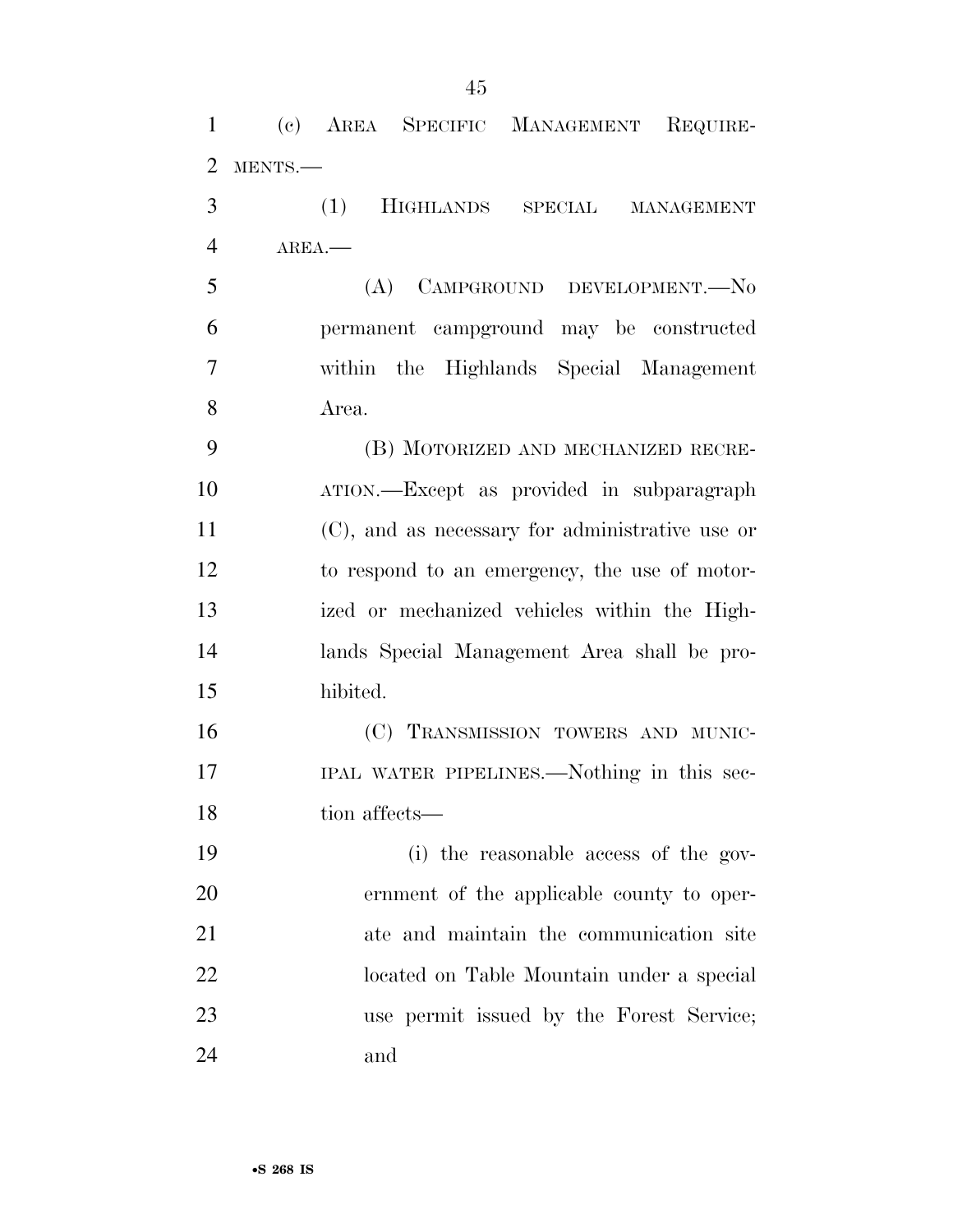| $\mathbf{1}$   | (ii) the reasonable access of the city of         |
|----------------|---------------------------------------------------|
| $\overline{2}$ | Butte, Montana, to operate, maintain, and         |
| 3              | if necessary, upgrade or replace the water        |
| $\overline{4}$ | supply pipeline within the Highlands Spe-         |
| 5              | cial Management Area in existence as of           |
| 6              | the date of enactment of this Act for the         |
| 7              | city of Butte (including the surrounding          |
| 8              | community of the city of Butte).                  |
| 9              | (D) HELICOPTER LANDINGS.—Nothing in               |
| 10             | this section precludes or restricts the authority |
| 11             | of the Secretary concerned to enter into agree-   |
| 12             | ments with the Secretary of Defense or the        |
| 13             | Montana National Guard to authorize limited       |
| 14             | and scheduled landings of aircraft in the High-   |
| 15             | lands Special Management Area.                    |
| 16             | (2) LOST CREEK, THUNDERBOLT, AND WEST             |
| 17             | PIONEERS RECREATION MANAGEMENT AREAS.-            |
| 18             | (A) MOTORIZED RECREATION.-Subject to              |
| 19             | any terms and conditions the Secretary con-       |
| 20             | cerned determines to be necessary, the use of     |
| 21             | motorized vehicles within the Lost Creek, Thun-   |
| 22             | derbolt, and West Pioneers Recreation Manage-     |
| 23             | ment Areas shall be limited to—                   |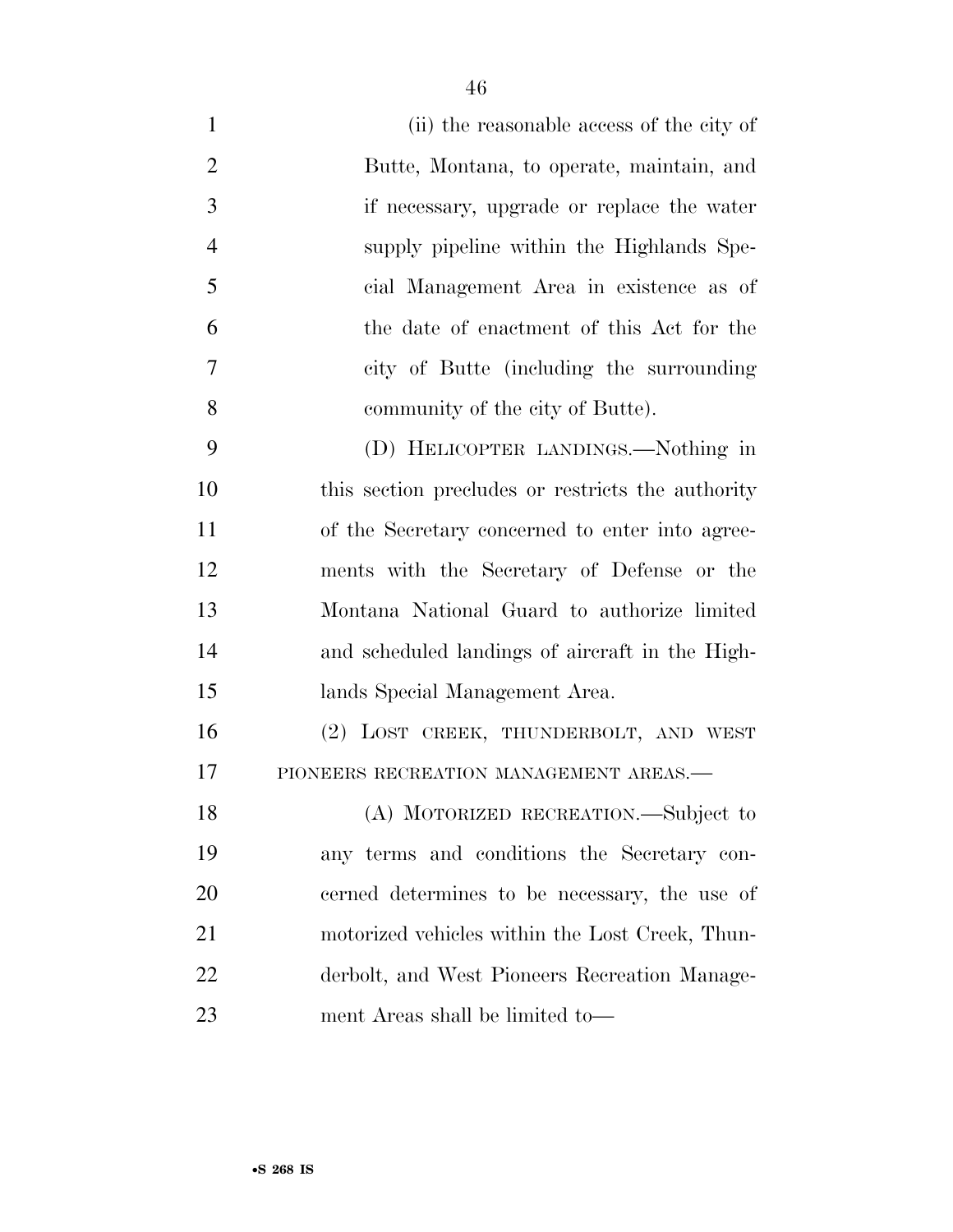| $\mathbf{1}$   | (i) the routes and trails designated for     |
|----------------|----------------------------------------------|
| $\overline{2}$ | such use as of the date of enactment of      |
| 3              | this Act; and                                |
| $\overline{4}$ | (ii) during periods of adequate snow         |
| 5              | cover, the areas designated for snowmobile   |
| 6              | use as of the date of enactment of this Act. |
| 7              | CAMPGROUND DEVELOPMENT.-No<br>(B)            |
| 8              | permanent campground may be constructed      |
| 9              | within the Lost Creek Recreation Area.       |
| 10             | (3)<br>OTATSY RECREATION MANAGEMENT          |
| 11             | $AREA$ .                                     |
| 12             | (A) MOTORIZED AND MECHANIZED RECRE-          |
| 13             | ATION.                                       |
| 14             | (i) IN GENERAL.—The use of motor-            |
| 15             | ized and mechanized vehicles in the Otatsy   |
| 16             | Recreation Management Area shall be per-     |
| 17             | mitted only on the roads, trails, and areas  |
| 18             | designated for use by motorized and          |
| 19             | mechanized vehicles by the management        |
| 20             | plan required under subparagraph (B).        |
| 21             | INTERIM MANAGEMENT.-Until<br>(ii)            |
| 22             | the date on which the management plan        |
| 23             | required under subparagraph (B) is ap-       |
| 24             | proved, and subject to any terms and con-    |
| 25             | ditions that the Secretary concerned deter-  |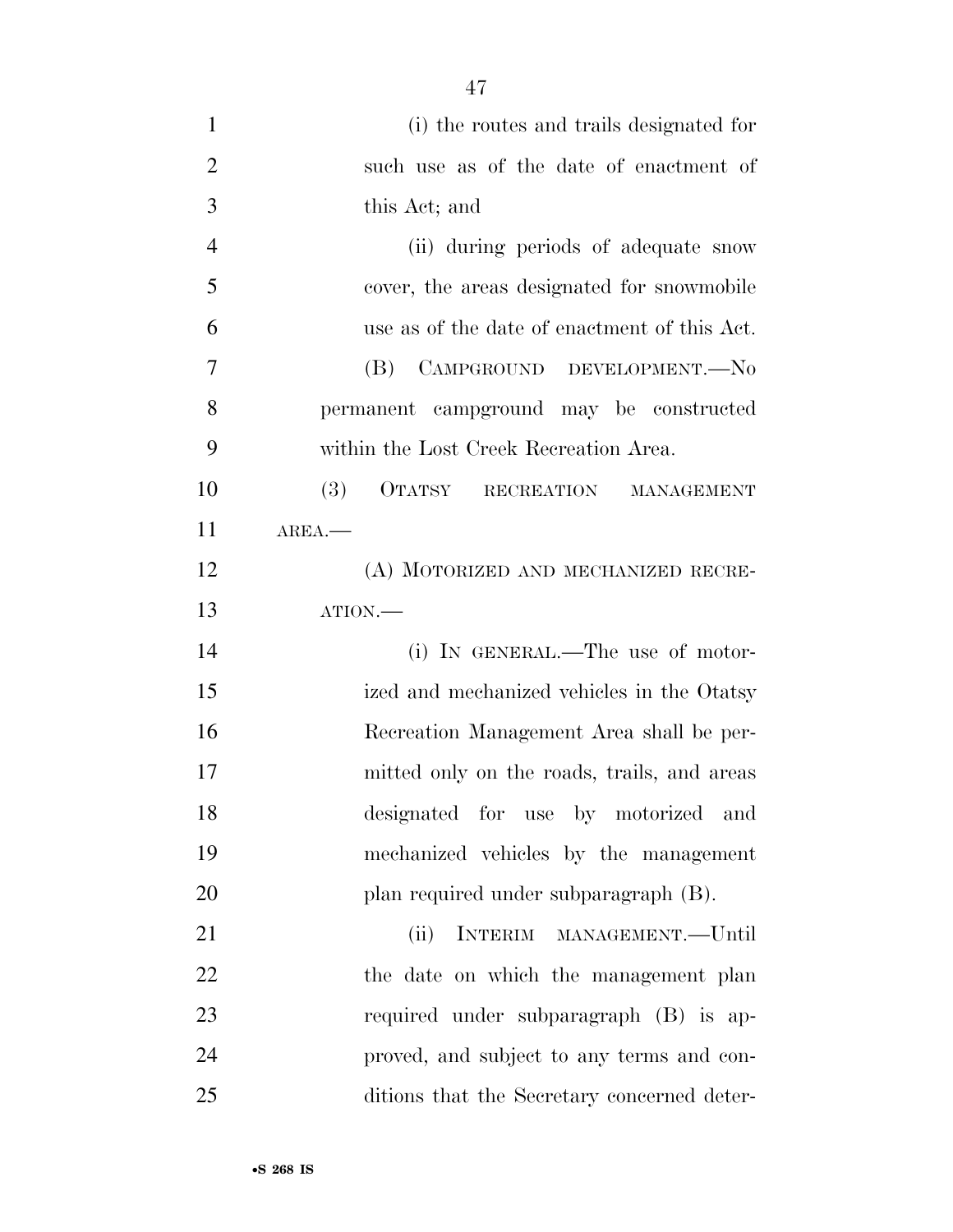- mines to be necessary, the use of motorized or mechanized vehicles in the Otatsy Recreation Management Area shall be lim- ited to the routes and trails designated for such use as of the date of enactment of this Act, except that during periods of ade- quate snow cover, the use of snowmobiles shall be allowed within the Otatsy Recre- ation Management Area. (B) MANAGEMENT PLAN.—The Secretary concerned shall prepare a management plan for the Otatsy Recreation Management Area as part of the first revision of the applicable forest plan that is carried out after the date of enact- ment of this Act. (4) THREE RIVERS AND RODERICK SPECIAL 17 MANAGEMENT AREAS. (A) MOTORIZED AND MECHANIZED RECRE- ATION.—Except as provided in subparagraphs (B) and (C), the use of motorized or mecha-
- nized vehicles within the Three Rivers Special Management Area and the Roderick Special Management Area shall be limited to the roads on which use by highway legal vehicles is per-mitted as of the date of enactment of this Act.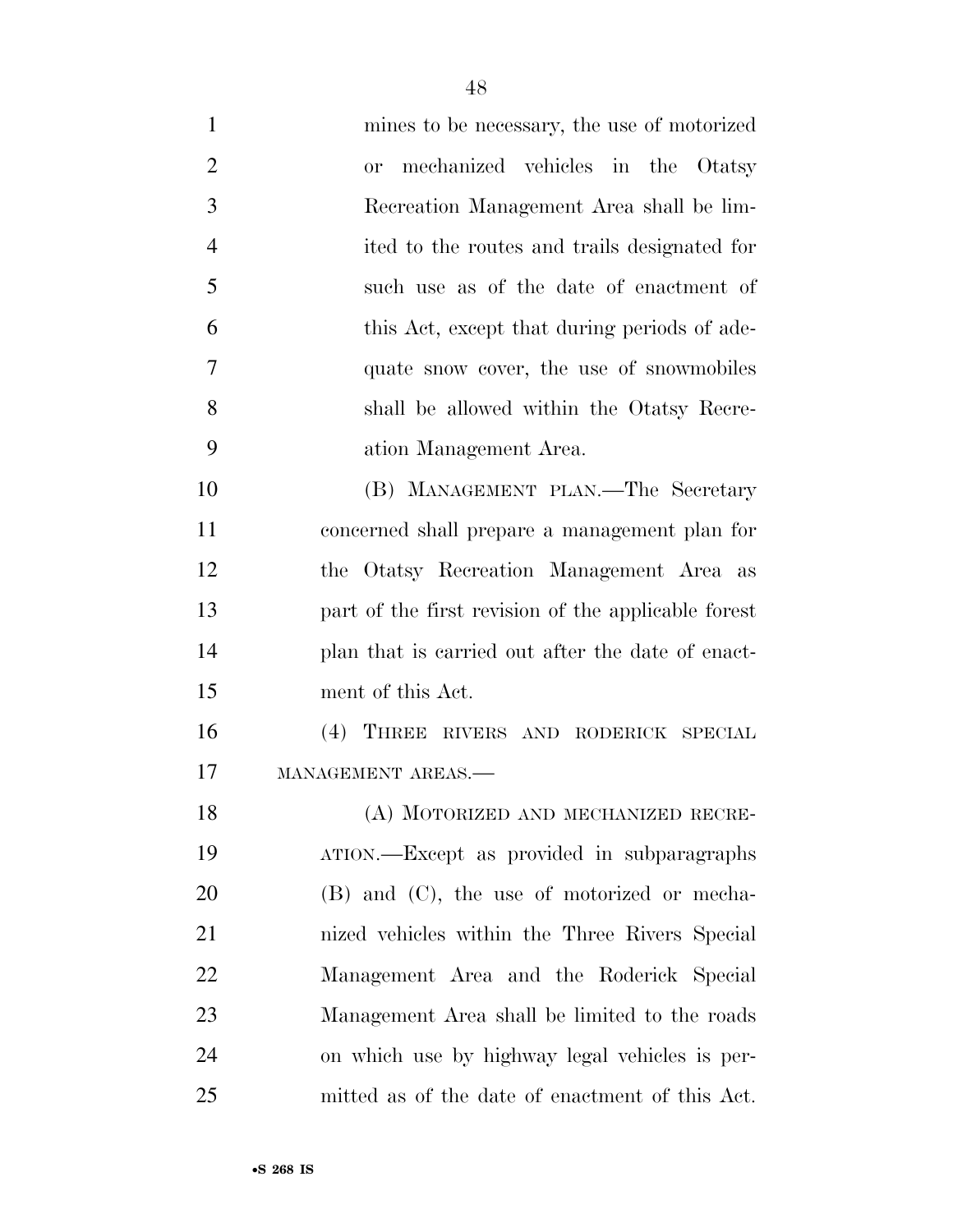(B) SNOWMOBILE AREA.—Subject to any terms and conditions the Secretary concerned determines to be necessary, during periods of adequate snow cover, the use of snowmobiles shall be allowed in the areas designated as ''mo- torized'' in the map entitled ''Roderick Wilder- ness and Special Management Area and Three Rivers Special Management Area'' and dated September 13, 2010. (C) GAME CARTS.—The Secretary con- cerned may authorize the use of nonmotorized game carts in the area identified as ''Roderick Special Management Area'' on the map de- scribed in subparagraph (B). (D) CAMPGROUND DEVELOPMENT.—No permanent campground may be constructed in the Three Rivers Special Management Area or the Roderick Special Management Area. (5) TOBACCO ROOTS RECREATION MANAGE- MENT AREA.—Subject to any terms and conditions 21 that the Secretary concerned determines to be nec-essary, the use of motorized vehicles shall be limited

 to the roads, routes, and trails in the Tobacco Roots Recreation Management Area designated for such use as of the date of enactment of this Act.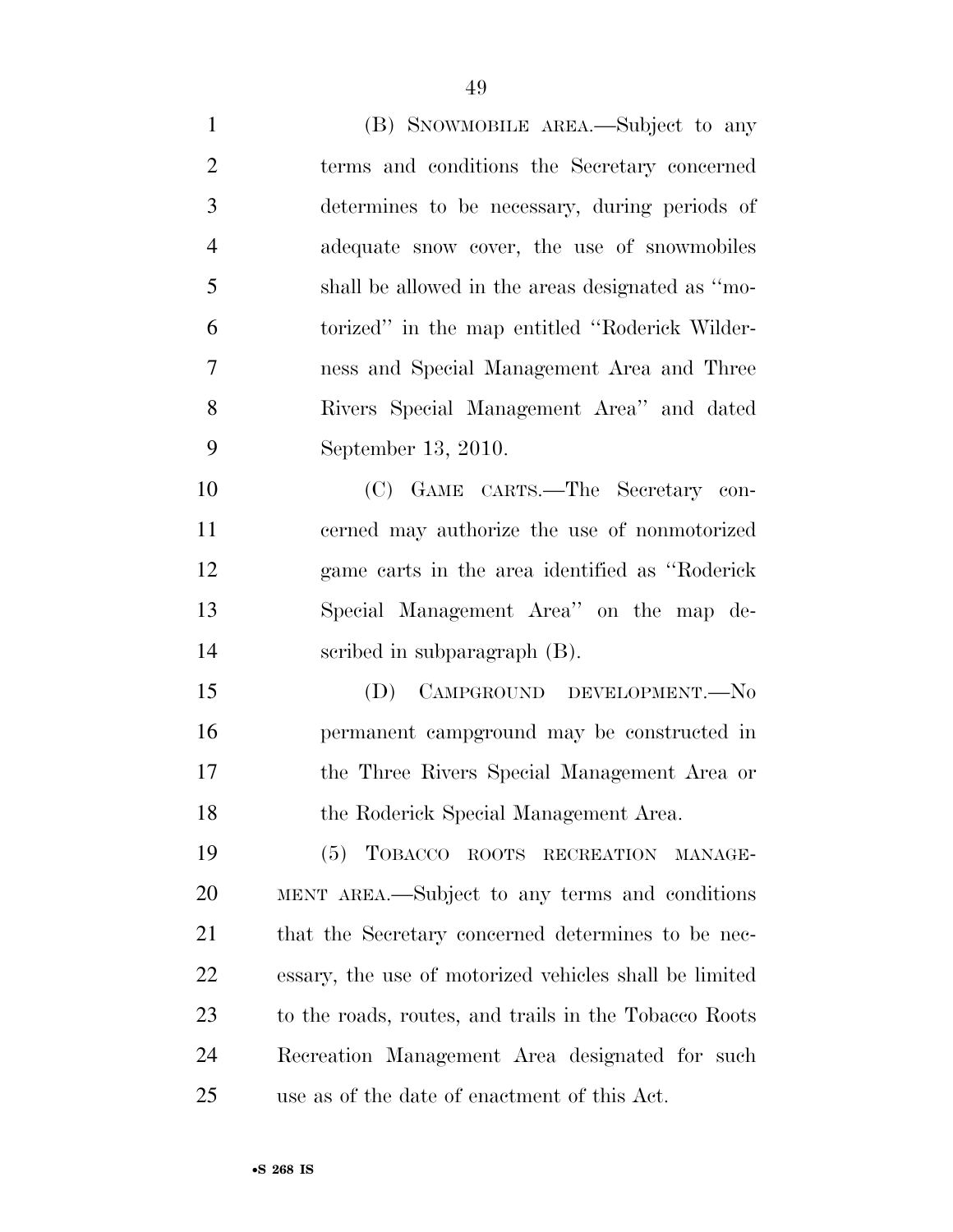(6) WEST BIG HOLE RECREATION MANAGE-MENT AREA.—

 (A) MOTORIZED RECREATION.—Subject to any terms and conditions that the Secretary concerned determines to be necessary, motor- ized use shall be permitted on approved des- ignated, routes, trails, and areas in the West Big Hole Recreation Management Area, includ- ing the use of snowmobiles during periods of adequate snow cover.

 (B) TIMBER HARVEST.—The Secretary concerned may authorize post and pole, fire- wood, and fuel reduction timber projects in the West Big Hole Recreation Management Area, subject to such terms and conditions that the Secretary concerned determines to be appro-priate.

**SEC. 208. ALL-TERRAIN-VEHICLE STUDY AND REPORT.** 

 Not later than 1 year after the date of enactment of this Act, the Secretary concerned shall study and report on—

 (1) the opportunities for expanded all-terrain vehicles routes and trails across the Three Rivers District and adjacent areas on the Kootenai Na-tional Forest;